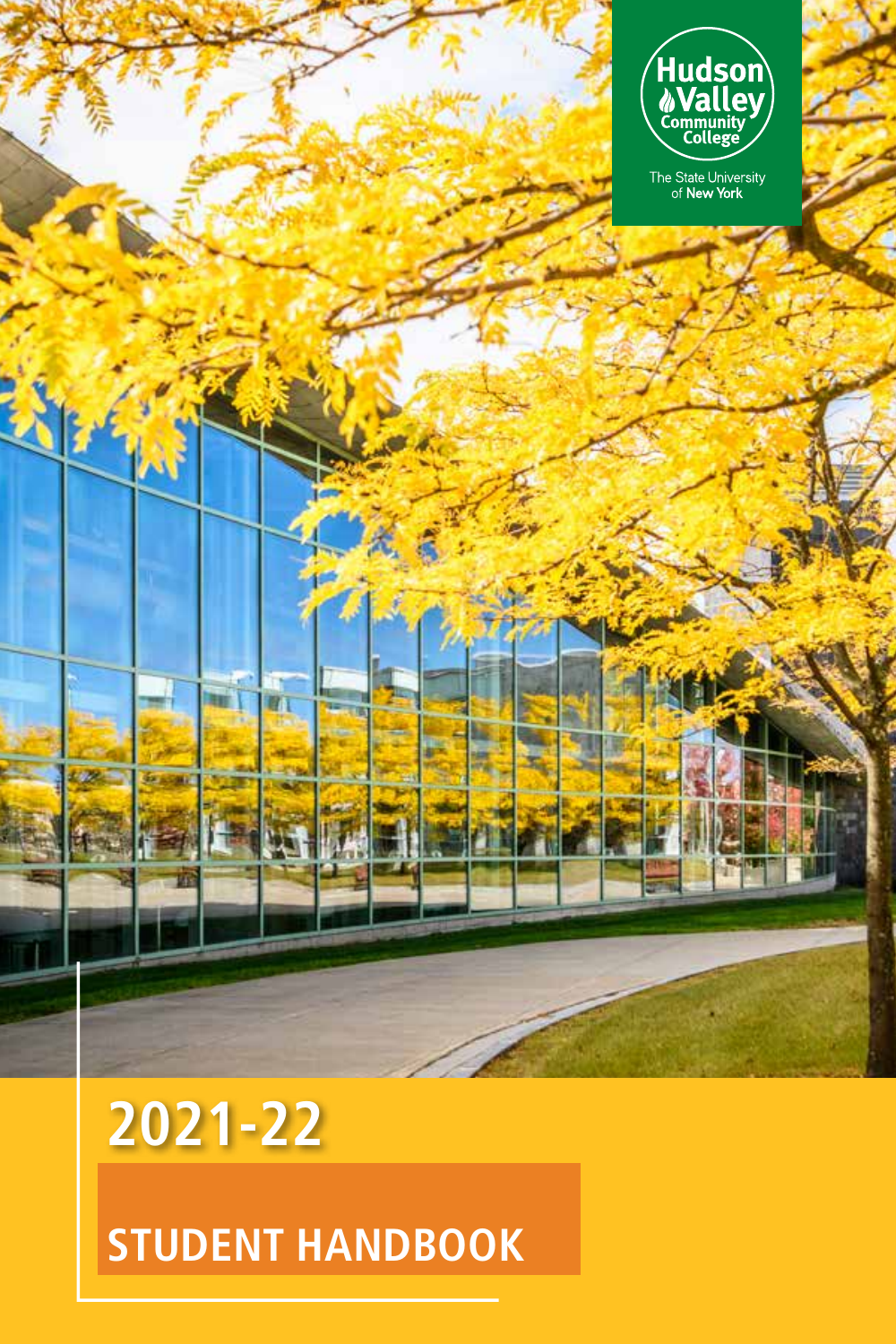## 2021 FALL SEMESTER

Monday, August 30 – Fall 2021 Classes Begin Monday, September 6 – College Closed, Labor Day Monday, September 20 – County List Census Date and Fall 2021 All College Meeting Monday, September 27 – Sprint 12-week Classes Begin Monday, October 11 – No Classes, Columbus Day Monday, October 25 – Sprint 8-week Classes Begin and Mid-Semester Grades Due Friday, November 19 – Last Day to Withdraw from Classes Wednesday, November 24 - Saturday, November 27 – College Closed, Thanksgiving Break Friday, December 17 – Last Day of Instruction Monday, December 20 – Final Grades Due Thursday, December 23, 2021 - Saturday January 1, 2022 – College Closed, Winter Break

## 2022 WINTER SESSION

Monday, January 3 – Winter 2022 Classes Begin Wednesday, January 12 – Last Day to Withdraw from Classes Thursday, January 13 – Winter 2022 Classes End Friday, January 14 – Final Grades Due Monday, January 17 – No Classes, Martin Luther King, Jr. Day

## 2022 SPRING SEMESTER

Tuesday, January 18 – Spring 2022 Classes Begin Monday, January 31 – Spring 2022 All College Meeting Monday, February 7 – County List Census Date Monday, February 14 – Sprint 10-Week Classes Begin Wednesday, February 23 – No Classes, Faculty Workshop Day Monday, March 14 – Mid-semester Grades Due Monday, March 14 - Saturday, March 19 – No Classes, Spring Break Monday, March 21 – Sprint 8-Week Classes Begin Thursday, April 14 – Last Day to Withdraw from Classes Friday, April 15 - Tuesday, April 19 – No Classes, Easter Thursday, May 5 – 38th Annual Faculty and Staff Honors Convocation Friday, May 13 – Last Day of Instruction Saturday, May 14 – 68th Annual Commencement Ceremony Monday, May 16 – Final Grades Due

## 2022 SUMMER SESSIONS

Monday, May 23 – Summer Session 1, 2 and 3 Classes Begin Monday, May 30 – College Closed, Memorial Day Friday, June 10 – Summer Session 1 Classes End Friday, July 1 – Summer Session 2 Classes End Monday, July 4 – College Closed, Independence Day Tuesday, July 5 – Summer Session 4 Classes Begin Friday, August 12 – Summer Session 3 and 4 Classes End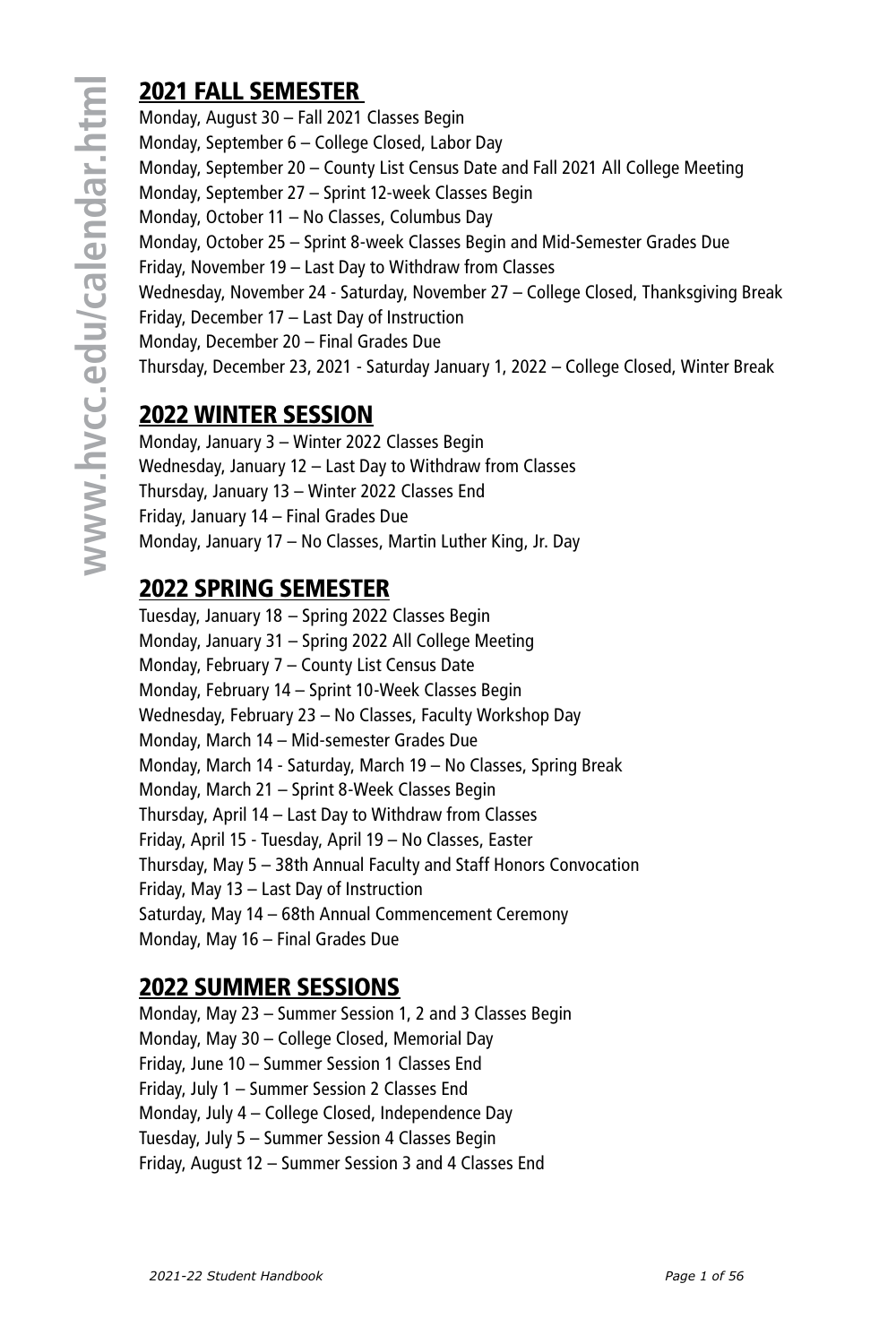**Table of Contents Table of Contents**

- [Computer Systems and Digital Communications](#page-3-0)
- [Course Scheduling and Advisement](#page-4-0)
- [Academic Support](#page-4-0)
- [Student Services and Resources](#page-5-0)
- [Safety, Class Cancellation, College Closure](#page-7-0)
- [Student Activities](#page-8-0)
- [Enrollment Offices](#page-9-0)
- [Student Senate Constitution](#page-10-0)
- [Academic Policies and Regulations](#page-14-0)
- [Judicial System](#page-28-0)
- [Public Safety Department](#page-43-0)
- [Emergency Information](#page-48-0)
- [Student Code of Conduct and Campus Regulations](#page-51-0)
- [Academic Departments](#page-52-0)
- [AED Locations on Campus](#page-55-0)
- [Campus Map](#page-56-0)



For the college's most up-to-date information, including any health and safety requirements related to COVID-19, please visit: **www.hvcc.edu/covid19**

Please be advised that information, policies and procedures detailed in this publication are subject to change at the discretion of Hudson Valley Community College. To provide feedback and your comments about your experience on campus, send an e-mail to: input@hvcc.edu.

Hudson Valley Community College does not discriminate on the basis of age, gender, race or ethnicity, national origin, religion, disabling condition, marital status or sexual orientation. If you have a disability and require any reasonable accommodations, or an interpreter, please contact the Center for Access and Assistive Technology at (518) 629-7154 or TDD (518) 629-7596.



The State University of New York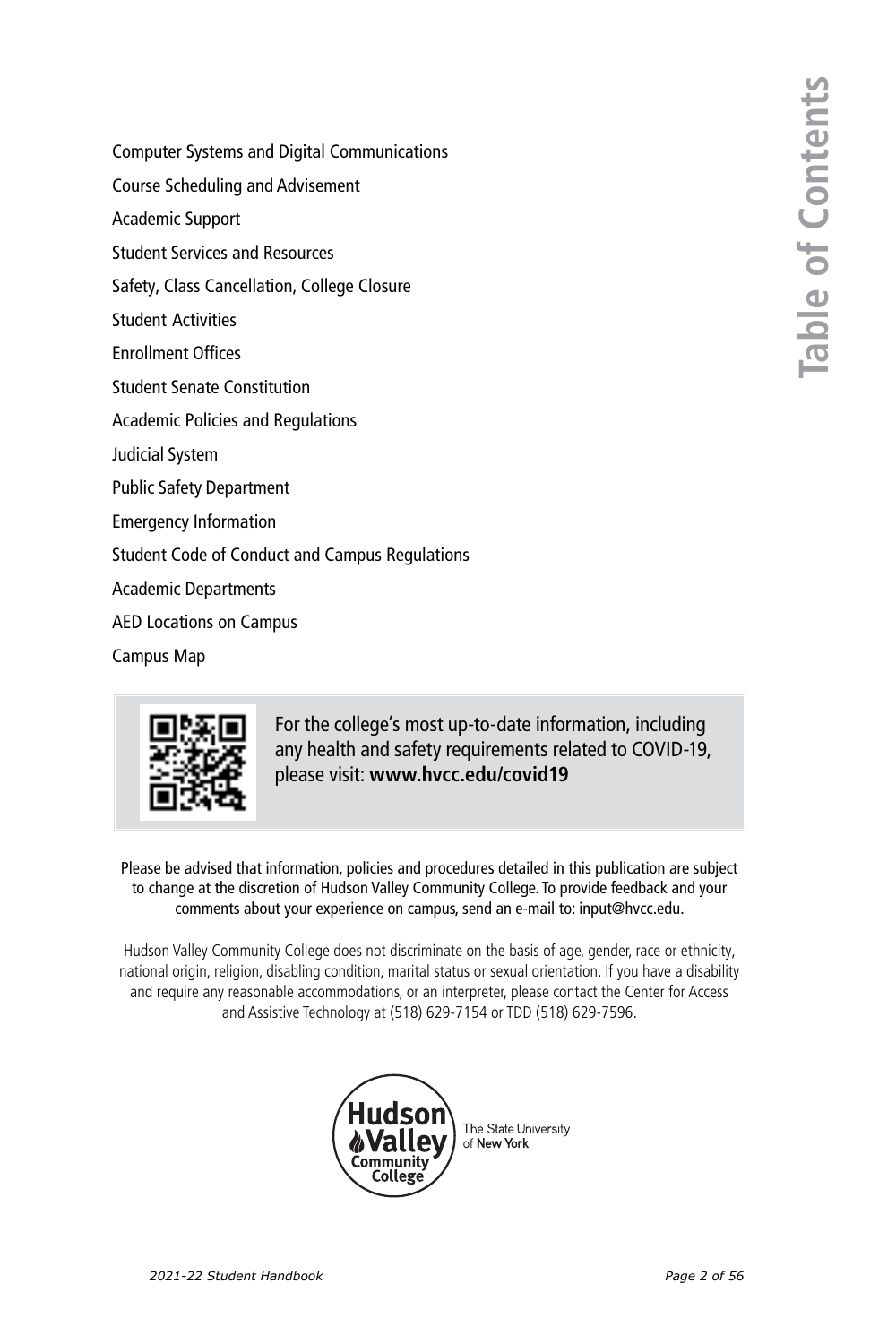## <span id="page-3-0"></span>COMPUTER SYSTEMS AND DIGITAL COMMUNICATIONS

## Accessing Student Computer Systems

You are expected to use several computer systems at the college and will need your college-issued username and password which are e-mailed separately upon application to the college. They provide access to the following systems:

- Academic Computing Environment (ACE)
- Email
- Elevate (non-credit course registration)
- Web Information and Registration Direct (WIReD)
- MyHudsonValley Portal/Blackboard

#### Academic Computing Environment (ACE)

The ACE recognizes students as valid users of college computer systems and provides access to software used in courses and the following systems: MyHudsonValley Portal/Blackboard, email and WIReD.

All students have access to PCs in the Computer Learning Center, Campus Center, classrooms, laboratories, study centers and in the library.

For help in setting up and using the ACE, speak with a staff person in the Computer Learning Center on the lower level of the Marvin Library Learning Commons, e-mail clchelp@hvcc.edu or call the help desk at (518) 629-7891.

## Email

All students, faculty and staff use the Microsoft Outlook e-mail platform. Your username includes the first initial of your first name followed by a hyphen (-) and up to 13 characters of your last name (all lower case, no spaces or other special characters). For example, Jane Smith's username would be j-smith. If there is another student whose first initial and last name would create a duplicate (like Joseph Smith), a number will be appended to the username, i.e. j-smith1.

Your initial password is randomly generated by the college, but it may be changed within the established format found on the Change

## My Password webpage: **www.hvcc.edu/its/ password-change.html**

If you have lost or forgotten your username or password, you may complete this online form: **http://www.hvcc.edu/wired/id-request.html** to have new credentials sent vial mail or obtain them in-person with picture ID at the Registrar's Office.

## MY HVCC

My HVCC is a mobile app that helps you stay connected to the college. You can access features that make your campus experience more effective, efficient and fun.

#### **Key features include:**

• Courses - Manage your courses, access your class schedule and get linksto helpful academic resources.

- Registration Register for classes from your mobile devise.
- Grades Check your midterm and final grades on the go.
- Student Financials View your current statement and financial aid awards, pay your bill online.
- Notifications Stay informed with personalized announcements, view account holds and take steps to resolve them.
- Important Numbers Easily find the phone numbers and email addresses for campus offices, contact them right from the app.
- Maps Get detailed information about campus including photos and locations for offices and classrooms. View satellite imagery of the campus and surrounding streets, map driving or walking directions from your current location.
- Social Media Connect you HVCC experience to your social network.

## WIReD and the Enrollment Step Checklist

Hudson Valley WIReD (Web Information and Registration Direct) is a Web-based system available 24 hours a day which gives you access to records and the registration process. Prospective and former students may also access certain areas of the system.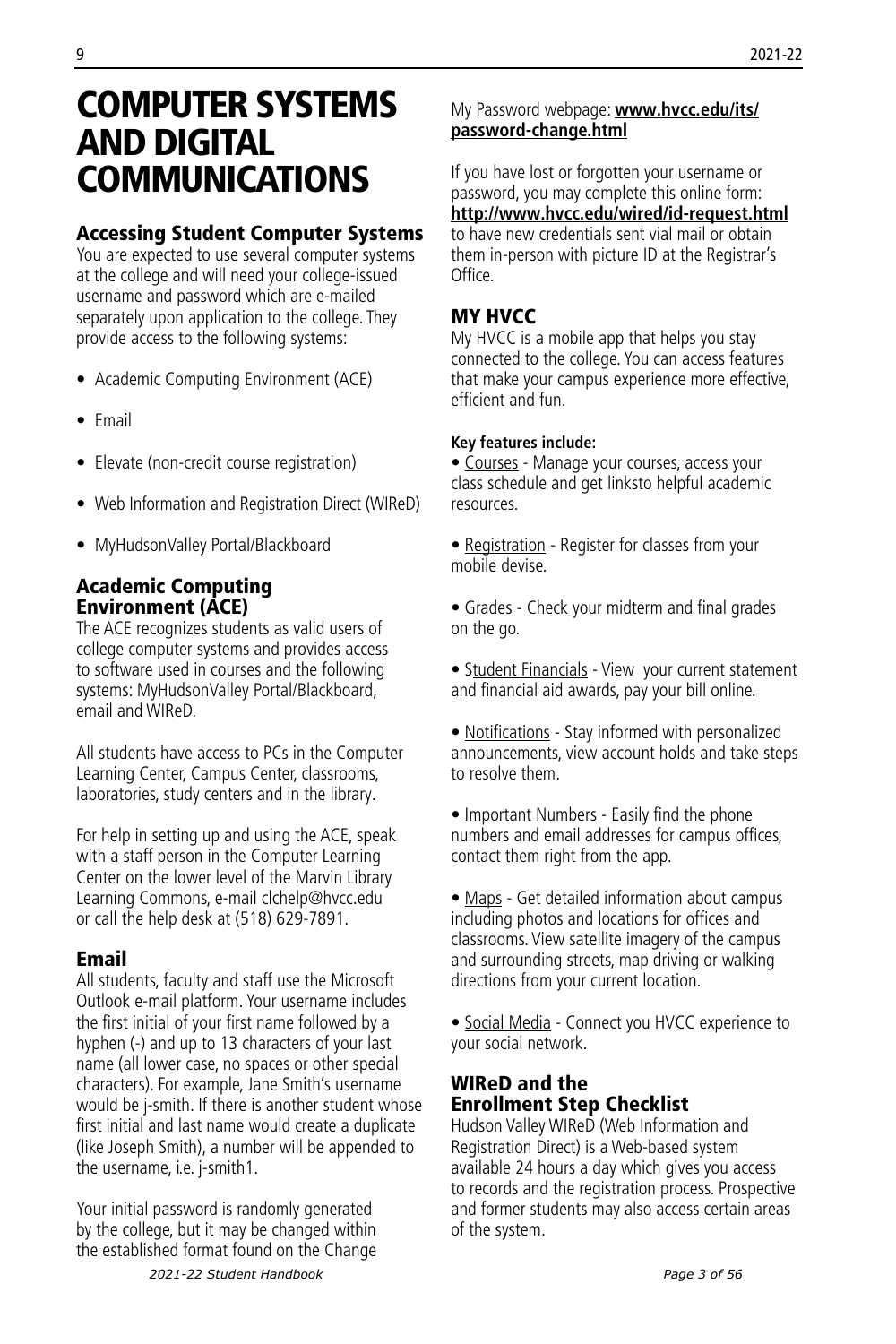<span id="page-4-0"></span>Using WIReD, new matriculated students may access the Enrollment Step Checklist to track enrollment progress and monitor acceptance to the college, financial aid information, academic placement testing, academic advisement, immunization records and tuition payment.

You may also use WIReD to access your personal information and academic records, schedule classes, view textbook information and DegreeWorks.

DegreeWorks allows you to monitor progress toward completion of a degree or certificate program by providing a degree audit. The degree audit outlines program requirements and indicates which requirements have been met and which have not yet been satisfied.

#### **To access WIReD:**

- Go to www.hvcc.edu/students
- Click on WIReD Register and Access your Records
- Click Continue to WIReD Homepage
- Click login to WIReD
- Input Hudson Valley Username/Password

For help using WIReD, visit the Registrar's Office, located in the Guenther Enrollment Services Center. Contact the center's staff directly at (518) 629- 7700; or via e-mail at **studenthelp@hvcc.edu**.

## MyHudsonValley Portal/Blackboard

MyHudsonValley Portal/Blackboard is the college's platform for online courses and communities, student announcements and important information from the college.

## COURSE SCHEDULING AND ADVISEMENT

Students receive academic advisement prior to their first semester on campus and can expect ongoing support and guidance from their academic departments throughout their time at Hudson Valley. Because academic departments advise their students differently, advisement scheduling and procedures vary.

You should come to all academic advisement and scheduling appointments on time and prepared to discuss your short-term and long-term goals.

• Be knowledgeable about your program requirements.

• Fully participate in your academic planning and advisement. It's your responsibility to follow through on recommendations and actions you discuss with your advisor.

• Inform your advisor of any change in status (major, curriculum changes, full-time/part-time enrollment).

The more information and effort you bring to your academic advisement sessions, the more successful it will be in meeting your goals! For more information on how advisement works in your academic department, contact your academic department.

# ACADEMIC SUPPORT

Whether you are coming to college with confidence or are a little unsure about your academic skills, student support services are widely available for all Hudson Valley students. We have the tools to help you succeed, and it's important to find these tools early in your college career. Outlined below are the academic support services offered by the college and several specialized offices and departments you may want to explore.

#### Marvin Library

The Dwight Marvin Library, located within the Marvin Library Learning Commons, provides access to information and services within the library building and online at **http://library.hvcc.edu**. Librarians are available at the reference desk six days per week, including most evenings and Saturdays during the academic year. Librarians can also be reached by phone, email and instant messaging.

#### The Learning Centers • C**omputer Learning Center (CLC)**

The Computer Learning Center provides academic and technical support that can help you develop the computer skills necessary for academic success. Workshops are offered, and in-person help is available during regular library hours. Location: Marvin Library Learning Commons, lower level

## **• Learning Assistance Center (LAC)**

The Learning Assistance Center is staffed by fulland part-time education specialists, part-time professional tutors and peer tutors who provide small group and one-on-one instruction in math, learning strategies and other content areas.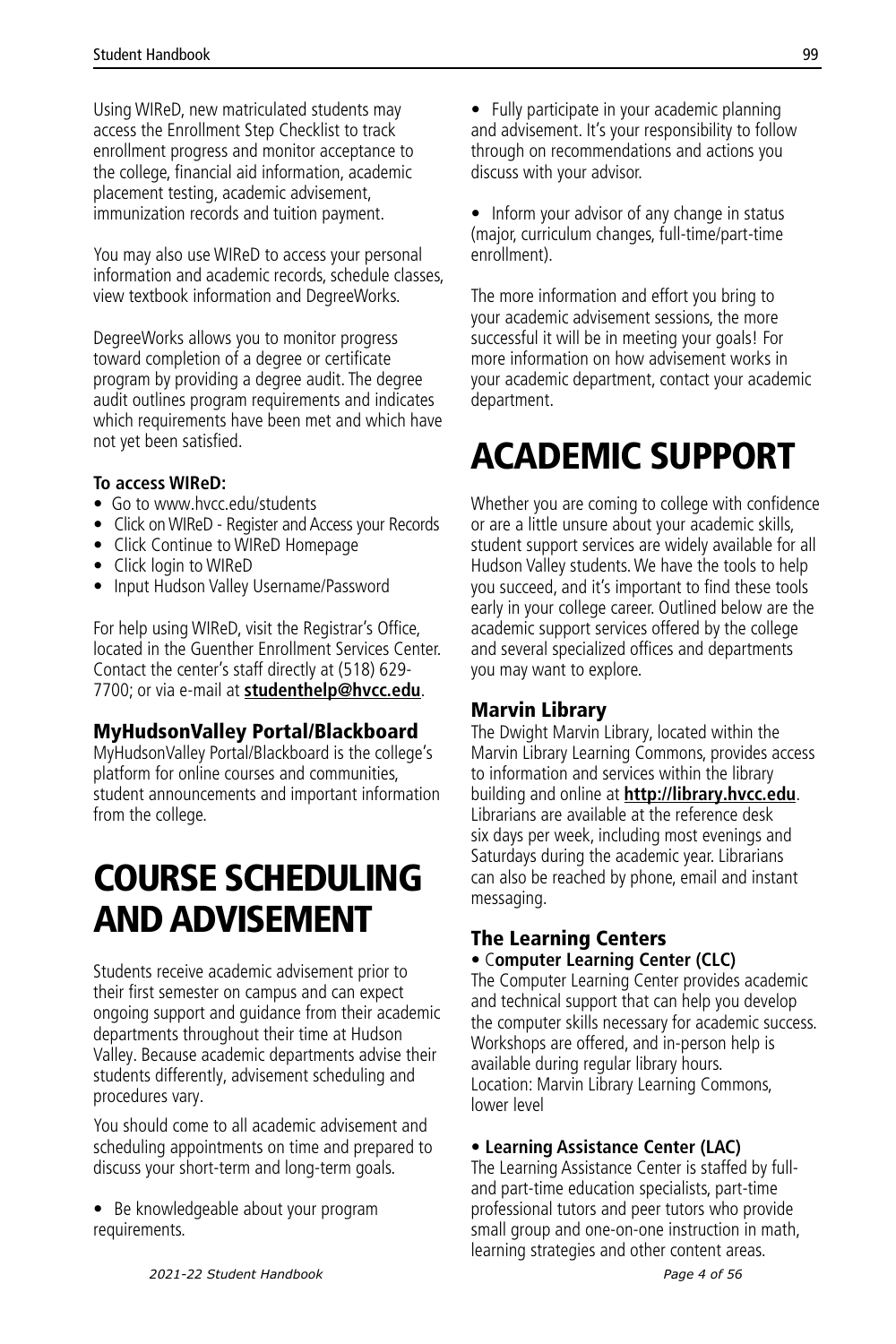<span id="page-5-0"></span>Location: Marvin Library Learning Commons, lower level

#### **• Writing and Research Center**

The Writing and Research Center can help you through every step of the writing process, from research and pre-writing through final revisions. Writing specialists provide support to help students build confidence and independence in completing their writing assignments.

Location: Marvin Library Learning Commons, second floor

## Center for Academic Engagement (CAE)

The Center for Academic Engagement provides individualized academic coaching to support and build the essential skills for student success. Academic coaches are available to help you with increasing your academic confidence, goal-setting and improve your grades. Who needs the CAE? Students who are struggling with a course or several courses or those who are performing well in their coursework but would like to improve their study habits, time management skills or overall academic performance.

Location: Siek Campus Center, Room 230

## Collegiate Academic Support Program (CASP)

CASP provides a welcoming community space for traditionally underrepresented students and assists you with a support system to maintain motivation for college. In addition, CASP offers academic and life-skills coaching as well as referral to campus and community resources.

Location: Marvin Library Learning Commons, lower level, Room 001A

## Educational Opportunity Program (EOP)

The EOP is a state-funded grant program that encourages students from historically underrepresented groups to pursue higher education. Program applicants are required to attend a presemester orientation that will assist them in making the transition to college life. Weekly educational resource workshops are scheduled for freshman students and EOP students are encouraged to become an active part of the college community. Location: Siek Campus Center, Suite 120

#### **• Science Study Center**

If you are a student in a biology, chemistry or physics course, you can discuss your science-related questions with faculty, meet with instructors and form study groups in the Science Study Center. The

center also offers student peer tutors, textbooks, computer programs, reserve articles and other course-related material. Location: Science Center, Room 100

#### **• College Success Referral System**

Faculty members use the College Success Referral System if they feel a student may need additional academic support or help for behavioral/health concerns. You will receive a phone call and potentially a follow-up letter providing direction on the next steps recommended by the college.

## STUDENT SERVICES AND RESOURCES

In addition to academic support services, the college also offers many ways to make your time on campus more productive and useful. From career and transfer services to where to pick up a bite to eat, the information below provides a snapshot of additional services and resources, including public safety and college closure information. More details can be found by searching for individual departments/offices on **www.hvcc.edu**.

**Bus Transportation** – Hudson Valley provides free CDTA bus transportation for students during the term in which they are enrolled. You may swipe your student ID to access all CDTA bus routes, including STAR service and Northway Xpress commuter service. The Faculty Student Association manages the college's partnership with CDTA and can address any student questions.

Campus Ministry - The Campus Ministry Office provides you with the opportunity to deepen or explore your faith while at Hudson Valley. An Interfaith Prayer Room is open to students, faculty and staff to use for personal reflection and occasional services or spiritual programs. Use of the room by members of religious traditions and for interdenominational events is encouraged. Location: Siek Campus Center, Room 220

## Center for Careers and Transfer

Unsure about your career path or looking for information about a potential transfer destination? Counselors in the Center for Careers and Transfer can help you with both. Whether planning for a fulltime career or looking for part-time work while you complete your college studies, staff in this office can provide expert guidance on resume writing, interview preparation, networking and other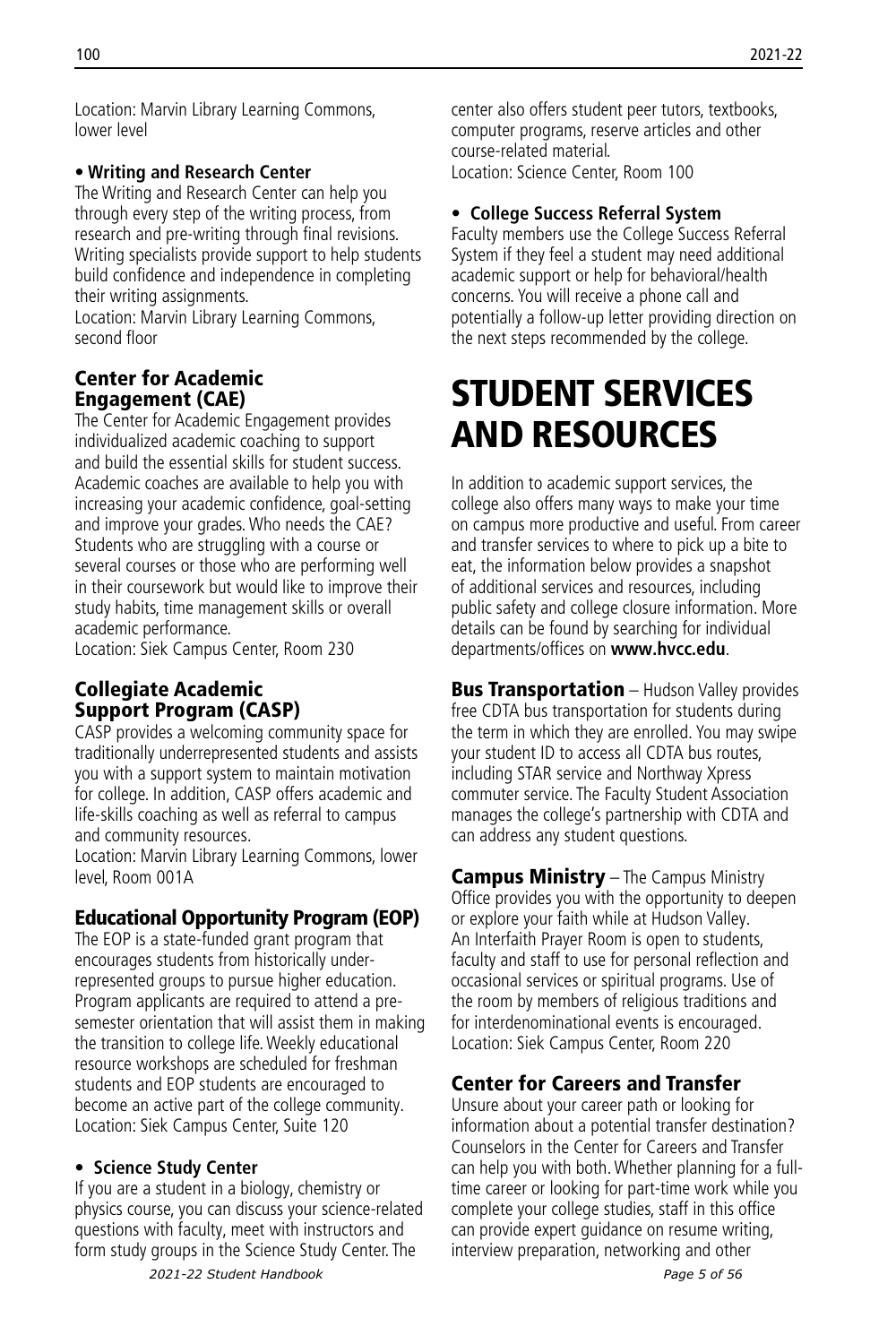aspects of the career search process. If your goal is to continue your education after graduation, they can also help you find the most current information about our transfer agreements and help you plan your coursework to fit your transfer goals. Transfer and job fairs are sponsored by the Center for Careers and Transfer as well. Location: Siek Campus Center, Suite 280

## Center for Access and Assistive Technology

The Center for Access and Assistive Technology works to assist all qualified students with disabilities in the pursuit of their educational objectives. Students who self-identify with the center can take advantage of services that include: individual orientation; pre-admission counseling and assistance with registration; special scheduling; classroom accommodations; supplemental tutorial services and monitoring of academic progress; academic and personal counseling; extended test taking time and assistance with reading and/ or writing examinations, when needed, and a proctored setting for examinations. Location: Siek Campus Center, Room 130

## Computer Labs

In addition to the Computer Learning Center in the lower level of the Marvin Library Learning Commons, students have access to computers and computer labs on the first and second level of the library and throughout campus. The Cyber Café on the first floor of the Siek Campus Center is open 24/7. In addition, there are open computer labs in the:

- Science Study Center
- Computer Lab, Brahan Hall, room 229
- Center for Academic Engagement
- Center for Access and Assistive Technology

Additional computer resources may be available within individual departments or for students in certain academic programs, so ask your faculty members or department chair if such resources are available.

## Dental Hygiene Clinic

Students, faculty and staff can obtain free dental cleanings and exams on campus. Services such as X-rays and sealants also are available for a minimal fee. All services are performed by Dental Hygiene students under the supervision of college faculty. Location: Fitzgibbons Hall, Room 127

#### Faculty Student Association Services (FSA)

The FSA operates the college's bookstore, food service, vending operations and the Viking Child Care Center. Location: Siek Campus Center, Room 240

#### **• Viking's Cove Bookstore**

Located on the first floor of the Siek Campus Center, the Viking's Cove Bookstore offers textbooks, lab materials, discounted software and other required supplies for your classes as well as numerous other items, like Hudson Valley Community College branded merchandise and clothing. Textbooks are available two weeks before the start of each semester and several pre-pack options can be used to make ordering your textbooks more convenient. The bookstore has an online store with branded apparel and merchandise for students, parents, alumni, fans and club members.

#### **• Food Service**

Mazzone Hospitality, a well-respected and locallyowned food service provider, runs the college's food service operation. Freshly-made sandwiches, salads, soups and entrées, as well as breakfast and lunch grab-and-go items can be found at several locations on campus, including a main food court in the Siek Campus Center and café stations in the Marvin Library Learning Commons, Science Center and Williams Hall. Hours vary.

#### **• Viking Child Care Center**

The Viking Child Care Center provides safe, affordable, high quality child care and pre-K learning for children of Hudson Valley students and members of the greater community. The center is accredited by the National Association for the Education of Young Children and staffed by professionals who are trained to recognize and understand children's developmental stages. Tuition for students is on a sliding fee scale based on income, and tuition assistance is available to eligible parents. Enrollment is on a first-come, firstserved basis.

Food Pantry - The Student Activities Office oversees a Food Pantry for needy students. The pantry is open Monday - Friday, from 9 a.m. - 4 p.m. Donations are accepted from the college community. Please call (518) 629-7348 for more information. Location: Siek Campus Center, Room 210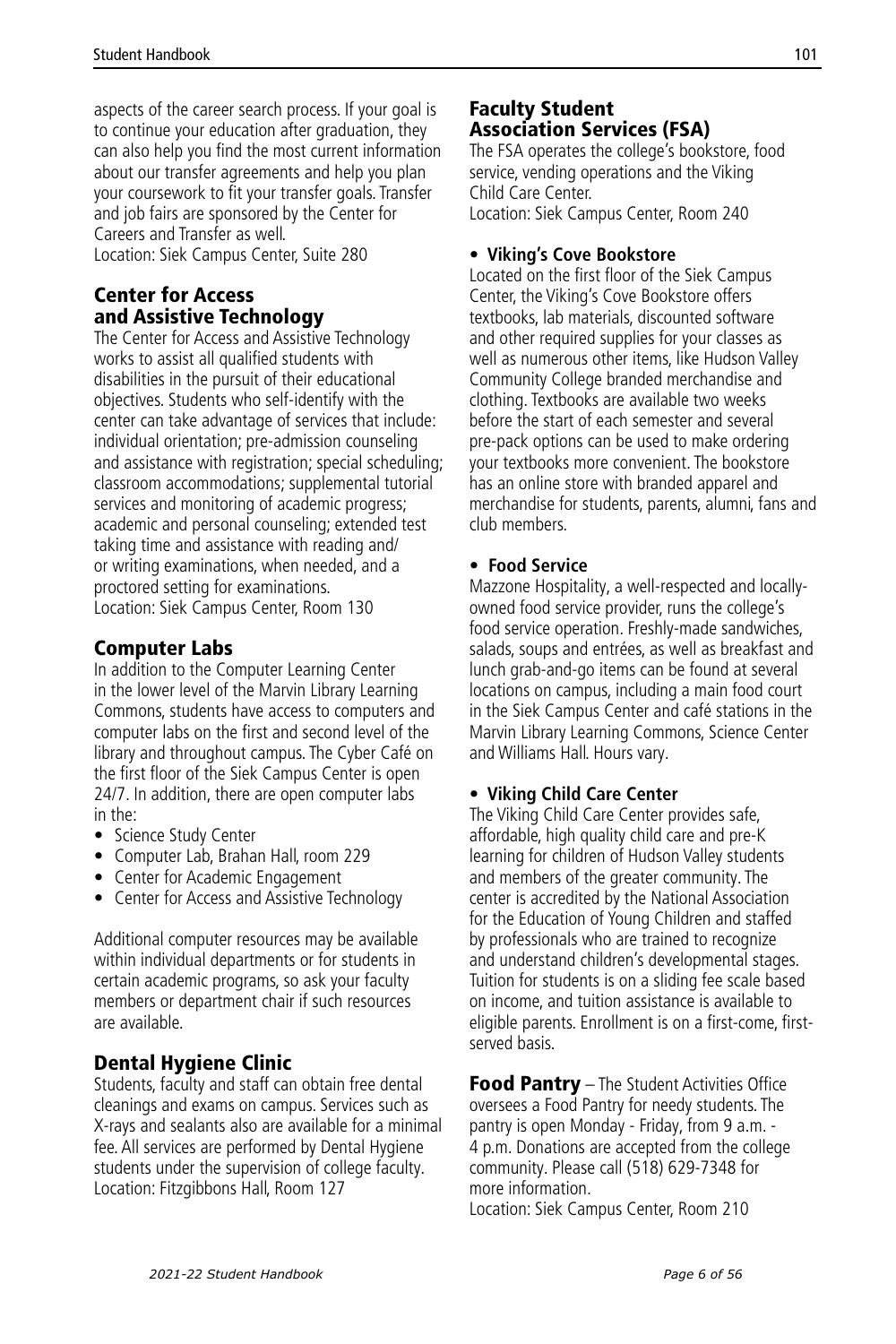## <span id="page-7-0"></span>Foundation

The college Foundation secures donations for and administers student scholarships. To learn more about the scholarships offered and application procedures, visit www.hvcc.edu/scholarships or call (518) 629-8012.

Location: Fitzgibbons Health Technologies Center, Room 131

## International Student Services

The college has a Coordinator of International Student Services who is here to support our international student population. Call (518) 629-7567 or stop by the Admissions Office in the Guenther Enrollment Services Center. Location: Guenther Enrollment Services Center, Room 223

## Legal Services

The Student Senate provides students with legal services of an attorney who offers advice and referrals.

Location: Siek Campus Center, Room 121

## Lockers

Wall lockers are available for student use in Brahan and Higbee Halls for a \$10 fee per semester. Contact Student Activities to reserve one. Location: Siek Campus Center, Room 210

## Study Abroad

Through its affiliation with the College Consortium for International Studies (CCIS), Hudson Valley offers a choice of more than 75 study abroad programs in 31 countries. CCIS is one of the nation's oldest and largest international education consortia. Learn how study abroad can become part of your academic experience. Contact the Liberal Arts and General Studies Advisement Center at (518) 629-7219 for more information. Location: Fitzgibbons Health Technologies Center, Room 334

**TITLE IX** – The college is committed to providing every student an education free of discrimination based on gender, gender identity or gender expression. If you feel you have been discriminated against or are the victim of domestic violence, dating violence, stalking or sexual assault, please refer to the Title IX section on the college website or contact the Title IX Coordinator:

Sandra J. McCarthy, JD s.mccarthy@hvcc.edu or (518) 629-4816

Location: Campus Center, Room 293.

## Wellness Center

The Wellness Center encompasses Health Services and Counseling Services as well as general wellness education programs. You might first visit the Wellness Center to submit the required immunization forms required for enrollment, but the variety of services provided here can help you throughout your time at the college. Students in need of medical attention and those looking for personal counseling can visit the Wellness Center. The center also offers free, regular wellness events, like lectures, mindfulness meditation and yoga Location: Siek Campus Center, Room 260

## SAFETY, CLASS CANCELLATION, COLLEGE CLOSURE

**Public Safety** – The Office of Public Safety provides general security, safety measures and protection for the entire campus community. The office has vehicle, foot patrol and video surveillance 24 hours a day, but should be notified of any suspicious or criminal activity, medical emergencies or accidents that occur on campus.

To contact Public Safety, call 911 from any campus or emergency phone or (518) 629-7210 from any non-campus or cell phone.

If requested, an escort service for students and staff is available, and Public Safety also will assist those who lock their keys in their vehicles or need a jump-start.

Emergency telephones directly linked to Public Safety and Health Services are located on each floor, hallway and elevator of buildings on campus. Additional emergency telephones, identified by a blue light, are strategically located across campus in parking lots and walkways. Public Safety encourages the reporting of all criminal or unusual incidents, no matter how minor they may seem. Location: Siek Campus Center, Room 170

## Environmental Health and Safety

This office administers programs designed to protect faculty, staff and students from a variety of potential hazards to the health of our environment and community. The office ensures the college complies with local, state and federal regulations and administers proactive safety exercises, including fire drills.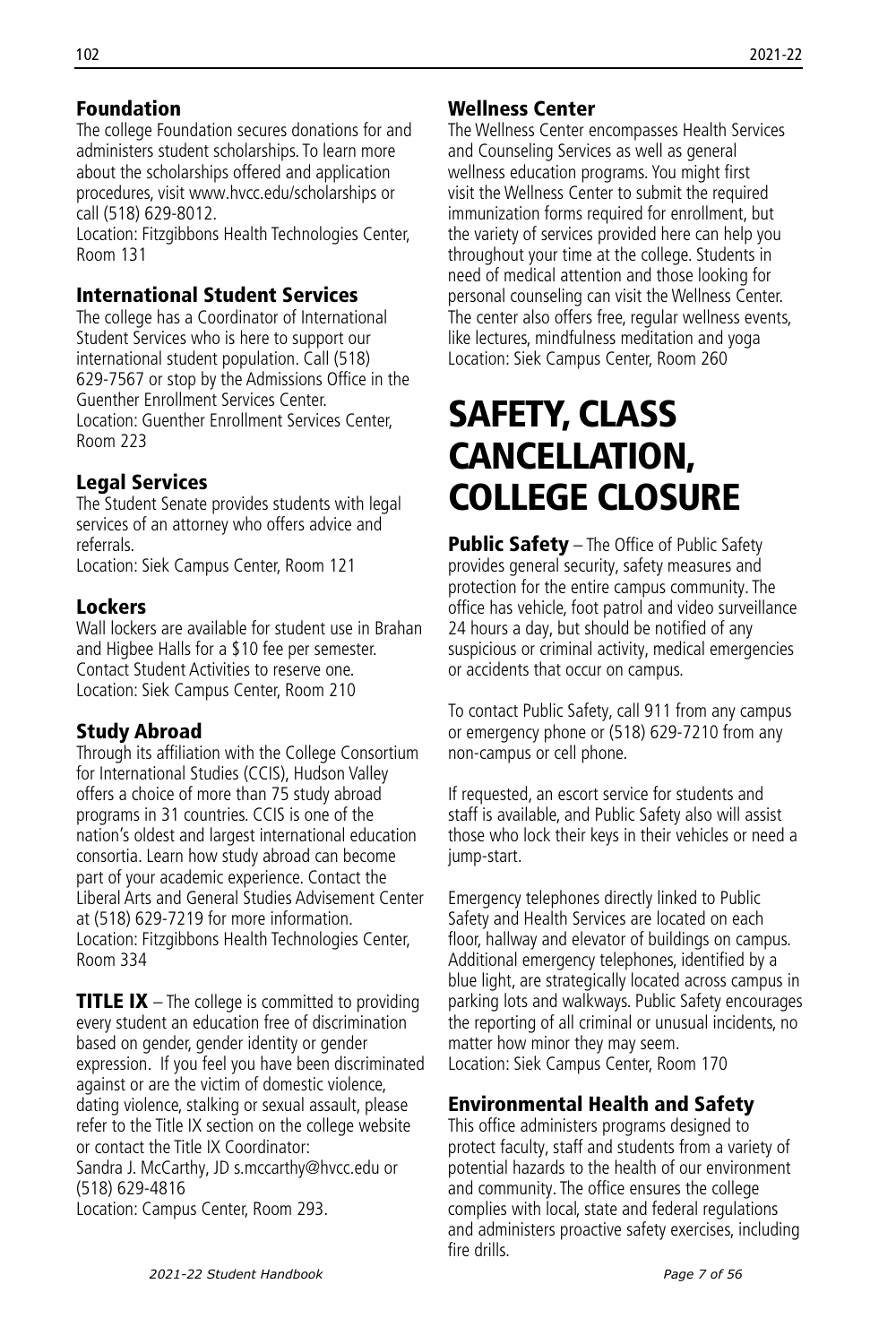## <span id="page-8-0"></span>College Closure / Emergency Preparedness

In the case of a potential college closure due to weather or unforeseen incident, you should check the college website, college e-mail or call the college's main line (518) 629-HVCC (4822). All three are official ways the college notifies students of classes being canceled or delayed or if the college is closed. More information can be found at **www.hvcc.edu/closing.** 

The college also has emergency preparedness plans in place to deal with a variety of potential emergencies, from natural disasters to an active shooter on campus. The college may use an on-campus public address system to announce an emergency or provide instructions. The college also utilizes the SUNY NY-Alert System that allows SUNY campuses to warn students and college employees of an impending or ongoing emergency, and provide timely emergency information to the same groups to protect lives and minimize campus disruption. You will need to "opt in" to the system to receive the alerts, which can be received via cell phone (text and/or voice), telephone or email. You can sign-up for SUNY NY-Alert through WIReD.

# STUDENT ACTIVITIES

It's simple. Students who get involved and take an active role in campus life have a better college experience. So, what are you waiting for? We offer clubs and organizations, intercollegiate athletics and an active student government that has a voice in how your student fees are allocated. Get involved!

## Clubs and Organizations

The college offers more than 50 clubs and student organizations. If you're interested in forming a new club or organization, contact the Student Activities Office to find out more about the process for creating an officially-recognized group on campus.

## Clubs include:

- Air Conditioning Club\*
- Amateur Radio Club
- American Chemical Society Club
- American Sign Language (ASL) Club
- American Society of Civil Engineers (ASCE) Student Club
- Animal Outreach Club<br>2021-22 Student Handbook
- The Armed Forces Club
- Art Club
- Black and Latino Student Union
- Brothers Incynch\* (a platform to encourage communication, leadership and achievement among males)
- The HVCC Builders Club\* (Student Chapter of the National Association of Home Builders)
- Cheerleading and Pep Squad
- The Choir Club
- Circle K International (leadership training through service on campus and in the community)
- Criminal Justice Association
- Early Childhood Club
- Educational Opportunity Program Club (to assist the EOP in becoming more diverse and flexible)
- Electrical Construction and Maintenance Club
- Engineering Science Association of Hudson Valley
- Entrepreneurs Club
- Foreign Language and Culture Club
- Gardening and Horticulture Club
- Habitat for Humanity Club
- Hacky Pack Club
- Health and Administrative Information Management Club\*
- The Hudsonian (student newspaper)
- Human Services Club
- Institute of Electrical and Electronics Engineering
- International Students Club
- Investment Club
- Jewish Student Union
- Martial Arts Club\*
- Mortuary Science Student Association
- Muslim Student Association
- Niemond Zonders Club (promoting community-oriented health services)
- Not A Bit Of Difference Club (promoting awareness of disability-related issues)
- Pep Band Club\*
- Phi Theta Kappa (international academic honor society for two-year colleges)
- Physical Education Majors Club
- Pride Alliance (promoting quality of campus life for gay, lesbian, bisexual, queer, label-free and transgender individuals) *2021-22 Student Handbook Page 8 of 56*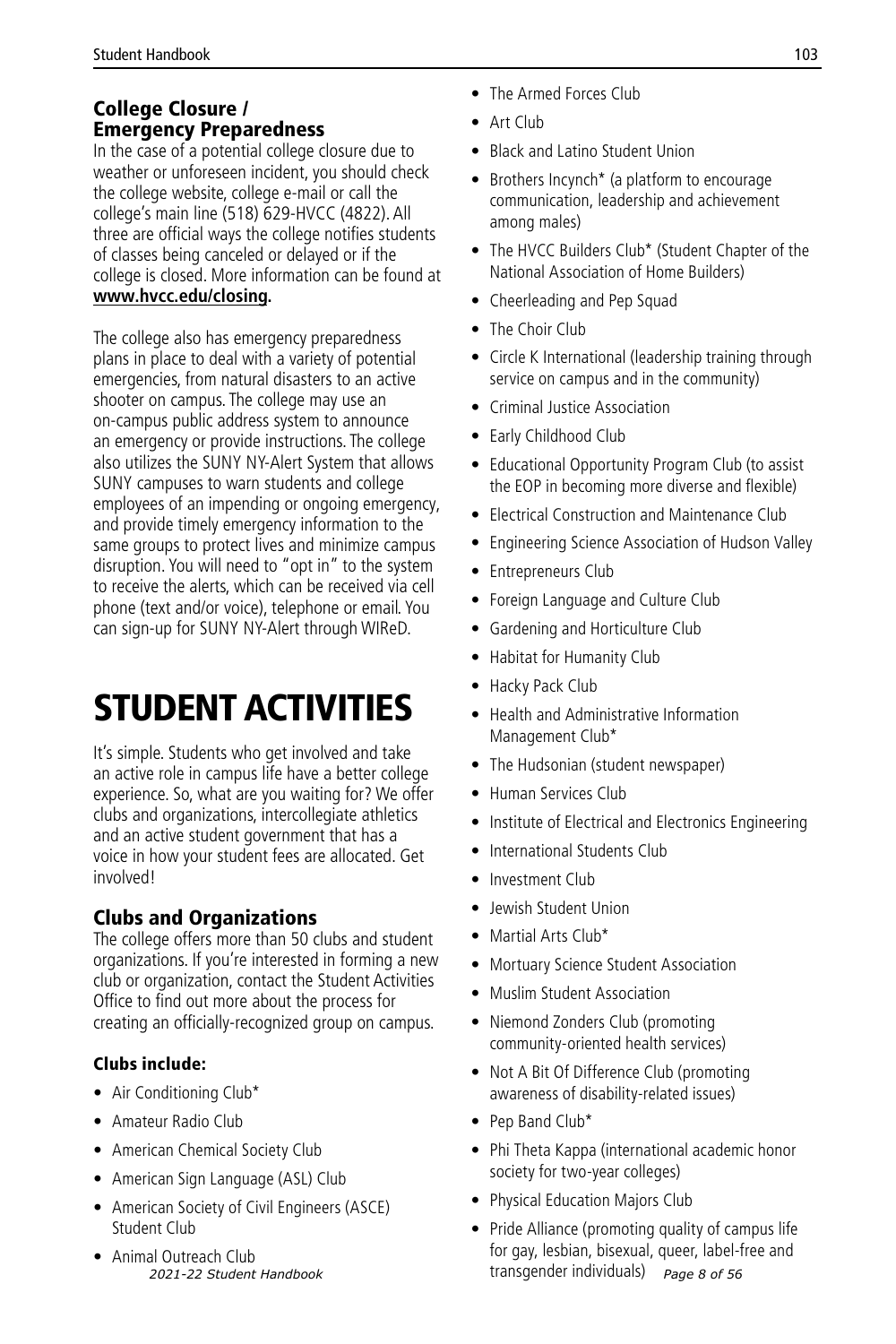- <span id="page-9-0"></span>• Programming, Web Development and Desian Club
- Psychology Club
- Public Speaking Club
- Radiologic Technology Club
- Real Life Club (to build movements of students who are transformed by Jesus Christ)
- Red Cross Club
- Respiratory Care Club
- Running Club
- Russian Club
- Sisters Incynch (a multicultural forum that creates programs that embrace diversity)
- Katrina's Closet Service Learning and Civic Responsibility (a resource for gently worn professional clothing for women and men)
- Ski and Snowboard Club
- Society of Manufacturing Engineers
- Society of Refrigeration (Mechanics) Technicians
- Solar Society (for students interested in environmental sustainability)
- Student American Dental Hygienists' Association (SADHA)
- Student Christian Association (a group of Christians from different denominations united in Jesus Christ)
- Table Tennis Club
- Tau Alpha Pi National Honor Society (a scholastic recognition society for students in the School of Engineering and Industrial Technologies)
- Theatre Club
- Tour Guide Club
- Wrestling Club An (\*) indicates clubs that are currently inactive but with a Student Senate charter. These organizations may become active with student interest and/or an advisor.

## Intercollegiate Athletics

The college offers 20 intercollegiate athletic teams (10 men's teams and 10 women's teams) and has a long history of student-athlete excellence. You will find we also have some of the most comprehensive athletic facilities of any two-year college in the country, from our Conway Ice Arena and Joseph L. Bruno Stadium to the new Outdoor Athletic Complex. Athletes must adhere to standards of academic eligibility to compete, and there is an

*2021-22 Student Handbook*

academic coordinator assigned to the Athletic Department staff.

Informational meetings for those who are interested in competing on a particular team are held well in advance of the season so it's important to contact the Athletic Department or individual head coach as soon as possible if you are interested in trying out for a team. The Athletics website (www.hvcc.edu/athletics) has a wealth of information about sports and coaches.

| FALL                | <b>WINTER</b>    | SPRING                    |
|---------------------|------------------|---------------------------|
| Cross Country (M,W) | Basketball (M,W) | Baseball (M)              |
| Football (M)        | Bowling (M,W)    | Lacrosse (M)              |
| Soccer (M,W)        |                  | Softball (W)              |
| Tennis (W)          |                  | Golf (M, W)               |
| Volleyball (W)      |                  | Track and Field<br>(M, W) |
| eSports (M,W)       |                  | eSports (M,W)             |

## Student Government

Each year, elections are held for a slate of positions on the Student Senate and its executive board, as well as for positions as the student trustee to the college Board of Trustees and for freshman and senior class president. If you have any interest in politics, governance, budgeting, event planning, logistics, or if you want to have a say in where your student activities fees are allocated, consider a position in student government.

Working alongside administrators and faculty members, Student Senators gain significant experience promoting and coordinating events throughout the year, authorizing new clubs and organizations and crafting the budget to meet student needs. More information about the Senate, its constitution and by-laws can be found at: www.hvcc.edu/studentactivities/studentgov

# ENROLLMENT OFFICES

## **Admissions**

**Guenther Enrollment Services Center, Room 223**

• change of curriculum

## **Cashier**

## **Guenther Enrollment Services Center, Room 125**

- paying bills and fees
- information about your refund choices through BankMobile
- questions about third party payment or payment plans *Page 9 of 56*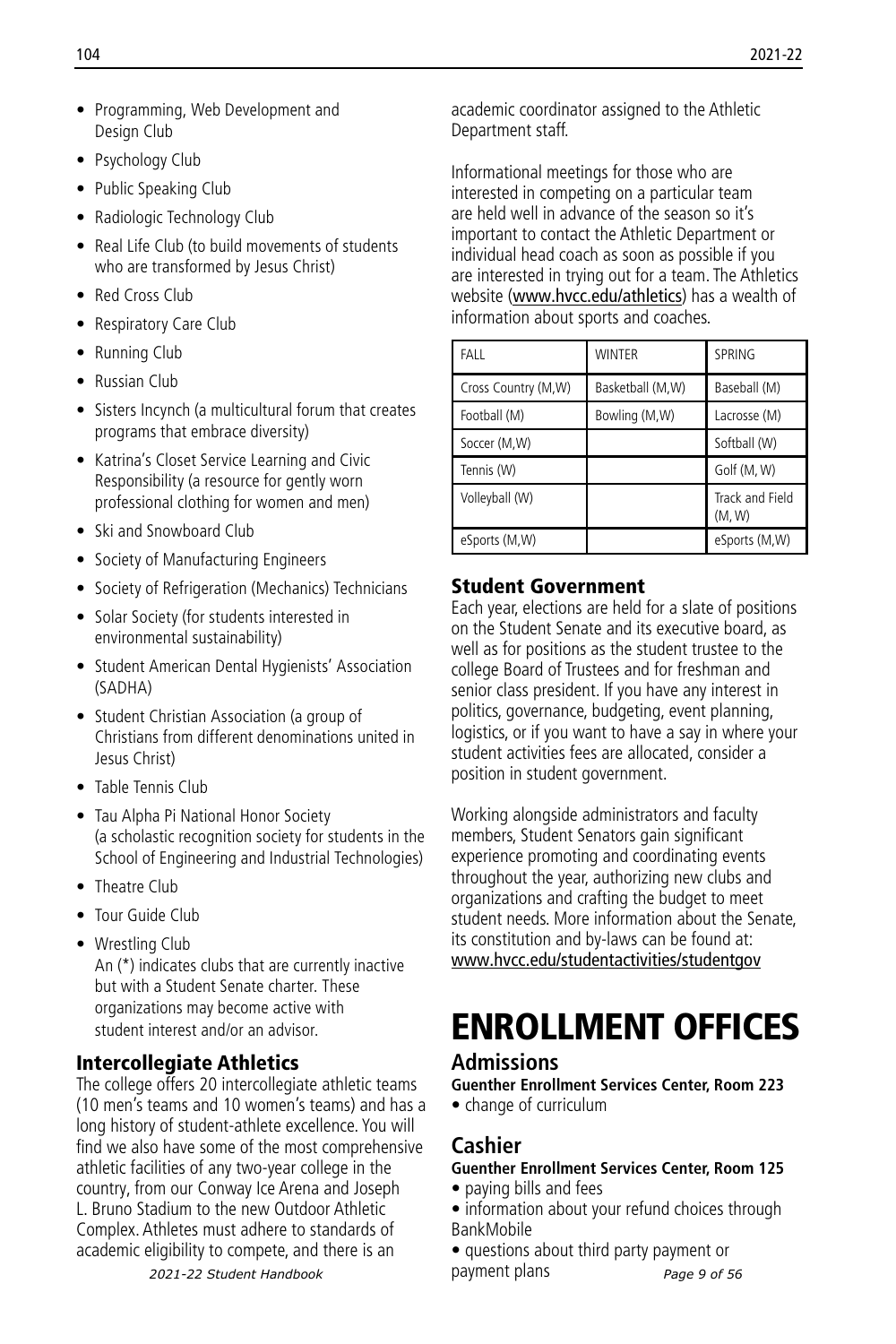- <span id="page-10-0"></span>• information about required Certificates of Residence
- questions about holds on your account

## **Financial Aid**

#### **Guenther Enrollment Services Center Room 110**

- assistance in completing the online FAFSA
- applying for Federal Work-Study positions on campus

• answering questions about your financial aid eligibility or disbursement

## **Registrar**

#### **Guenther Enrollment Services Center, Room 136**

- support for using WIReD
- information contained in the official College Catalog
- transcript requests

• information about grading policies and grade disputes

- course withdrawals and complete withdrawal from the college
- cross-registration
- information about veteran's education benefits
- information about academic standing and graduation requirements

• information about FERPA, FERPA waivers and FERPA's impact regarding releasing information on your student account

## **Continuing Education**

#### **Guenther Enrollment Services Center, Room 231**

- advisement and registration for non-matriculated students
- summer session enrollment for all students

# FERPA

The Family Educational Rights and Privacy Act (FERPA) affords students certain rights with respect to their education records. In addition, parents are afforded the same rights as students are, as long as the student is claimed as a dependent on either of their parent's Federal Income Tax return, and there is proper presentation of the dependency condition. To review student rights, important information for students and parents regarding telephone inquires about student accounts, and the FERPA Waiver/ Authentication Form, visit www.hvcc.edu/registrar.

## STUDENT SENATE **CONSTITUTION** OF HUDSON VALLEY COMMUNITY COLLEGE

## Preamble

We, the students of Hudson Valley Community College, want to promote the general welfare of the student body; to provide educational, cultural, recreational and social activities; to form an organization, through which the students may voice their opinions, concerns and suggestions to administration, faculty, and staff, and in doing so, establish this constitution of the Student Senate ("Constitution").

## ARTICLE I – Definition

The student body shall consist of all students who have paid the established student activity fee for that semester.

## ARTICLE II – Name

The governing organization of the student body shall be called the Student Senate of Hudson Valley Community College and be referred to as the Student Senate.

## ARTICLE III – Governance

The executive powers granted hereinafter are with the Student Senate. It shall be the responsibility of the Student Senate to implement the provisions of this Constitution and the Student Senate By-Laws.

## SECTION ONE – Composition

The Student Senate shall make all standing rules necessary to its operation with the approval of the Faculty Student Association of Hudson Valley Community College, Inc., Board of Directors, (FSA Board of Directors), and College Board of Trustees.

The Student Senate shall provide effective communication to the students of the College in regards to every facet of the College and the broader community.

The Student Senate shall review the policies and procedures of student-recognized clubs and Student Senate committees and shall have the authority to reject all policies and procedures which it deems inconsistent with the best interests of the student body or the Constitution or By-Laws.

The Student Senate shall determine the student activity fee and the athletic fee, subject to the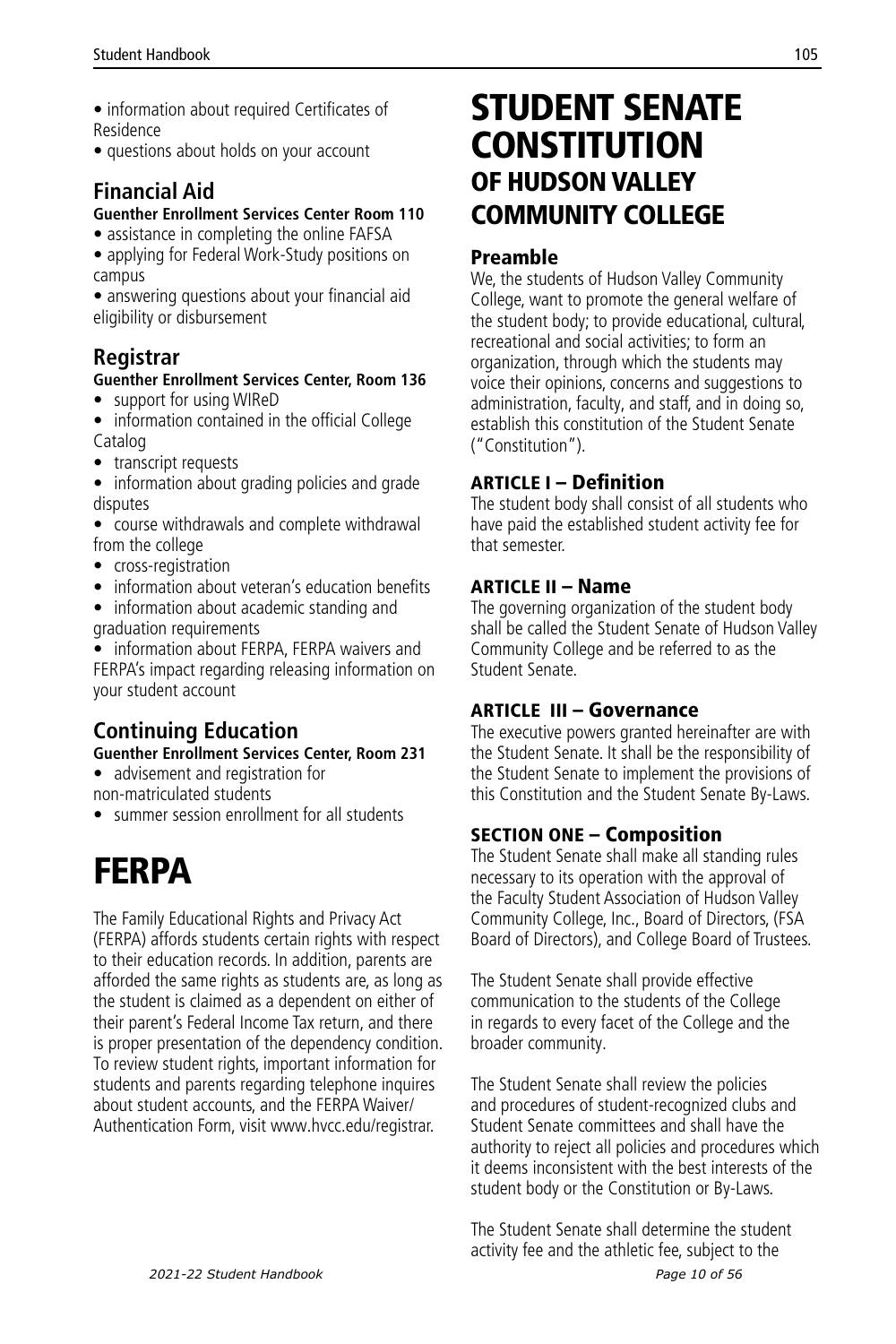approval of the FSA Board of Directors and the College Board of Trustees. The Student Senate shall pay the FSA for the cost incurred for the audit of Student Senate financial records.

The Student Senate shall charter student clubs and organizations.

The Student Senate shall provide for proper and just student body elections and tabulation of results.

When included in the annual budget, compensation may be made to Student Senate Executive Officers, Senators, and The Hudsonian staff. When included in the annual budget, Student Senate Executive Officers and The Hudsonian staff may receive compensation if approved by the Director of Student Life or designee. No student shall be compensated beyond the amount they were billed for tuition.

Compensation levels shall be established and approved by the Student Senate and the Director of Student Life or designee, annually, as part of the budget process.

#### ARTICLE IV – Executive Officers, Senators and Class Presidents

The student body shall elect from its membership, by a majority vote of those casting votes in the election, a President, Vice-President, Treasurer and Secretary (Executive Officers). Each of the senior and freshman classes shall elect one Senator from each of the following academic divisions: School of Business and Liberal Arts, School of Science, Technology, Engineering, and Math (STEM), School of Health Sciences, and including non-matriculated students. One Class President shall be elected by its representative membership from each of the freshmen class and senior class.

Student Senate Executive Officers, Senior Senators, and Senior Class President shall hold office from June 1st of the year elected until May 31st the following year. Freshmen Senators and Freshmen Class President shall hold office from the day that the election results are certified by the current Student Senate until May 31st of the following year. The period of time from the election or certification shall be known as the Term. Each office shall automatically become vacant at the end of the Term. If successors have not been chosen by the end of the Term, their duties shall be performed, and authority shall be exercised, as determined by a special election supervised by the Senate Election Committee, in the fall semester, in cooperation with the Directon of Student defer (or designee).

#### ARTICLE V – Duties and Responsibilities of Officers

All Executive Officers shall abide by the College codes, rules, and regulations and shall uphold the Constitution and By-Laws. All Executive Officers shall attend the meetings of the Student Senate and his/her committees. Off-campus behavior shall conform to the Constitution, By-Laws, and the codes, rules and regulations of the College.

Executive Officers must be registered, fully paid, full-time matriculated students at Hudson Valley Community College, attending classes as of the first week of instruction during the fall and spring semesters, must maintain and successfully complete a full-time course load in both the fall and spring semesters, must maintain a 2.5 or above cumulative grade point average including noncredit remedial coursework, as determined by the Registrar of the College, including mid-term grades, and shall continue to meet the Student Senate eligibility requirements of their office throughout their Term. Any member of the Student Senate not fulfilling the duties and responsibilities prescribed in their job description will be investigated by the Student Senate Judicial Committee, established pursuant to Article 3, Judicial Committee By-Law. This committee will be formed by the majority of the Executive Officers, and it will determine compensation qualifications. Actions will be taken pending approval by the majority vote of the entire Student Senate.

#### SECTION ONE – President

The President shall be responsible for carrying out all actions taken by the Student Senate. The President shall preside over all meetings of the Student Senate, except as otherwise specifically provided. He/she shall vote only in the event of a tie vote. With the exception of the Student Senate Budget Committee and Student Senate Programming Board, the President shall nominate a chairperson for all Student Senate committees subject to the approval of the majority of the Student Senate. The President or three Executive Officers shall nominate candidates to fill any vacant senatorial position with the approval of the majority of the entire Student Senate. Any nominee must be from the academic division/class vacated. The President shall serve as an ex officio member of all Student Senate committees.

## SECTION TWO – Vice President

The Vice President, in the absence of the President or at his/her request, shall preside over Student Senate meetings and assume all the duties and responsibilities of the President. Jaer/Vice Beesident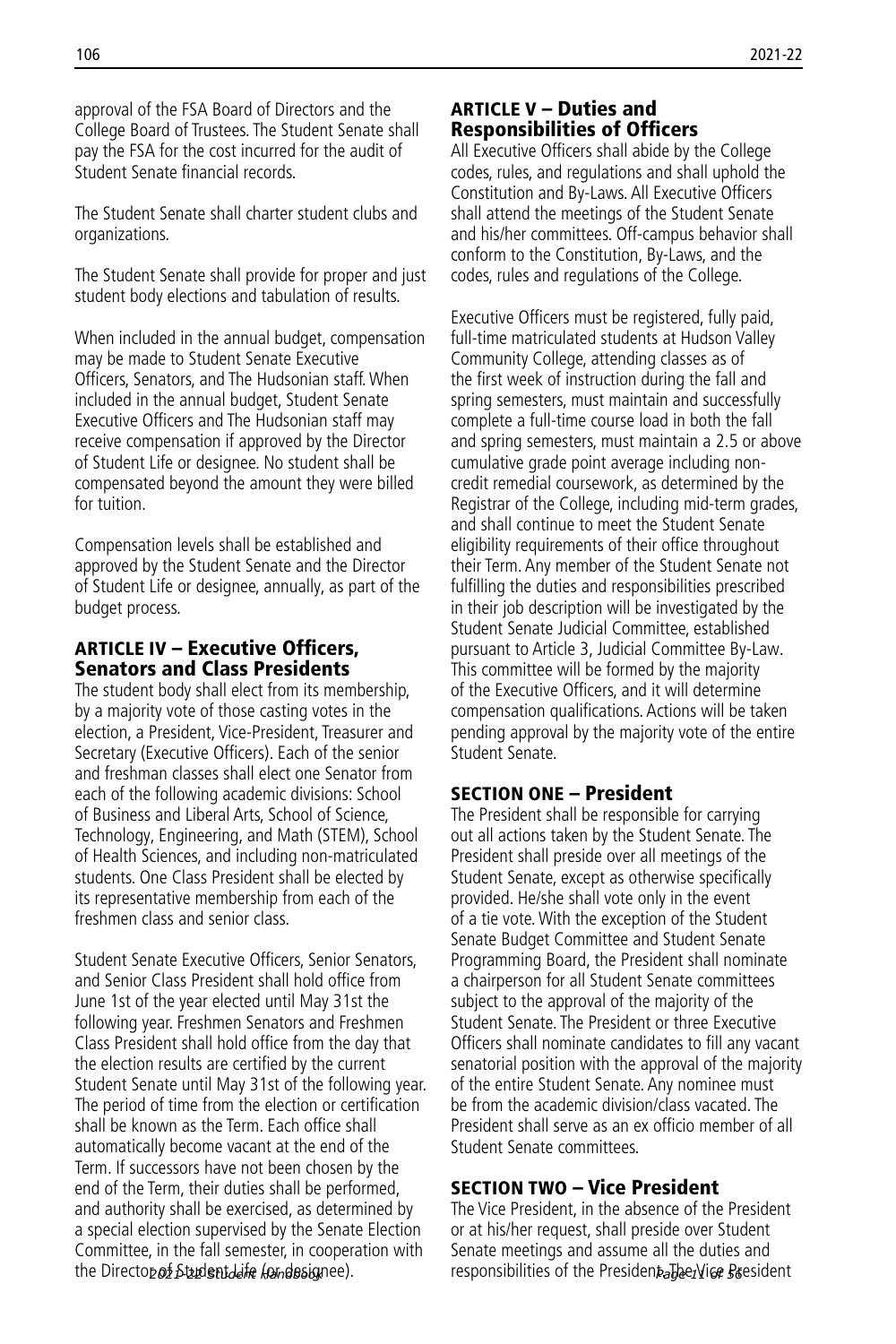shall be an ex officio member of all committees. The Vice President shall preside over the Student Senate Programming Board as described in the By-Laws.

#### SECTION THREE – Treasurer

The Treasurer shall be chairperson of the Student Senate Budget Committee as described in the By-Laws and submit financial reports to the Student Senate and FSA Board of Directors in December and May. The Treasurer shall work with the administration from the Student Activities Office to account for the balance of the budget. The Treasurer shall serve as one of the authorized check signers. The Treasurer shall make the status of the Student Senate budget available to any member of the student body, within a reasonable time of his/ her request.

## SECTION FOUR – Secretary

The Secretary shall keep an accurate record of all Student Senate meetings and prepare minutes and agendas for each meeting. The Secretary is responsible for keeping the minutes of each Student Senate session and publishing and distributing them to all members of the Student Senate at least one day prior to the next regular session. The Secretary shall be responsible for carrying out the correspondence of the Student Senate, including publishing and posting the calendar of meetings.

## ARTICLE VI – Senators

Senators shall attend the meetings of the Student Senate and their committee meetings. Senators shall represent the needs of their constituents. Senators shall uphold the Constitution and By-Laws of the Student Senate. Senators shall perform such duties as are assigned to them with regard to Student Senate committees in a responsible manner. Senators shall abide by the codes, rules, and regulations of the College. All Senators must be registered, fully paid, full-time matriculated students of Hudson Valley Community College, attending the first week of instruction in the fall and spring semesters and maintain and successfully complete a full-time course load in both the fall and spring semesters, must maintain a 2.0 or higher cumulative grade point average including non-credit remedial coursework, including mid-term grades, and continue to meet all student eligibility requirements of their offices throughout the term of their office. The exception is the Senators representing part-time, non-matriculated students. These Senators must maintain a part-time course load, but shall meet all other qualifications of a Senator.

#### ARTICLE VII – President for Freshmen and Senior Classes

The Class Presidents shall attend the meetings of the Student Senate and their committees. Class Presidents shall represent the needs of their constituents. The Class Presidents shall uphold the constitution and By-Laws of the Student Senate. Class Presidents shall perform such duties as are assigned to them with regard to Student Senate committees in a responsible manner. Class Presidents shall abide by the codes, rules, and regulations of the College. Both Class Presidents must be registered, fully paid, full-time matriculated students of Hudson Valley Community College, attending the first two weeks of instruction in the fall and spring semesters and must maintain and successfully complete a full-time course load in both the fall and spring semesters, must maintain a 2.0 or higher cumulative grade point average including non-credit remedial coursework, including midterm grades, and continue to meet all student eligibility requirements of their offices throughout the term of their office.

## ARTICLE VIII – Meetings

The presence of one (1) more than half of the entire Student Senate shall constitute a quorum necessary for the transaction of any business. If a quorum is not present, the presiding officer may adjourn the meeting to a time fixed by him/her. Written notices of the rescheduled meetings shall be given to all Student Senate members by the Secretary of the Student Senate at least three (3) business days prior to the date of the rescheduled meeting. Each Student Senate member shall have one vote on all items of business. A majority vote of the entire Student Senate is required for the transaction of any business, unless otherwise prescribed in this Constitution or the By-Laws. The affirmative vote of the majority of the entire Student Senate shall decide any issue. The Student Senate shall have a meeting no later than ten (10) calendar days after the beginning of the academic school year. The Student Senate shall meet at least once a month during the academic school year at times and places to be determined by the Student Senate in cooperation with the College. Special sessions of the Student Senate may be called by the Student Senate President, or by a request signed by a quorum of the entire Student Senate, for purposes identified in the notice of meeting. Only such designated purposes shall be considered. All official meetings of the Student Senate shall be conducted during the fall and spring semesters. The official notice and calendar of meetings scheduled for the year shall be published and posted on the Student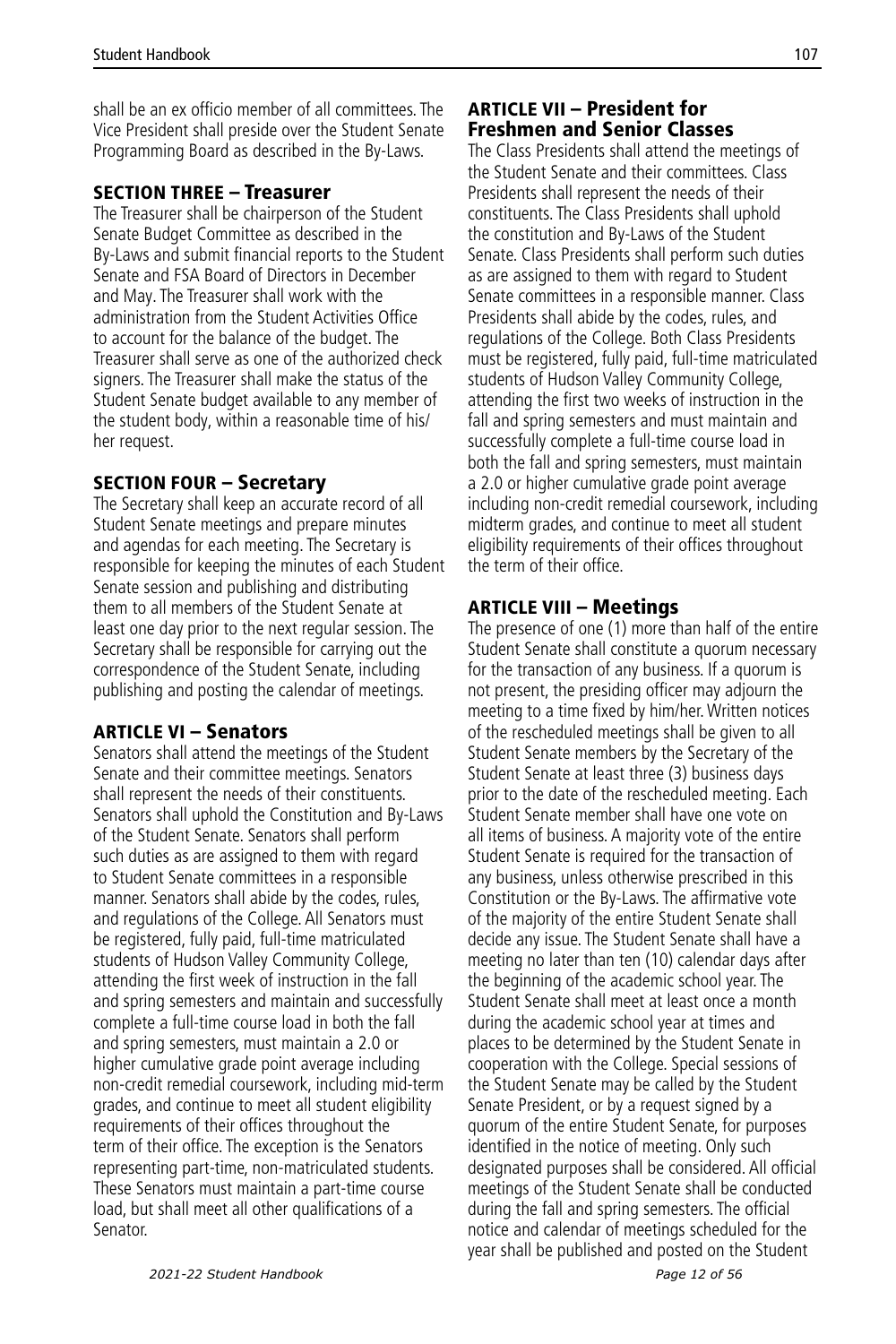Senate web site by the first day of the fall semester. All meetings of the Student Senate shall be open to the College community and anyone present may be recognized at the discretion of the presiding officer. Every meeting of the Student Senate shall be conducted according to parliamentary procedure as stated in the latest edition of Robert's Rules of Order.

#### ARTICLE IX – Budget

The Student Senate shall create a budget every year based on the upcoming projections of enrollment provided by the College. The Student Senate shall have a budget approved by the last Student Senate meeting in February and presented to the FSA Board of Directors for final approval. The budget and financial processes are outlined in the by-laws.

#### ARTICLE X – Vacancies

The hierarchy of the Executive Officers is: President, Vice President, Treasurer and Secretary. If there is ever a vacancy of the President, the Vice President automatically assumes the office of President with all of the rights and responsibilities of the position. If the vacancy is in any of the officer positions other than the President, the President shall nominate a member of the Student Senate who meets all of the requirements of an officer. The nomination shall be approved by a three-fourths (3/4) vote of the entire Student Senate. If a three-fourths (3/4) vote is not achieved, the President shall continue to nominate candidates until a three fourths (3/4) vote is achieved. The nomination process shall be the first order of business. However, the failure to fill the vacancy shall not prevent the Student Senate from conducting other business.

For a vacancy of the Student Trustee position, the presiding officer shall nominate candidates, and continue to nominate candidates, until a threefourths (3/4) vote of the entire Student Senate is achieved. The nomination procedures shall be the first order of business after the approval of the minutes. However, the failure to fill the vacancy shall not prevent the Student Senate from conducting other business. Senatorial vacancies shall be filled by nomination process as described in Article V Section One, which is approved by a vote of the majority of the entire Student Senate. A student seeking a senatorial position shall submit a letter to the Student Senate President stating name, academic division and a brief description of why he/ she is interested in the Student Senate. The student shall also present valid student identification. Each person shall attend at least one Student Senate meeting and have an interview with at least three

(3) officers prior to being recommended for a vote. Each student must meet the requirements of a Senator.

#### ARTICLE XI – Removal

The Student Trustee or any member of the Student Senate who is absent for two (2) consecutive regularly scheduled meetings or a total of four (4) regularly scheduled meetings during the academic school year without excuses deemed appropriate by the Student Senate shall be removed as the Student Trustee or expelled from the Student Senate by a majority vote of the entire Student Senate. Acceptable excuses include academic requirements, Academic Senate Committee meetings or the approval of three (3) officers given at least two (2) days before the meeting. The Chairman of the Board of Trustees of the College may also determine whether excuses are acceptable.

The Secretary shall provide the President of the Student Senate with notice when the Student Trustee or any member of the Student Senate has violated the attendance policy, whereupon the President shall bring the matter before the Student Senate for a vote to determine the appropriateness of the excuses.

The Vice President of Enrollment Management and Student Development may remove the Student Trustee or any member of the Student Senate who has failed to meet, or has ceased to maintain, the eligibility requirements necessary to hold the position to which he/she has been appointed or elected.

An Executive Officer or any member of the Student Senate, removed from the Student Senate, immediately forfeits the position he/she occupied along with all the benefits associated with the position.

#### ARTICLE XII – Impeachment

The members of the Student Senate have the right and responsibility to remove the Student Trustee or expel any member of the Student Senate if they decide he or she has violated any provisions of the Constitution and By-Laws in the following manner:

A majority vote of the entire Student Senate is necessary to establish a Student Senate Judicial Committee. The Student Senate Judicial Committee will be formed as described in the by-laws. A threefourths (3/4) vote of the entire Student Senate is necessary to expel any member. The resulting vacancy shall be filled according to the provisions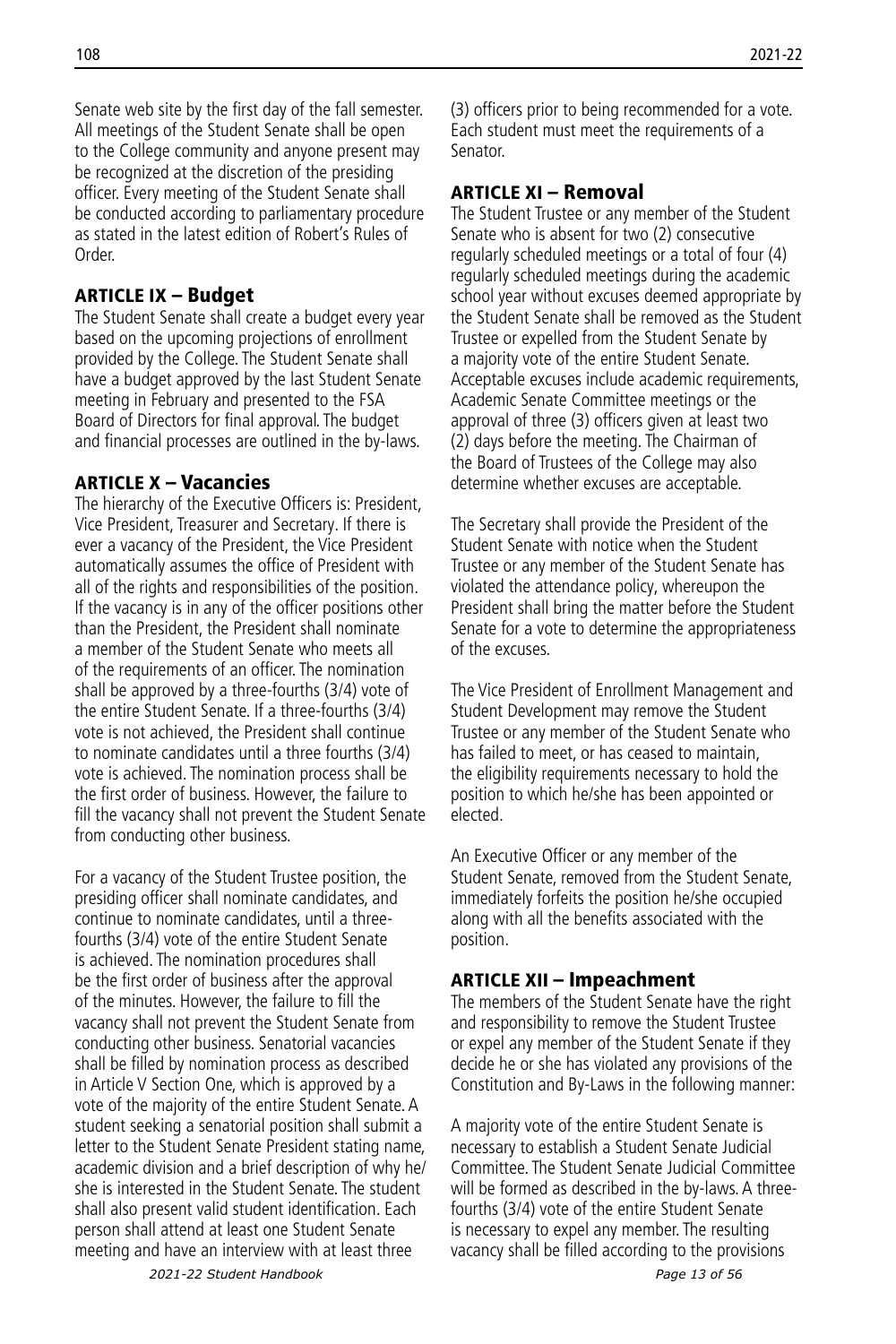<span id="page-14-0"></span>of the by-laws. In the event that the President is the defendant in impeachment proceedings, the Vice President shall form the Student Senate Judicial Committee.

#### ARTICLE XIII – Create a New By-Law or Amend a Current By-Law

A new by-law or an amendment may be proposed at any regular meeting of the Student Senate. The proposed changes will be placed on the agenda for the next scheduled Student Senate meeting. A three fourths (3/4) vote of the entire Student Senate is required for a by-law to be adopted or amended. All amendments must be approved by the FSA Board of Directors and the College Board of Trustees.

#### ARTICLE XIV – Constitution Ratification or Amendment

This Constitution shall become operational immediately following its approval by a threefourths (3/4) vote of the entire Student Senate and the subsequent approval by the FSA Board of Directors and the College Board of Trustees. The College Board of Trustees may amend the Constitution and By-Laws except as to matters specifically reserved to the Student Senate by the Community College Regulations or the Education Law.

• May 9, 2011 Approved by Board of Directors of the Faculty Student Association of Hudson Valley Community College, Inc.

• June 17, 2011 Unofficially approved by a vote of the Student Senate of Hudson Valley Community College • June 21, 2011 Approved by the Board of Trustees

of Hudson Valley Community College

• July 23, 2011 Approved by the Student Senate of Hudson Valley Community College

The Student Senate By-Laws can be found on the college website at **www.hvcc.edu/studentactivities/studentgov**.

# ACADEMIC POLICIES AND REGULATIONS

## What kinds of degrees does Hudson Valley offer?

The college awards four associate degrees: associate in arts (A.A); associate in science (A.S.); associate in applied science (A.A.S.); and associate in occupational studies (A.O.S.).

The A.A. and A.S. degrees are awarded upon satisfactory completion of university-paralleled programs, which provide flexibility in terms of ultimate educational goals and are the basis for further development of professional competence in many specialized fields.

An A.A. degree requires you to complete a minimum of 45 credits of liberal arts coursework; an A.S. degree requires you to complete a minimum of 30 credits of liberal arts coursework.

An A.A.S. degree is awarded upon satisfactory completion of any of the career programs. While these curricula are designed as preparation for employment in responsible positions in business and industry, they do not preclude transfer with significant credit for some programs. An A.A.S. degree requires you to complete a minimum of 20 credits of liberal arts coursework.

An A.O.S. degree is awarded upon satisfactory completion of occupational programs designed to prepare the graduate for direct entry into industry and the trades. An A.O.S. degree does not require completion of liberal arts coursework.

## What does matriculated mean?

If you are a matriculated student, you have been formally accepted for admission to the college, have registered in a curriculum or designated program and are pursuing courses toward a degree or certificate. You will lose matriculated status if you do not enroll for more than two terms.

Regardless of matriculation status, you will be considered a full-time student if you carry 12 or more credit hours during the fall or spring semester.

One credit hour is granted based on one period of classroom work per week or one session of laboratory work of two or more periods. A minimum of two hours of outside preparation is expected of you for each period of classroom work.

NOTE: Full-time status for New York State scholarships is determined by enrollment in 12 or more degree-applicable hours. Courses in which a grade of "D" or better was previously earned are not counted toward the 12 hour full-time study requirement.

## Do I have an academic advisor?

Non-matriculated students taking courses without being formally registered in a curriculum or designated program may request to meet with

*2021-22 Student Handbook Page 14 of 56*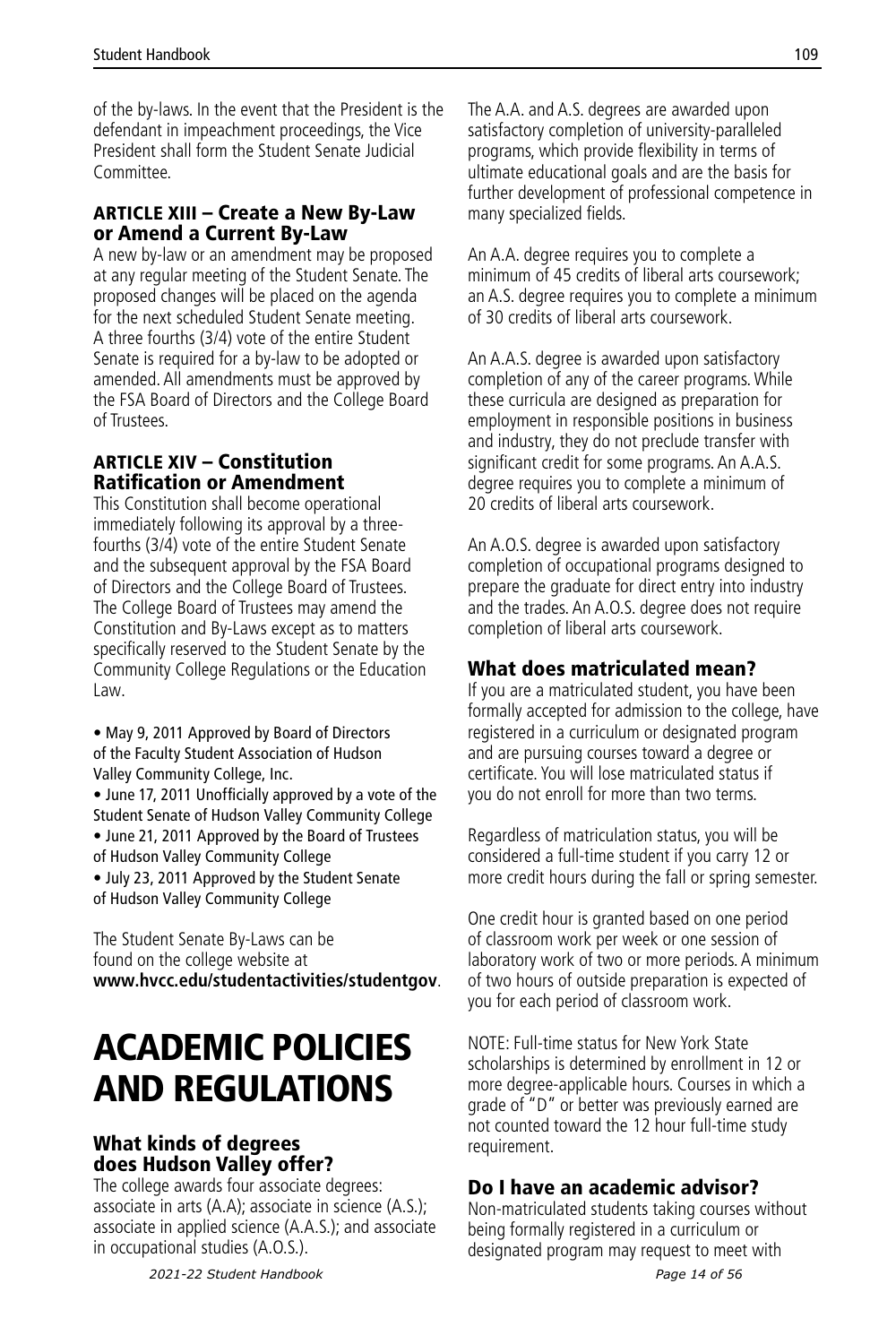an advisor in the Office of Continuing Education. Matriculated students are advised through the department to which they have been admitted, either by their Department Chairperson, a faculty advisor or an advisor within an advising center associated with their department. Students meet with an academic advisor to discuss course selection, to review progress toward degree or educational goals, and to talk about problems and issues related to their academic success at the college. Most students meet with an academic advisor a minimum of two times during the semester—once to talk about coursework and another time to touch base about progress and plans.

Students receive their Advisor Verification Number (AVN) from their academic advisor or department personnel. Each student is assigned a new AVN each term. The AVN allows a student to go online and register for courses, change course sections and add/drop classes. Academic departments differ in their policies and methods for distributing AVN for their students and, due to the specific needs of their students or the specific sequence of coursework needed to complete certain degree programs, some departments do not distribute them at all.

#### Does Hudson Valley have an attendance policy?

Excessive absences interfere with the successful completion of a course of study and diminish the quality of group interaction in class. To encourage students to meet the obligation to attend class, the following policy is established:

Class attendance is a matter between students and instructors. Instructors are obligated to announce and interpret specific attendance policies to their classes at the beginning of the session in the course syllabus.

Hudson Valley Community College complies with the provisions of section 224-a of New York State Education law regarding religious beliefs.

Faculty are encouraged to be considerate of students with special circumstances.

#### How does the grading system work at Hudson Valley?

**1.** The college uses a letter system of grading which indicates the following standards:

| Grades                           | Numerical<br><u>Equivalent</u> | Quality<br><b>Points Per</b><br><b>Credit Hour</b> |
|----------------------------------|--------------------------------|----------------------------------------------------|
| *A Fxcellent                     | $90 - 100$                     | 4                                                  |
| *B Very Good                     | $80 - 89$                      | 3                                                  |
| *C Average                       | 70 - 79                        | 2                                                  |
| *D Passing                       | $60 - 69$                      | 1                                                  |
| *F Failure                       | Below 60                       | 0                                                  |
| *1 Incomplete                    |                                |                                                    |
| *IP Course in Progress           |                                |                                                    |
| *P Pass                          |                                |                                                    |
| *S Satisfactory                  |                                |                                                    |
| *AW Administrative<br>Withdrawal |                                |                                                    |
| *W Withdrew                      |                                |                                                    |

\*Z Absent Without Withdrawal

\*EXM Excused Medical (Physical Education courses only)

All grades earned will appear and remain permanently on your records.

\*Grades for remedial courses will be preceded by the letter R (i.e., RA, RB)

2. A grade of "I" (Incomplete) at mid-term or final is assigned only after you have consulted with the faculty member and have demonstrated a legitimate reason acceptable to the faculty member (such as health problems, a death in the family or other circumstances beyond your control) for not completing the work.

The decision to assign the "I" (Incomplete) grade is entirely at the discretion of the faculty member. A grade of "I" (Incomplete) must be removed within the first 30 calendar days of the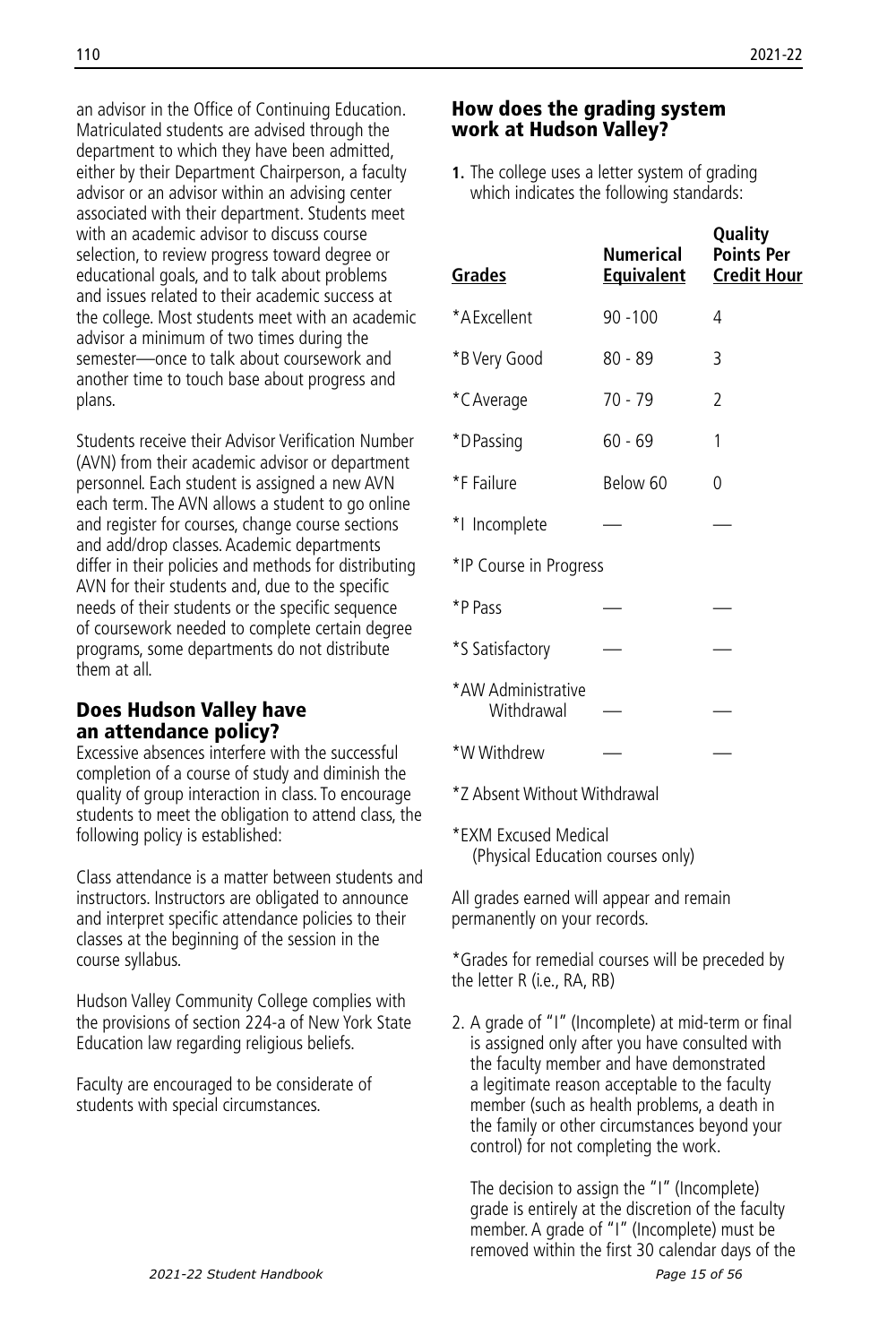next term. Otherwise, it automatically becomes an "F" (Failure).

If the grade of "I" (Incomplete) has caused you to lose good academic standing or financial aid eligibility, the final grade must be submitted by the beginning of the next term in order to be considered for readmission and financial aid for that term.

- **3.** The grade of "IP" (Course in Progress) is assigned to you when the course has not concluded at the close of the regularly scheduled term.
- **4.** A grade of "W" (Withdrawal) is assigned only when you have completed and submitted a withdrawal form prior to the end of the day on Friday of the twelfth week of the term. You are encouraged to meet with your instructor or the instructor's department chairperson prior to withdrawal.

You must obtain approval from your department chairperson for a course withdrawal. Discontinuance of class attendance or notice to the instructor does not constitute authorized withdrawal. For any session other than a standard 15-week term, the withdrawal date shall be set on a four-fifths (4/5) prorated basis.

- **5.** The grade of "AW" (Administrative Withdrawal) will be assigned by the college if you do not comply with certain college policies and campus regulations.
- **6.** A grade of "Z" (Absent Without Withdrawal) will be assigned to a student who has failed to participate in course activities through the end of the term and when, according to the instructor's grading policy as stated on the course syllabus, completed assignments or course activities were insufficient to make normal evaluation of academic performance possible.
- **7.** The computation of the grade point index is based on the GPA hours and grades earned. (Quality points are assigned to each credit hour attempted, according to the grading system.) Grades of "I," "IP," "S," "W," "AW," "Z" or "EXM," or grades preceded by the letter "R" (e.g. remedial courses) do not calculate into the grade point index. The following example illustrates how the grade point index would be determined for one term:
- A  $3$ -credit course x 4 quality point = 12
- B 3-credit course x 3 quality point  $= 9$
- B 4-credit course  $x$  3 quality points = 12
- F 3-credit course x 0 quality points  $= 0$

Total GPA hours  $= 13$  Total quality points  $= 33$ 

Quality Points = 33

Term Index = ---------------------------- = 2.53

$$
GPA \; \text{Hours} = 13
$$

**8.** A course may be repeated for a higher grade. The highest grade will be included in the cumulative average, although both grades will appear on the transcript. Such repetition will be permitted twice.

Special permission may be granted through the department chairperson if you wish to repeat a course that has been completed with a "C" or better.

Repetition of coursework for which credit has been granted may jeopardize financial aid eligibility.

## Grade Dispute Policy

## Protection Against Improper Academic Evaluation

Students should be free to take reasoned exception to the data or views offered in any course of study and to reserve judgment about matters of opinion. At the same time, they are responsible for maintaining standards of academic performance and understanding the material presented in each course in which they are enrolled. If a student feels he/she is being graded improperly, or that a grade is based on some standard other than academic performance, this Grade Dispute Procedure gives the student protection through orderly procedures against prejudices or capricious academic evaluation.

## General Procedure

In keeping with the intent and spirit of these statements, it is incumbent upon all parties involved to show respect, restraint and responsibility in their efforts to resolve complaints. It is incumbent upon faculty members and students to arrange meetings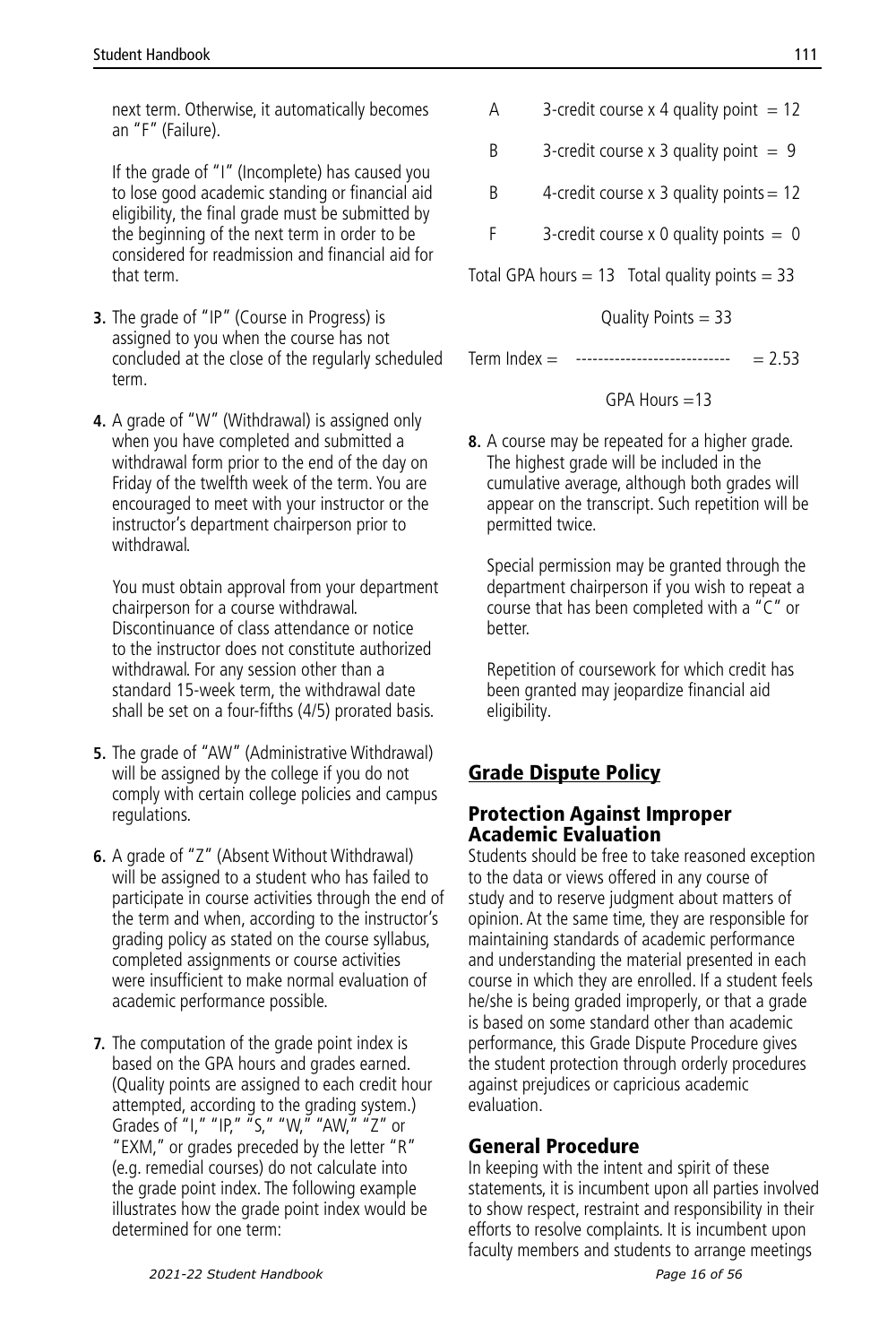and conferences with each other in good faith and to communicate decisions within established time frames to all concerned parties.

## Burden of Proof

The burden of proof needed to substantiate the existence of an improper grade shall rest with the student. The student must demonstrate, by clear and convincing evidence, that a final grade was entered whereby all or part of the grade was calculated in a manner inconsistent with published grading procedures.

Instances of the above are limited to situations where a student believes he/she received an inappropriate grade in a particular course. They do not include questions concerning admission to a program or a specific course section or denial of financial aid.

## Prohibition against Retaliatory Action

Any retaliatory action of any kind taken against a person seeking redress under these procedures is prohibited.

## Academic Standing

The vice president of academic affairs will decide issues of Academic Standing, if relevant, during the pendency of a grade dispute.

## Campus Judicial Coordinator

It is strongly recommended that the student meet with the campus judicial coordinator as soon as he/she has received the grade so that the campus judicial coordinator can provide the student information about this Grade Dispute Procedure. In no event should this meeting take place more than fourteen (14) days after the disputed grade is made available.

The campus judicial coordinator does not represent or advocate for any party in a grade dispute. The campus judicial coordinator is available to all parties, the department chairperson and the Academic Review Board. He/she will advise all interested parties as to their rights and responsibilities. In addition, he/she will assist parties in drafting complaints or responses or narrowing issues.

The campus judicial coordinator may appoint a designee to fulfill his/her duties if it is warranted or necessary.

## Time Limits Defined

Days shall be defined as any day the college is open for business and shall exclude Saturdays and Sundays and any holiday the college has published as "college closed," and emergency closings. Meetings should be arranged within the specified time limits whenever possible though they may take place at a later time if all parties are in agreement. Time limits may be waived for just cause.

## Procedure for Processing Complaints

**Step 1.** Meeting with the Faculty Member: Within fourteen (14) days after the start of the fall or spring semester immediately following the date the disputed final grade was made available, the student shall contact the campus judicial coordinator and inform the instructor in writing or via email using the student's Hudson Valley Community College email account that he/she disputes the grade. The instructor shall make every effort to arrange a meeting with the student or to communicate with the student regarding their grade and the grading procedure.

This communication is designed for both parties to understand the position of the other and reach some resolution.

In the event the instructor does not respond within seven (7) days of receiving written notification that the student requests a meeting or in the event that the student is dissatisfied with the outcome of that communication, the student shall proceed with Step 2.

**Step 2.** Meeting with the Department Chairperson and Instructor: The student shall notify the department chairperson immediately if a grade dispute is not resolved at step 1. The student shall request a meeting with his/her department chairperson and the Instructor, in writing. The meeting shall be scheduled at a mutually agreeable time, within seven (7) days of the receipt of the written request. Both the student and the instructor shall make themselves available for the meeting. The purpose of the meeting is to review the grade and the grading procedure. A grade dispute cannot be presented to the Academic Review Board if this meeting has not been held. Therefore it is incumbent upon the department chairperson to arrange the meeting in a timely fashion or provide a written justification for the failure to hold the meeting.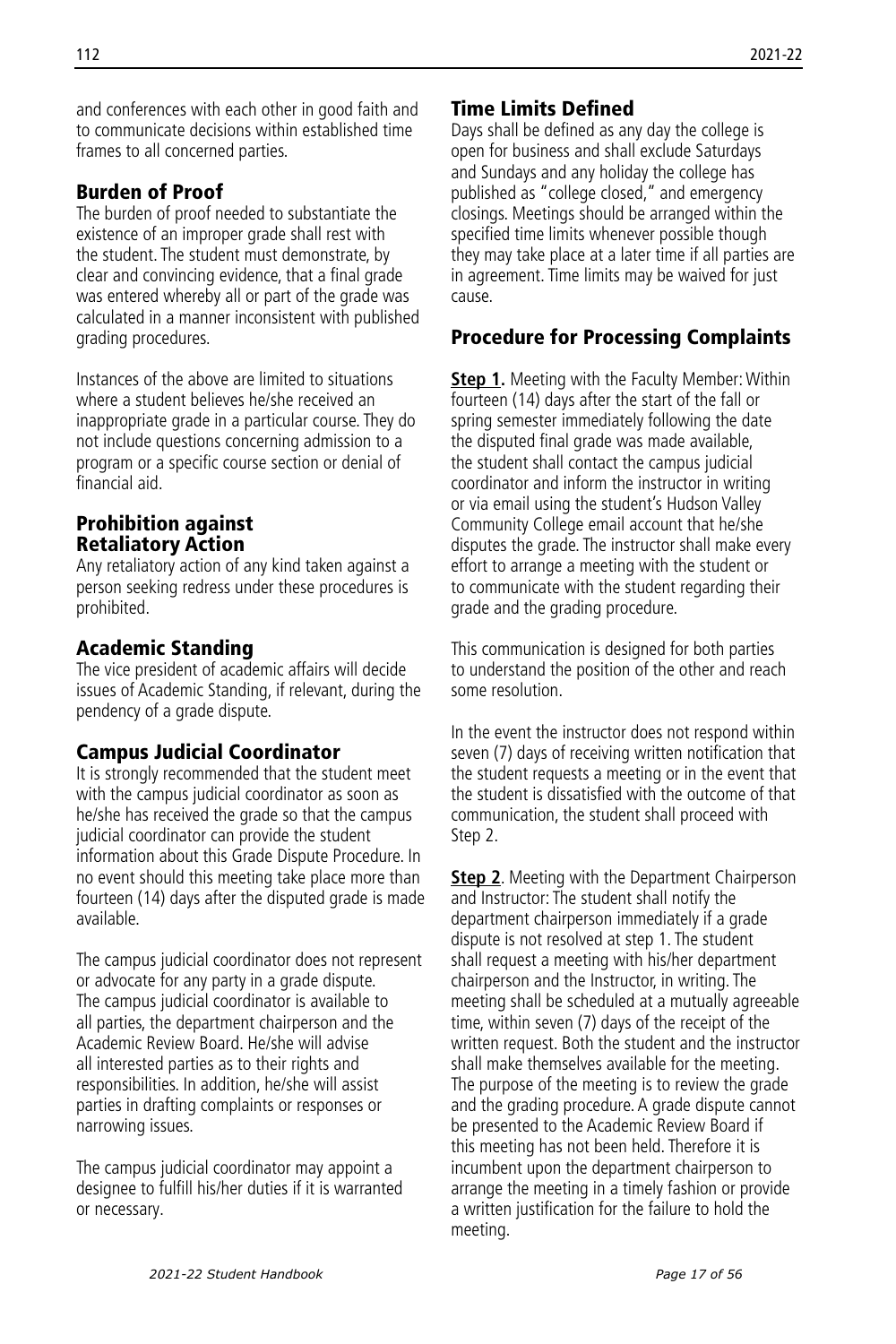If the student does not attend the meeting, or if the instructor is unavailable, the meeting will proceed and the dispute may be resolved without his/ her input. The grade may be changed and/or the complaint dismissed without input from the nonpresent party. The department chairperson is under no obligation to schedule subsequent meetings if the student agreed to a date, time and place or if an instructor is unavailable or no longer employed at the college.

The department chairperson shall notify the campus judicial coordinator as soon as possible of the outcome of the meeting in writing or via email using the Hudson Valley Community College email account.

When warranted, the department chairperson may appoint a suitable person to act as his/her designee.

If the communication with the faculty member and/ or the meeting with the department chairperson do not satisfactorily resolve the problem, the student may request an Academic Review Board Hearing.

**Step 3**. Preparation of Written Complaint and Documentation: All requests for an Academic Review Board Hearing shall be made in writing. The written complaint must contain the name of the class, the instructor, the section and the exact nature of the dispute as well as the remedy sought. The nature of the dispute must clearly articulate how the student will meet his/her burden of proof including the grade the student received and what grading policy or procedure was violated by the entry of that grade. The student will also include any necessary attachments.

The written complaint, with attachments shall be submitted to the campus judicial coordinator within 30 days of the start of the fall or spring semester immediately following the receipt of the disputed grade. The campus judicial coordinator shall forward the complaint to the appropriate department chairperson and the instructor. Each may submit a response or other documentation, but neither is obligated to present evidence to the Board. The instructor and/or the department chairperson must submit their response, if any, within three (3) days of receiving the written grade dispute. There are times when specific items such as a course outline are requested by the campus judicial coordinator or the Academic Review Board. In those cases, the documents requested must be produced even if the instructor chooses not to submit a *zouitten sesponse to the complaint*. The complaint extending the complaint of 56

The campus judicial coordinator will file with the Chairperson of the Academic Review Board the student's written complaint with attachments along with any responses, and those attachments, within seven (7) days of receiving the student's complaint. In addition, the campus judicial coordinator may provide the Academic Review Board with other documents, at the Board's request, including the course syllabus, outline or transcript.

**Step 4**. Academic Review Board: The Academic Review Board will be comprised of the Vice President of Academic Affairs, or his/her designee, who shall be the chairperson of the Academic Review Board, a faculty member who is a member of the Ethics and Conduct Committee, and one other member who shall be either an academic dean, administrative dean or department director. The academic dean shall not be from the same division in which the grade dispute arose. The faculty member shall not be from the same department in which the grade dispute arose.

The Academic Review Board may adjourn or reconvene at its discretion, will call witnesses only at its sole discretion, may request further documentation if required and may act to facilitate negotiations between the parties.

The campus coordinator will attend the Academic Review Board Hearing and will be available to that Board to advise on the procedure, obtain new information or documents or call witnesses.

If the Academic Review Board finds the student has not met his/her burden of proof, the complaint will be dismissed.

If the Academic Review Board determines that there was an error in the grade or that a student was graded improperly and all attempts at negotiation have failed, they may determine that the grade will be changed. Members of the board and/or the Vice President for Academic

Affairs and/or the Department Chairperson will assist the campus judicial coordinator in implementing that change.

The Academic Review Board shall transmit a written decision to the campus judicial coordinator. The campus judicial coordinator will forward the decision of the Academic Review Board to the appropriate parties, the department chairperson and the Vice President for Academic Affairs.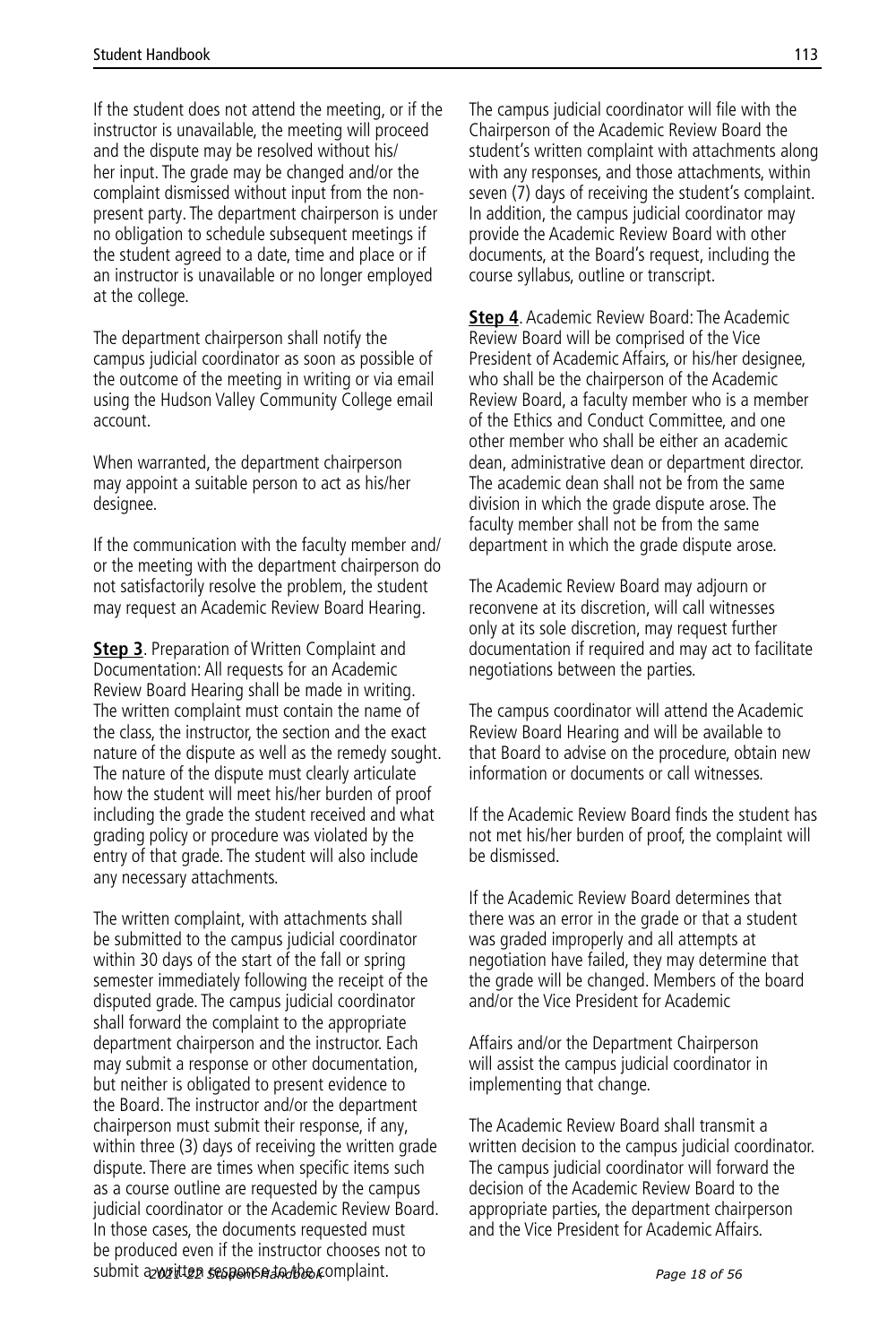**Step 5**. Appeals: Within seven (7) days of the receipt of the decision, either party may appeal the decision, in writing, to the campus judicial coordinator. Appeals may be taken from the decision of a Review Board or from a decision of a Department Chairperson to dismiss a complaint. He/she will forward the appeal to the other party, who may submit a written response within three (3) days. The other party is under no obligation to respond to an appeal. Within ten (10) days of receiving the appeal, the campus coordinator will present it to an Appeals Board which will determine if one or more of the following conditions can be established:

(1) A significant procedural error was committed; (2) All evidence/information was not considered; or (3) Newly discovered evidence is available. The Appeal Board shall be comprised of members of the Committee on Ethics and Conduct and shall include three (3) members: a student, an administrator and a faculty member. The faculty member shall not be from the same division in which the grade dispute arose.

Within seven (7) days of receiving and reviewing the written appeal, the Appeals Board will render a written decision which shall be forwarded to the campus coordinator and distributed to the parties through that office. If the appeal is denied, there is no further remedy. If the appeal is determined to have merit, the campus coordinator shall reconvene the Academic Review Board for the purpose of correcting the error and rehearing the dispute.

#### Are there rules regarding campus computers?

Based on the reliance and acceptance of electronic communications, e-mail messages and portal announcements are considered an official means of communication with students of Hudson Valley Community College. Students are expected to comply with the Computer Use Policy when using the e-mail and portal systems.

All students are assigned an official college username and password combination for accessing e-mail and portal systems and an official college e-mail address for receiving and sending e-mail messages. The college expects that students will use their official college username and password combinations and their official college e-mail address to receive and read e-mail messages and portal announcements on a frequent and timely basis. Students are not absolved from the responsibilities associated with the contents

of electronic communications if electronic communications are not received and read on a frequent and timely basis.

Students are expected to maintain their own e-mail inboxes. Students are assigned a finite amount of disk storage within which their own usage for e-mail, calendar, contacts and tasks information must be managed. Students are responsible for managing their own disk storage usage. Students will be notified by the server if their disk storage usage begins to approach their quota and will then have to take some action to reduce their disk usage. This action may simply be removal of e-mails or may be copying (backing up) of e-mails to some other location followed by removal of e-mails. E-mail messages that are 30 days old or older are automatically removed from the trash folder on the server. An e-mail deleted from your server inbox will automatically be moved to your server trash folder and will then be automatically removed after 30 days. E-mails are not automatically removed from any other user folders on the server.

The college does offer the capability to forward e-mail from a college e-mail address to another e-mail address. However, the college does not recommend that students forward e-mail to any other e-mail address. The college will only support the college e-mail system provided to students. The college is not responsible for the handling of e-mail by outside vendors. Students are not absolved from the responsibilities associated with communications sent to their official college e-mail address if e-mail forwarding results in the loss of e-mail messages.

#### Can I find out how I'm doing in my classes at mid-semester?

Midterm grades are indicators of your progress and are posted to your WIReD account.

They are equally important to the potential Dean's List student, the student on probation and the marginal student. In each case, your efforts can be directed to achieve your goals. In addition, the midterm grades of all courses (including non-credit remedial) will be used to determine continued eligibility in athletics and Student Senate-sponsored organizations.

Midterm grades are not recorded on your official transcript and as such, will only be changed in the event of a data entry or calculation error.

You will be considered academically at-risk if your midterm grade point average (average based on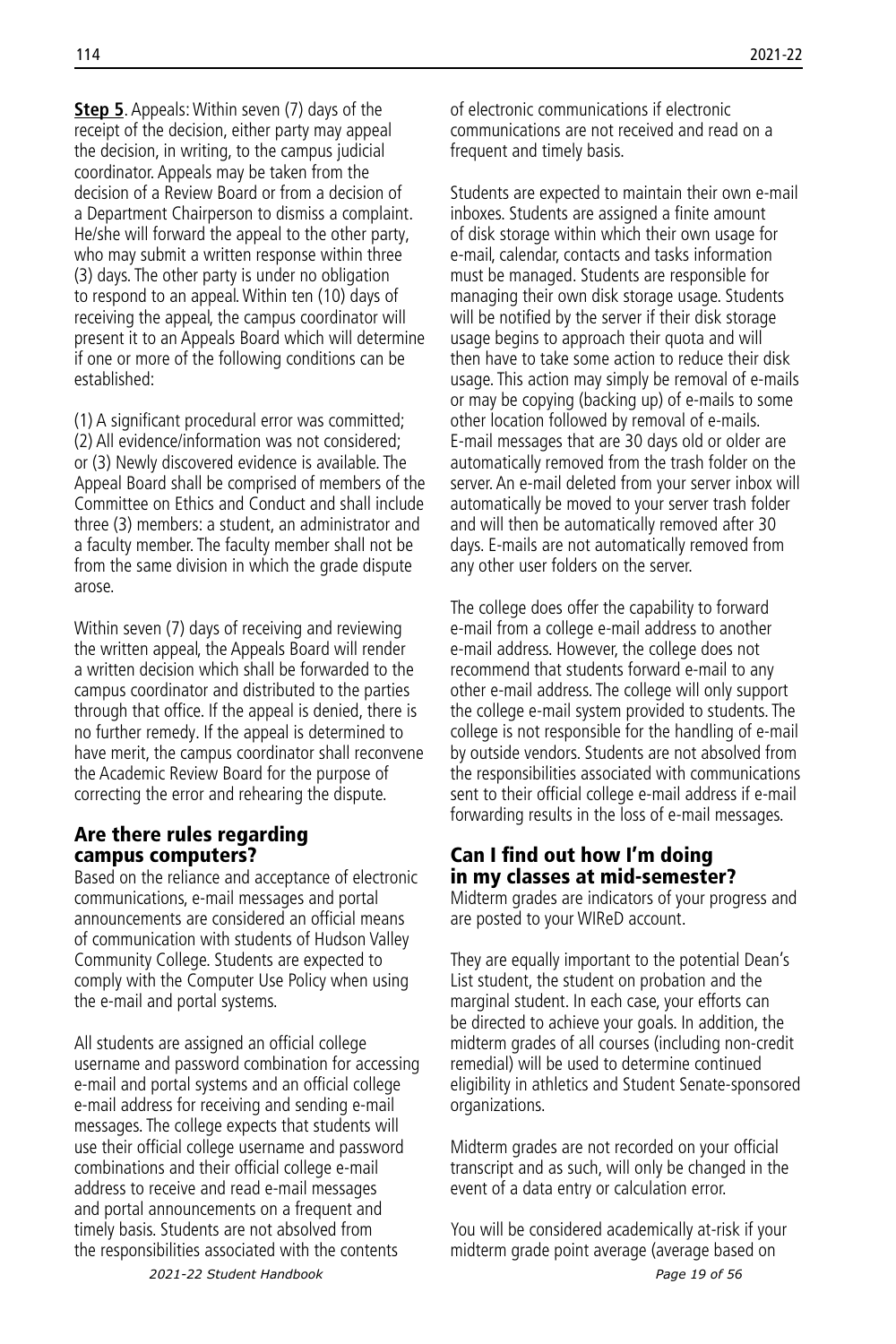that term's midterm grades) falls below 2.0. If you are academically at-risk, you will be encouraged, by letter, to meet with your department chairperson or faculty advisor to discuss options and implement a course of action to improve your academic performance.

## Is there an honor roll at Hudson Valley?

The college's President's List, released each Fall and Spring term, includes those full-time students who have a term average between 3.5 and 4.0 and who received no " $\tilde{D}$ ," "F," "I," "Z" or "W" or their remedial equivalent on their record for that term. The grade of "W," remedial courses, and coursework previously attempted will not remove a student from the President's List if the student has met all other requirements and completes at least 12 college credits successfully.

The college's Dean's List, released each Fall and Spring term, includes those full-time students who have a term average of 3.0 to less than 3.5 and who received no "D," "F," "I," "Z," or "W" or their remedial equivalent on their record for that term. The grade of "W," remedial courses, and coursework previously attempted will not remove a student from the Dean's List if the student has met all other requirements and completes at least 12 college credits successfully.

The college's President's List, released each Fall and Spring term, includes those part-time students registered for at least six college credits who have a term average between 3.5 and 4.0 and who received no "D," "F," "I," "Z," or "W" or their remedial equivalent on their record for that term. The grade of "W," remedial courses, and coursework previously attempted will not remove a student from the President's List if the student has met all other requirements and completed at least six college credits successfully.

The college's Dean's List, released each Fall and Spring term, includes those part-time students registered for at least six college credits who have a term average of 3.0 to less than 3.5 and who received no "D", "F", "I", "Z", or "W" or their remedial equivalent on their record for that term. The grade of "W," remedial courses, and coursework previously attempted will not remove a student from the Dean's List if the student has met all other requirements and completed at least six college credits successfully.

## Will I take a final exam for every course?

Final examination exemption is a matter between students and instructors. Instructors are obligated to announce and interpret specific exemption policies to their classes at the beginning of the semester in the course syllabus.

## Can I stop taking a course after it has begun?

You may withdraw from a course prior to the end of the day on Friday of the 12th week of the semester. You are encouraged to meet with your instructor or the instructor's department chairperson prior to withdrawal. The official date of withdrawal is the date that the completed form is received in the Registrar's Office. You must obtain approval from your department chairperson for a course withdrawal. Discontinuance of class attendance or notice to the instructor does not constitute authorized withdrawal.

For any session other than a standard 15-week term, the withdrawal date shall be set on a four-fifths (4/5) pro-rated basis.

#### What if I need to stop taking all my courses before the end of the semester?

You may withdraw from all registered courses within a semester prior to the end of the day on the Friday of the 12th week of the semester. You must go to the Registrar's Office in Guenther Enrollment Services Center for advisement and to complete the required form. The official date of withdrawal is the date that the form is completed. Remember, total withdrawal from a semester will jeopardize your future financial aid eligibility.

## Can I change my degree program?

You must obtain the approval of your department chairperson for permission to change majors. You must be in good academic standing and meet all prerequisites for the desired program. Forms for requesting changes may be obtained from your department chairperson.

## How can I earn credits toward my degree?

A student, regardless of matriculation status, who enrolls in a regularly scheduled Hudson Valley Community College course and satisfactorily completes the course with a passing grade will be granted the number of credits for that course as set forth in the catalog active for the academic year during which the course was taken.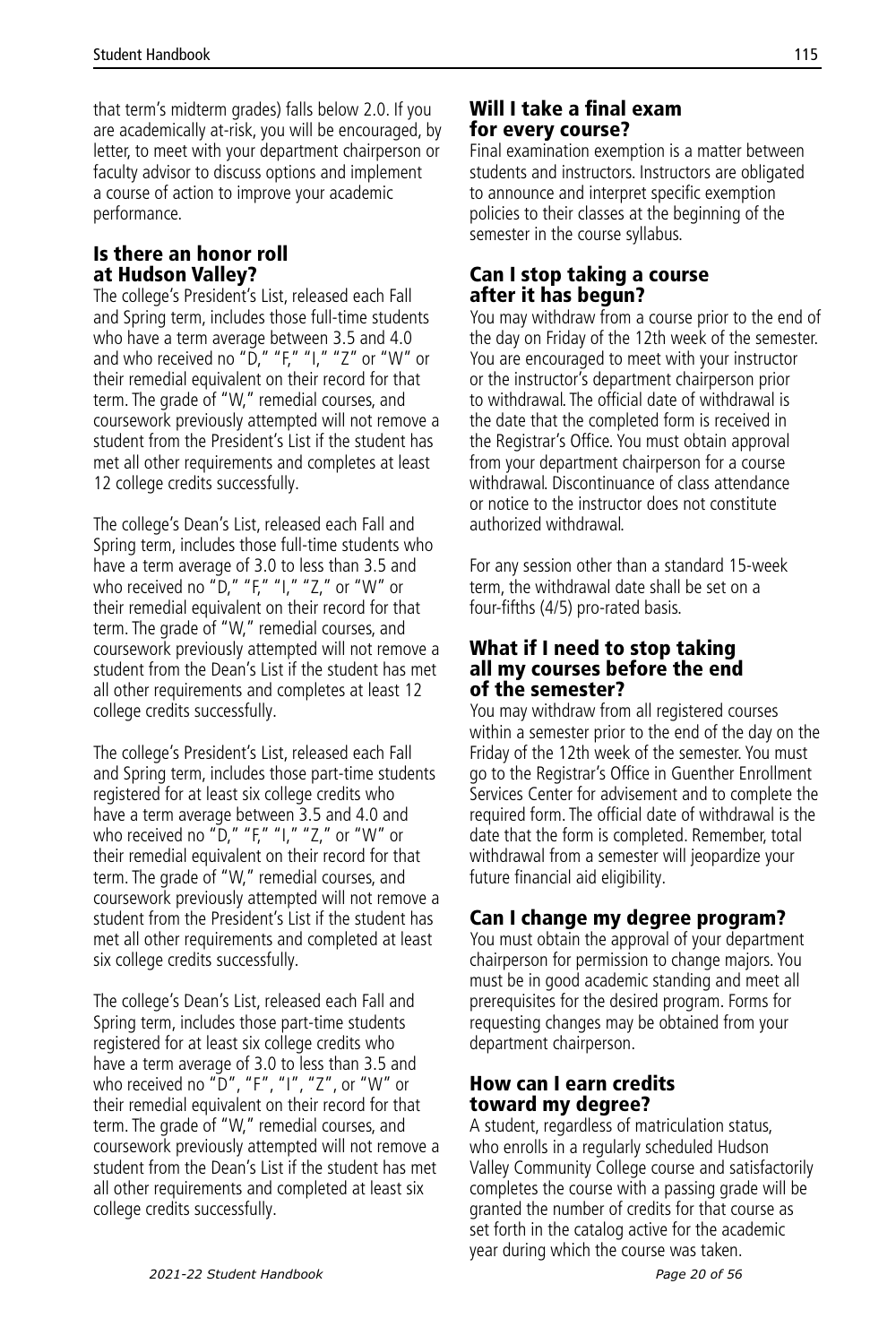In accordance with the following guidelines, credit also is awarded through various additional methods. In order to receive credit through one of these methods, a student must be matriculated at the College and the transferred credit must apply toward a requirement in the student's program.

Transfer credit will appear on the Hudson Valley Community College transcript with a "T" entered in the grade column and the credit will not be factored into the student's GPA calculation. No more than 70 percent of the minimum number of required credits for a degree or certificate may be granted by transfer, examination or evaluation. Courses from institutions within the SUNY System designated as General Education courses or identified as Transfer Path courses will transfer in accordance with the SUNY seamless Transfer Policy provided the transferred credit applies toward a requirement of the student's program.

## Can I transfer credits from another college?

#### *Credit Earned at Other Institutions*

Course content, learning outcomes and length/time of instruction, inclusive of laboratory and clinical experience, will be the primary determining factors in considering a course's transferability.

Courses are accepted for transfer credit from an institution of higher education at the discretion of the department chairperson in the course content area, provided that the individual course is

parallel to and aligns with a course offered at Hudson Valley. Courses that share at least 75 percent content are deemed equivalent. Transfer courses that have no Hudson Valley equivalent may be transferred and used in appropriate elective areas or applied to program requirements as per the Course Substitution Policy. In some cases, a complete course syllabus may be required in order to determine transferability. Hudson Valley has the right to refuse credit which does not meet the primary determining factors.

A student will be allowed to transfer course credit only for which a letter grade of "C" or better or a numerical grade of 2.0 (on a 4-point scale) or 70 (on a 100-point scale) or better or the equivalent has been earned.

## Can I get credits by taking certain exams?

Degree credit is awarded through the following examination programs:

## **Advanced Placement Examination (AP)**

This program is an instrument that relates collegelevel courses at secondary schools to appropriate placement and credit a collegiate institutions.

#### **College Level Examination Program (CLEP)**

This program provides opportunities to earn college credits through subject and general examinations.

## **UExcel Exams**

Administered by Excelsior College, this program has been established whereby individuals who have developed college-level competencies outside the formal classroom can demonstrate those competencies via examination and receive credit.

## **International Baccalaureate Credit (IB Credit)**

The International Baccalaureate Diploma Program is a comprehensive and challenging, pre-university course of studies leading to examinations in various subject areas.

For more information concerning approved exams, contact the Registrar's Office.

## How else can I earn credit?

*College Credit Recommendation Services* Transfer credit may be granted for completion of experiences and non-traditional programs and courses as recommended by the American Council on Education (ACE), including credit for military training, or the National College Credit Recommendation Services of the University of the State of New York (NCCRS).

Additional information, including a list of recommendations, is available online. ACE: **www.acenet.edu** NCCRS: **www.nationalccrs.org**

## **Credit for Micro-Credentials**

An established micro-credential comprised of noncredit courses may be designed to yield credit for an established Hudson Valley course to a student who completes requirements. In such cases, the earned credit will be considered and processed as transfer credit.

#### Can I get credit for a course – without taking it – if I already know the material?

If you have occupational or educational experience, you may earn credit for any Hudson Valley course in your degree program by taking the final examination for the course. You must request this evaluation of learning by, and obtain approval

*2021-22 Student Handbook Page 21 of 56*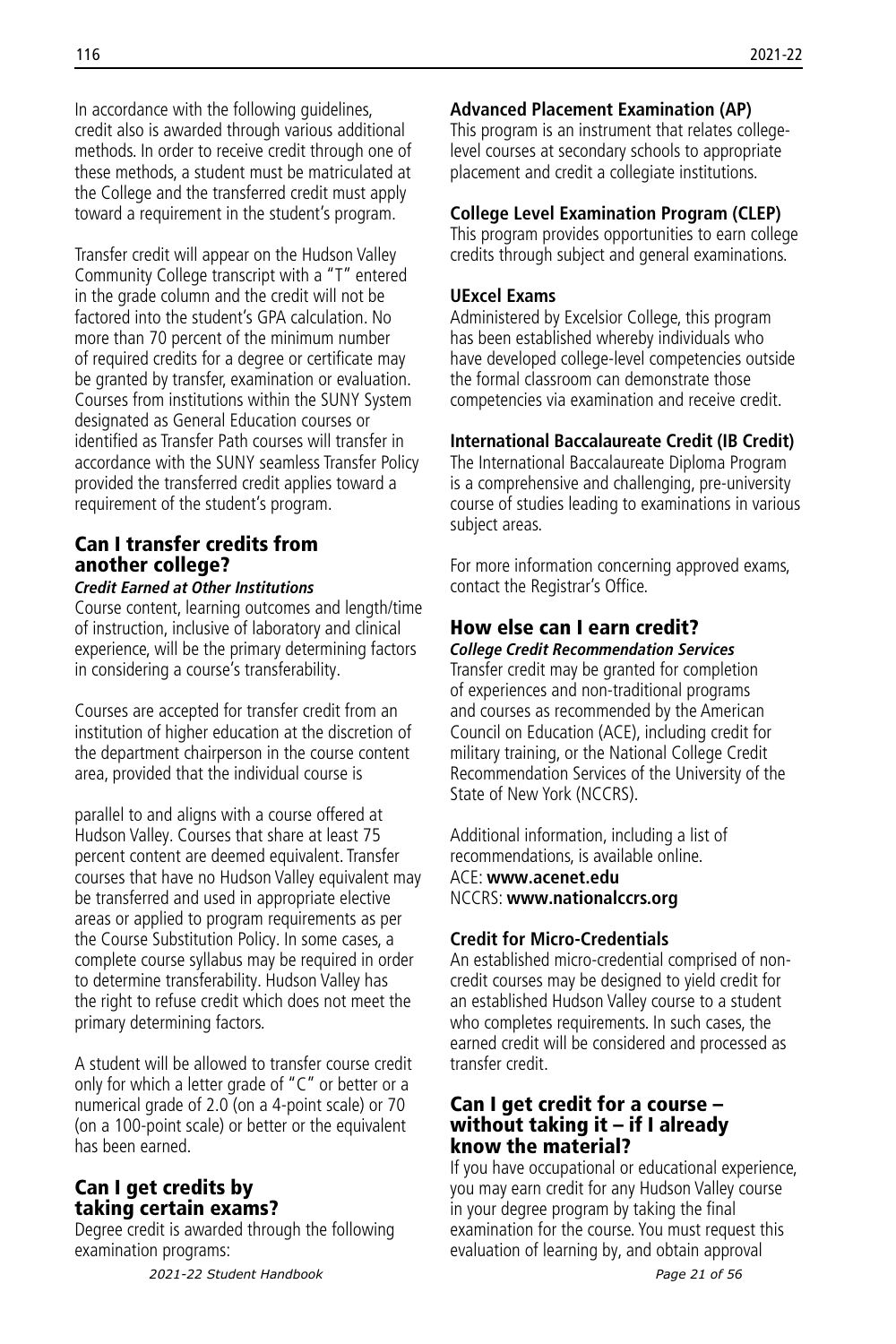from, the department chairperson of the course to be challenged. A challenge exam cannot be administered if you have registered and are attending the course.

## Can I get credit for life experience?

The Life Experience program is designed for and provides returning adult students with an alternative method of obtaining college credit. Knowledge acquired from a combination of work experience, non-credit courses, seminar training and workshops may translate into college credit. If you can document your experience and articulate the knowledge you have gained, you may be eligible to receive Life Experience credit.

Your experience must match a particular course(s) in your degree program. The means by which you demonstrate your experience is through a portfolio assessment. For further information, contact the Office of Continuing Education.

#### Can I take a course at another college or university?

By means of cross-registration, students may be permitted to take courses at other colleges and universities. Please see the various types of crossregistration agreements below for appropriate information regarding dates, deadlines and regulations. "Home institution" is defined as the institution where a student is officially matriculated and pursuing a degree or certificate. "Host institution" is defined as the institution a student is visiting for the purpose of cross-registration. Students must comply with the policies and procedures of both the home and host institutions and are encouraged to contact the host institution in advance to learn about specific institutional requirements, procedures and policies.

Initial approval must be granted by the appropriate college officials at the student's home institution prior to cross-registration at the host institution. Contact your Registrar's Office for further information.

Interested students may contact the Registrar's Office at (518) 629-4574. For specific part of term start dates and related registration deadlines, please refer to the college website. Students visiting Hudson Valley can view this policy in it's entirety on the college website or in the College Catalog.

## Hudson Mohawk Association Cross-Registration Agreement

Students attending a Hudson Mohawk Association institution may be permitted to take courses at other institutions in the association. Students attending a SUNY four-year institution or community college must follow the SUNY Cross-registration Agreement as outlined below. To qualify, a student must be matriculated and in good academic standing at the home institution. The student must be full-time when enrollment at the home and host institutions are combined. The cross-registered course must be one that is not available at the home institution. Students can cross-register for only 50 percent of their overall semester credits (not to exceed two courses). Although the student is not charged tuition, he/she is responsible for all applicable fees at the host institution. Cross registration is not available in summer or winter sessions.

A student interested in cross-registering must meet with an academic advisor and select a course that is not available at Hudson Valley (not listed in college catalog). The student must complete the Hudson Mohawk Association Crossregistration Form and obtain the signatures of an advisor and the Registrar. After obtaining the appropriate signatures, the student may contact the host institution for information regarding cross-registration. At the time of cross-registration, the host institution will sign the form. The original copy of the form, complete with host institution signature, must be submitted by the student to the Registrar's Office at Hudson Valley. Specific guidelines and the Hudson Mohawk Crossregistration Form can be accessed on the college website.

## SUNY Cross-Registration Agreement

Students attending a SUNY four-year institution or community college may be permitted to take courses at other SUNY four-year institutions or community colleges. The student must be matriculated and in good academic standing at the home institution. The cross-registered courses must be used toward degree or certificate completion. In accordance with SUNY guidelines, the crossregistered course must not be offered at the home institution in good academic standing. Exceptions to this regulation may be made at the discretion of the home institution for circumstances pertaining to scheduling conflicts that delay timely program completion. If cross-registering at a community college, the student must provide a certificate of residence to the institution.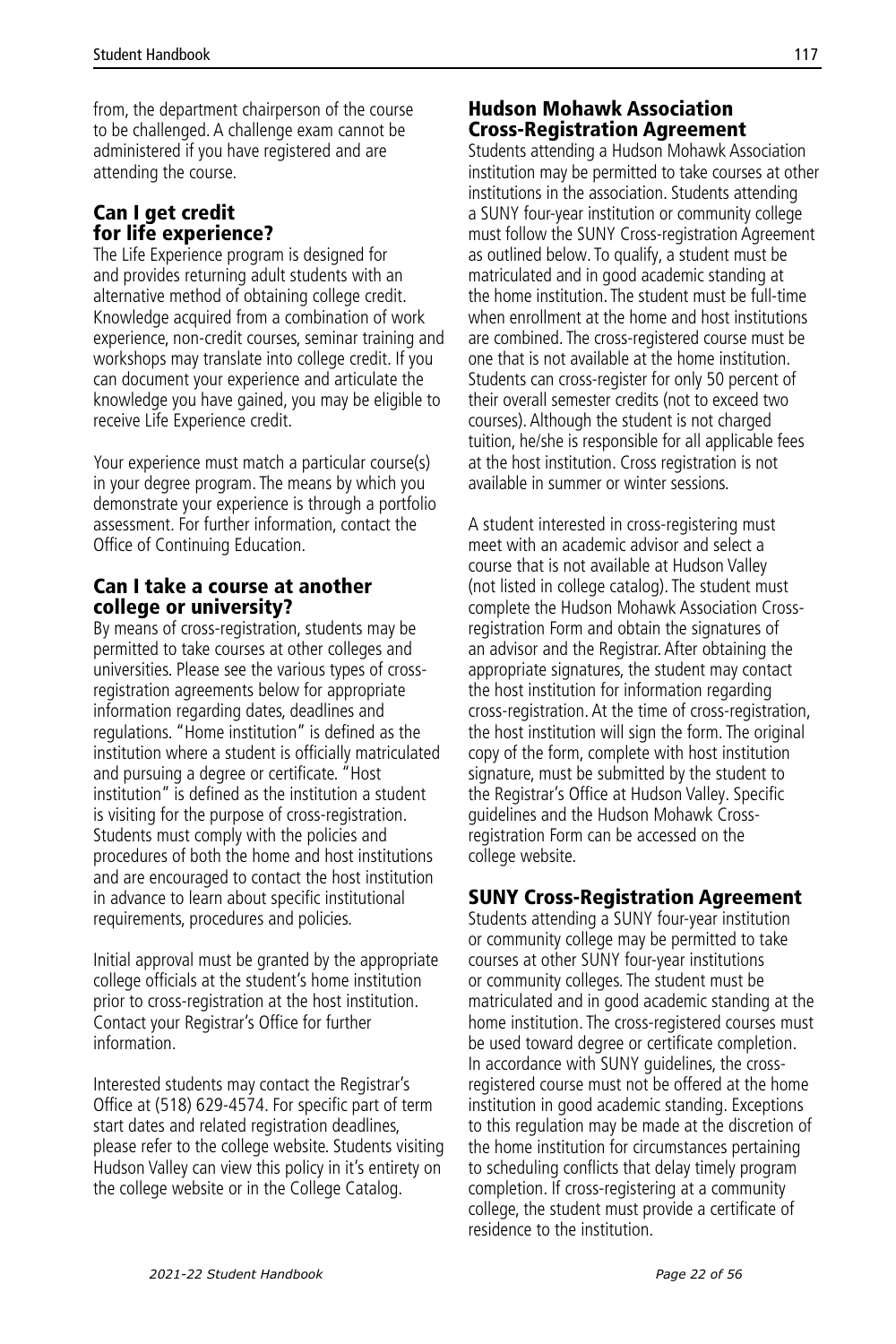A student interested in cross-registering must meet with an academic advisor and select a course that is not available at Hudson Valley (not listed in college catalog) and will be used toward a degree or certificate completion. The student must complete a request via the SUNY Cross-registration App, which will be routed for approval from an advisor and the Registrar. After home campus approvals have been granted, the request will be routed to the host campus for approval and processing. Hudson Valley students may request cross-registration to a SUNY four-year institution or another community college in fall, spring, and summer semesters and are premitted to cross-register for a maximum of 50 percent of their overall semester credits. Cross registration from Hudson Valley to a host campus for intersession will not be permitted.

#### Do I need to earn certain grades to maintain my status as a matriculated student?

You must be in good academic standing in order to continue your studies as a matriculated student. To be in good academic standing, you must meet or exceed the requirements specified in the Academic Standards Chart outlined below.

In addition, you must be in good academic standing for purposes of veteran's benefits, state and federal financial aid, and for participation in intercollegiate athletics, the Student Senate, the student newspaper staff, the college theatrical group or other campus activities as defined.

## Academic Standards Chart

## What if I fall below the requirements for good academic standing?

You will be placed on either academic support, academic warning or academic probation.

## Academic Support

A student will be placed on Academic Support if the student fails to earn a semester or cumulative GPA of 2.00 or higher. The student is encouraged to meet with an academic advisor to discuss academic supports and strategies. A student can regain good academic standing by attaining both term and cumulative GPAs greater than or equal to 2.0. A student who attains a term GPA greater than or equal 2.0 and a cumulative GPA less than 2.0 OR a cumulative GPA greater than or equal 2.0 and a term GPA less than 2.0 will remain on academic support.

## Academic Warning

In the semester following Academic Support, if a student's term and cumulative GPAs are less than 2.00, the student will be placed on Academic Warning and limited to registration in 14 credits. The student is required to meet with an academic advisor to discuss strategies for academic success prior to starting classes. The strategies will include specific steps the student will take to improve academic performance and must be completed prior to attending classes in the subsequent semester. The student is also encouraged to register for a designated student success course aimed at improving academic performance. A student can regain good academic standing by attaining both term and cumulative GPAs greater than or equal 2.0. A student who attains a term GPA greater than or equal 2.0 and a cumulative GPA less than 2.0 will be placed on academic support.

|                                                    | <b>GOOD</b><br><b>ACADEMIC</b><br><b>STANDING</b>   | <b>ACADEMIC SUPPORT</b>                                                                                                                                   | <b>ACADEMIC WARNING</b>                                                                                                                                                                                  | <b>ACADEMIC PROBATION</b>                                                                                                                                                                                                                  |
|----------------------------------------------------|-----------------------------------------------------|-----------------------------------------------------------------------------------------------------------------------------------------------------------|----------------------------------------------------------------------------------------------------------------------------------------------------------------------------------------------------------|--------------------------------------------------------------------------------------------------------------------------------------------------------------------------------------------------------------------------------------------|
| <b>CRITERIA</b>                                    | Term and<br>cumulative GPAs<br>are $>$ or $= 2.0$ . | Term or cumulative GPA < 2.0<br>ΟR<br>After a semester of academic<br>warning or probation, term<br>GPA is $>$ or $= 2.0$ and<br>cumulative GPA $< 2.0$ . | After a semester of Academic<br>Support, term and cumulative<br>$GPAS < 2.0$ .                                                                                                                           | After a semester of<br>Academic Warning,<br>term and cumulative<br>$GPAS < 2.0$ .                                                                                                                                                          |
| <b>REQUIRED</b><br><b>STUDENT</b><br><b>ACTION</b> | N/A                                                 | Student is encouraged<br>to meet with an academic<br>advisor to discuss academic<br>supports available.                                                   | Student must meet with an<br>academic advisor to discuss<br>strategies for academic success<br>prior to starting classes and is<br>encouraged to register for a<br>designated student success<br>course. | Student must meet with the<br>department chairperson or<br>designee to review established<br>strategies for academic success<br>and discuss future plans.<br>The student must also register<br>for a designated student<br>success course. |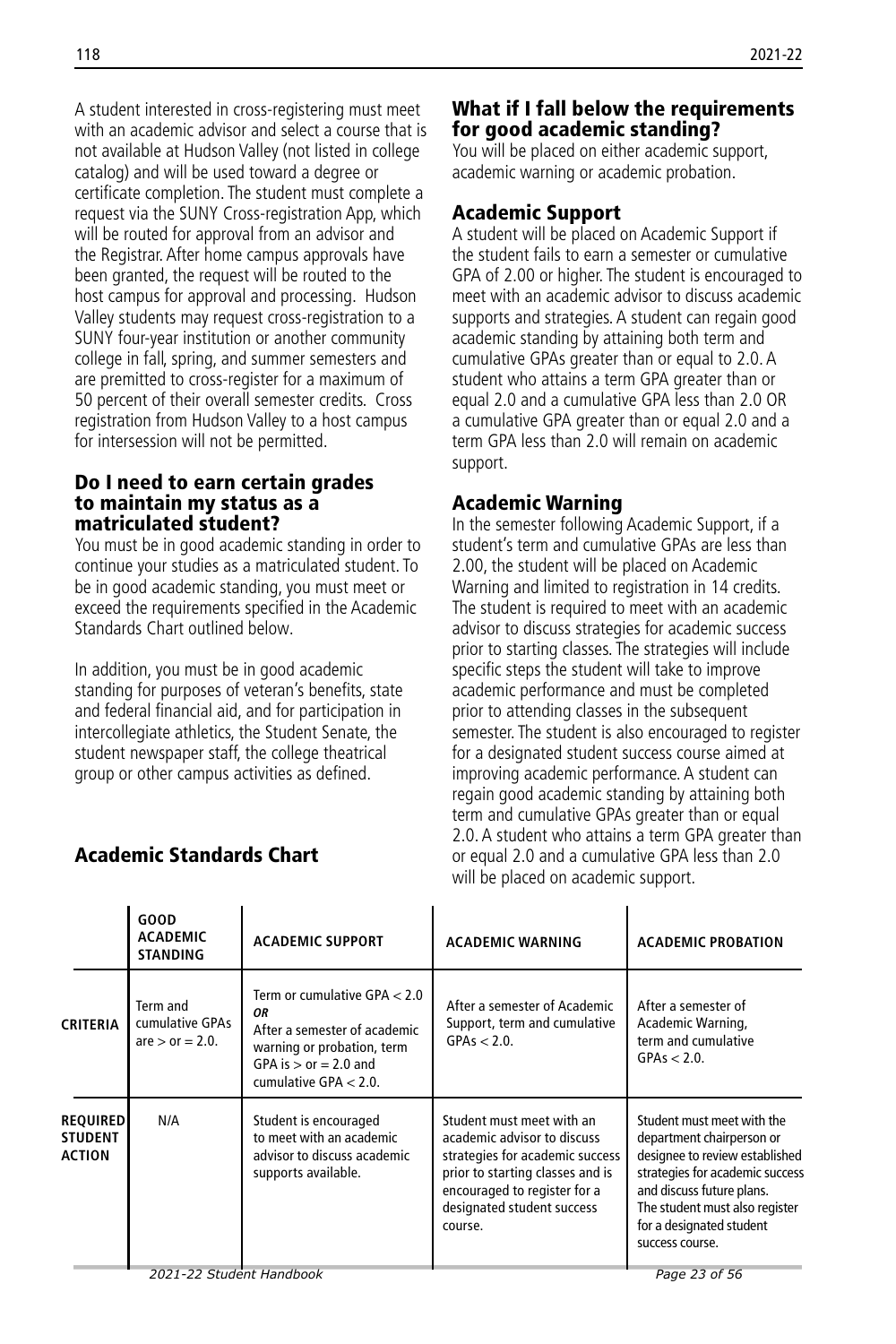## Academic Probation

In the semester following Academic Warning, if a student's term and cumulative GPAs are less than 2.00, the student will be placed on Academic Probation and limited to registration in 8 credits. The student is required to meet with the department chairperson or designee to review established strategies for academic success and discuss future plans. The student is also required to register for a designated student success course aimed at improving academic performance. A student on academic probation is encouraged to consider and discuss all options including, but not limited to:

- pursue a different academic program;
- repeat courses to improve GPA;
- consider pursuing a Fresh Start.

A student can regain good academic standing by attaining both term and cumulative GPAs greater than or equal 2.0. A student who attains a term GPA greater than or equal 2.0 and a cumulative GPA less than 2.0 will be placed on academic support. A student will remain on academic probation, even after a period of non-enrollment, until attaining a term and/or cumulative GPA to qualify for good academic standing or academic support.

#### Waiver of Good Academic Standing Requirements

Understanding there may be extenuating circumstances which have caused a student to lose good academic standing, the college provides the opportunity for a student to request a waiver of these standards. Such a waiver will be granted only if the student's situation is viewed as an exceptional or extraordinary case, meaning, the circumstances preventing the student from meeting the requirements were highly unusual and most probably out of the student's control. The student must be an otherwise serious and successful student.

If the student feels his/her situation warrants use of the one-time only waiver of good academic standing requirements, the application process is begun in the Wellness Center/Counseling Services, located in the Siek Campus Center, Suite 270.

## Does Hudson Valley have a Fresh Start policy?

The Fresh Start policy provides a second opportunity to any former Hudson Valley student who has experienced past academic difficulties. If you are interested in pursuing Fresh Start, you must complete a petition with your academic advisor. The deadline to submit a completed petition to the Registrar's Office is the published withdrawal deadline in your term of re-enrollment to the college. To be eligible for the program, you must:

- Have been absent from the college for a consecutive period of two years or more.
- Achieve a term index of at least 2.00 with no grades of "F," "Z," "W," "AW," "I" or the remedial equivalents.

If you successfully meet all eligibility requirements at the end of the Fresh Start term, all courses previously completed with grades of "C" or better will remain part of your calculated grade point average. Prior coursework in which a grade of "D" or "F" was received will remain on the transcript, but will not be calculated in any future grade point average, will not earn credit and will not be counted toward degree completion.

You can be approved for a Fresh Start only one time. The re-calculated grade point average will be used for the purposes of academic standing and NYS Tuition Assistance Program (TAP) certification. It will not, however, be used in the calculation of Satisfactory Academic Progress for federal financial aid eligibility. There is no guarantee, expressed or implied, that the Fresh Start policy will be recognized by any other college or university.

#### What do I have to do to graduate with an associate degree or a certificate?

- 1. Attain a 2.00 grade point index among courses required for program.
- 2. Complete all prescribed courses with a passing grade in accordance with minimum grade requirements.
- 3. Complete the prescribed minimum-credit requirements.
- 4. Satisfy the College's Residency Policy.
- 5. Submit a completed degree/certificate completion application to the Registrar's Office.

**Please Note:** Mortuary Science students accepted prior to Fall 2017 must take and pass the National Board Examination as a requirement for graduation from the program. Students are required to take the National Board Examination within one semester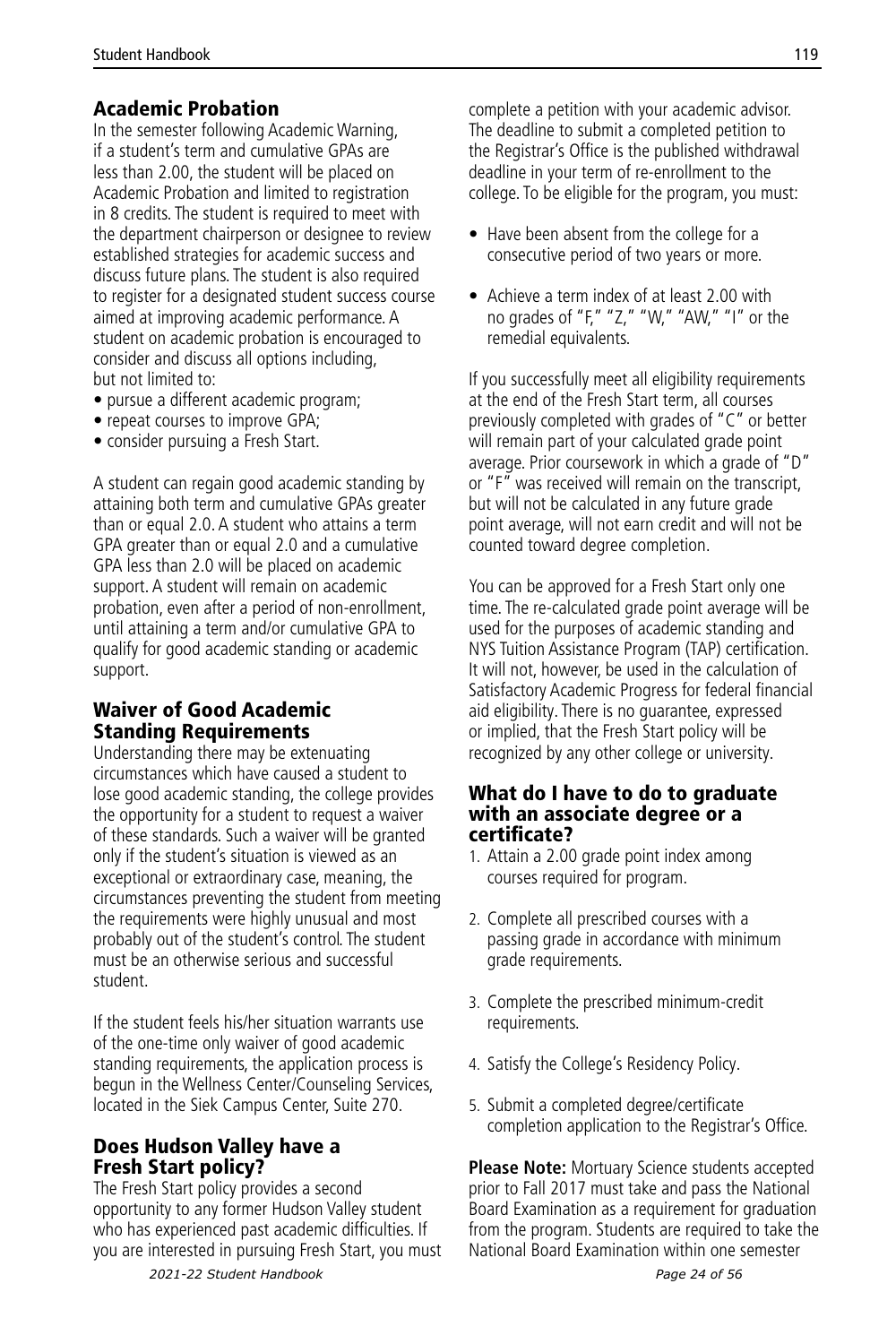(including summer) of completion of all courses required for the Mortuary Science program. In order to receive approval to take the NBE exam beyond the one semester limit, students are required to retake and pass the MTSC 250 Pre-Professional Mortuary Seminar course.

You are ultimately responsible for ensuring that all degree or certificate requirements have been fulfilled. Course requirements for each program are specified in the College Catalog.

You may complete the degree or certificate requirements at the end of the fall, spring or summer semesters. Hudson Valley confers degrees and awards certificates following the close of each of these terms; however, the commencement ceremony is held only once, in May.

In order to be considered for graduation or certificate completion, degree and certificate applications must be submitted by the deadlines noted below. If any of the noted deadlines fall on a day classes are not in session, the deadline will be the business day following the noted deadline.

Specific deadline dates can be found with degree applications on the Registrar's Office website. Degree/Certificate Applications for all semesters may also be accessed on that website.

Fall - First Monday in December

Spring - \* First Monday in April - Deadline for name inclusion in the Commencement program. First Monday in May - Final deadline (name will not be listed in Commencement program)

Summer - \* First Monday in April - Deadline for name inclusion in the Commencement program. First Monday in August - Final deadline (name will not be listed on Commencement program)

\* In order to be listed in the Commencement program, spring and summer candidates must submit an application by the first Monday in April. Applications will continue to be accepted through the final deadline, but the student's name will not be listed the Commencement program. All applicants may participate in the Commencement ceremony provided an application has been submitted prior to the date of the event.

If you do not file an application, your academic record will not be reviewed for graduation or certificate completion. Upon review, if you have not met all degree or certificate requirements, as outlined in the College Catalog, you will be notified of the deficiency and may reapply for a subsequent graduation or certificate completion period.

A student will not receive the diploma or certificate or be able to request a transcript until all outstanding obligations have been satisfied.

#### Can I take more than two years to complete my degree?

Requirements for degree completion are based on those stated in the College Catalog for the year that you matriculate in a specific program. You have a maximum of five years from the date of matriculation to complete a degree based on those requirements. After that five-year window, requirements for all programs convert to those cited in the most current College Catalog. You may opt for the current College Catalog requirements at any time.

#### If I meet the requirements, can I earn two degrees?

A student who has earned a previous degree, regardless of degree level or the awarding institution, must be reviewed for admission into a degree program. If the courses used for the previous degree, when applied to the program of admission, comprise 70 percent or less of the number of credits required for the program, a student may be admitted. If the courses comprise more than 70 percent of the credits required for the program, admission will be denied. An additional degree is awarded only when the degree requirements in a different field are completed (i.e. 30 percent of the program for which a degree is sought).

## Can I graduate with Honors?

Students who have attained a 3.5-4.0 cumulative grade point index at the time of graduation will graduate with academic honors.

Honors graduates from the prior fall semester are invited to the following May ceremony, as are those spring and summer students who have submitted a completed degree application to the Registrar's Office and have a cumulative grade point index of at least 3.5 at the end of the intersession term prior to the ceremony. Final determination of graduation with honors will occur once the final grades for the term of graduation have been processed.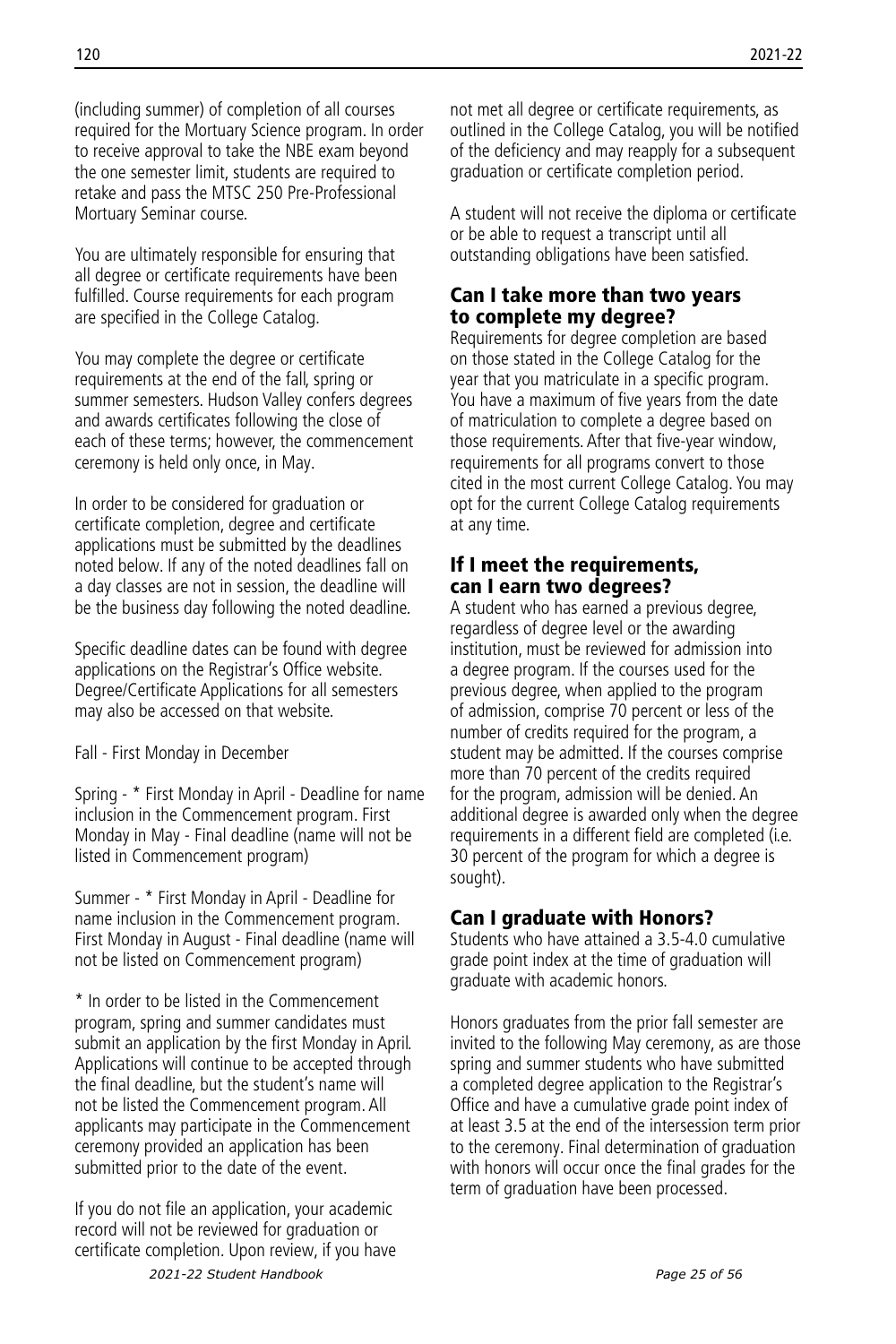## Does Hudson Valley Community College have an ROTC program?

Full-time students may cross-enroll in the Army Reserve Officer Training Corps program at Siena College. Classes are taught on the campuses of Siena and Rensselaer Polytechnic Institute. This program qualifies students for commissions as officers in the U.S. Army. Scholarships are available to first- and second-year students who plan to attend a four-year college, and who meet qualification requirements. For more information, contact the professor of military science at Siena College.

## How can I request a transcript?

An official transcript is sent only with the permission of the student as outlined below.

NOTE: The college has contracted with Parchment for transcript services.

A student may request a transcript as follows:

- Via Hudson Valley WIReD
- Through TranscriptsPlus<sup>®</sup>, a service provided by **Parchment**
- In-person at the Registrar's Office. Only transcripts printed and provided directly to the student can be requested at the Registrar's Office counter.

Transcripts will not be released if you have financial obligation (in arrears). By federal law, e-mail requests cannot be considered consent for release of transcript information.

## Anti-Discrimination and Harassment Policies

The college has established an Equal Employment Opportunity Policy and a Sexual Harassment/ Discrimination Policy that is consistent with federal and state anti-discrimination legislation. These policies can be found in their entirety in the College Catalog.

The Office of Affirmative Action and Human Resources Development is responsible to ensure that the college complies with these policies and laws, and ensures that students, faculty and staff receive immediate assistance if they believe that they have been a victim of violations of Equal Employment Opportunity laws and policies because of their race, sex, religion, national origin, disability or sexual orientation.

For further information, call (518) 629-8110 or visit www.hvcc.edu/affirm.

## Plagiarism Policy

## Commitment to Academic Excellence

As a student at Hudson Valley Community College, you should know that this school is committed to academic excellence. As a result, the college has a strong policy against plagiarism. When students plagiarize, they threaten the integrity of the entire institution, and they devalue the legitimate intellectual accomplishments of all students.

The college's policy defines plagiarism in this way: "Plagiarism is a form of academic dishonesty that is considered a serious offense and carries severe penalties ranging from failing an assignment to suspension from school. You are guilty of plagiarism any time you attempt to obtain academic credit by presenting someone else's ideas as your own without appropriately documenting the original source."

The policy goes on to explain that sources have to be properly documented and that "ideas" are not limited to "words" or "phrases." The realm of ideas may also include examples such as statistics, computer programs, artwork, theories, and photographs, among others. The entire policy with its three levels of violations and consequences is included at the end of this section.

**Documenting Your Sources.** Why do you have to document your sources? You have to document your sources for two major reasons: (1) You have to give credit to those who provided the information; and, (2) you have to help your readers find your sources. If you fail to document your sources, you are essentially stealing that information and implying that you are the original source. In addition, by providing your reader with the author, title, and publication information, you make it easy for the reader to find and use the same information. Do you have to document everything in your paper? No, you don't have to document common knowledge, and you don't have to document your personal opinion.

**Common Knowledge.** Common knowledge is generally referred to as information that everybody knows or information that can be found easily in a variety of sources. In general, if you see certain information in three different sources, the information does not have to be cited. If you have any doubts whatsoever, though, about whether to cite certain information, you should cite your source.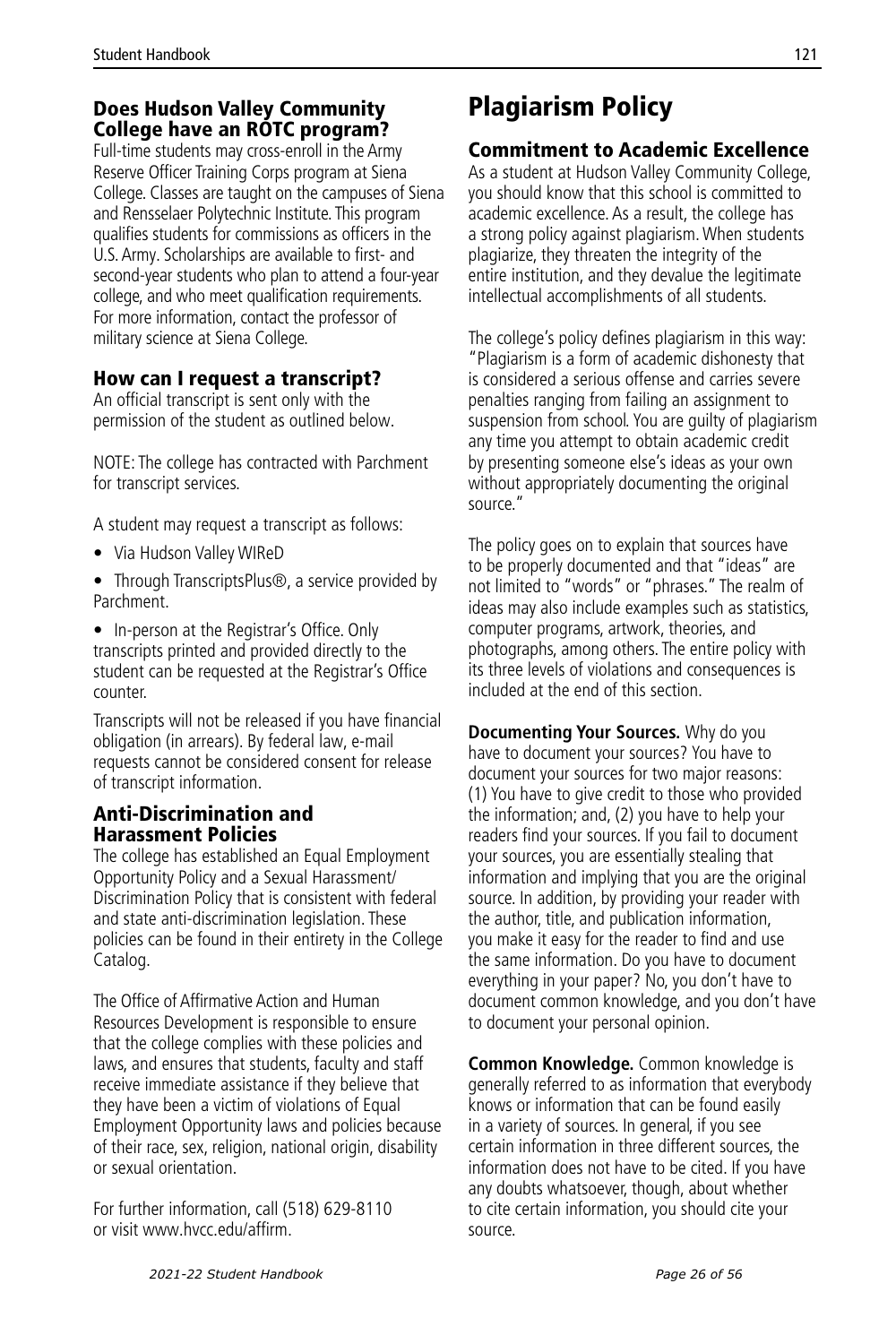**Personal Opinion.** If you are writing an informative paper, your instructor may not want your personal opinion in the paper. However, if you are writing a persuasive paper, you will need to express your opinion and will not need to cite yourself as the source. Naturally, once you state your opinion, you should back it up with information from your sources.

## Using Quotations, Paraphrases and Summaries

**Quotations.** Most students know they can use a quote from a source, but many students go too far and quote too much. As a general rule, you should use quotations sparingly. According to Diana Hacker, author of The Bedford Handbook, you should use quotations only for "special purposes: to use a writer's especially vivid or expressive wording, to allow an expert to explain a complex matter clearly, or to let critics of an opinion object in their own words" (561).

**Paraphrases.** When you paraphrase, you take your source's information and put it in your own words, using approximately the same length. So, if you paraphrase three sentences from your source, your paraphrase should also be three sentences. The mistake many college writers make is they simply change one or two key words. That's not a paraphrase; that's plagiarism. To paraphrase properly, you should try to do so from memory without looking at the original source, and, then, you should check that your words and phrases don't resemble the source too closely (Hacker 560 and 573).

**Summaries.** When you summarize, you pick out the key points or arguments and highlight them in a much shorter format. You might, for example, summarize a two-hour movie in one paragraph or a 300-page novel in 500 words. Summaries are especially useful when you have to give the reader some background information before moving on to an in-depth analysis. Unfortunately, some students feel that if they don't quote directly from a source, they don't have to cite that source. That's not true. Generally, whenever you paraphrase or summarize, you need to cite the source in a parenthetical reference and in a list of sources at the end of the paper. If you have only one of the two, you are still guilty of plagiarism. Note, too, that when it comes to plagiarism, ignorance is not an excuse.

#### Parenthetical References and a List of Sources

#### **Parenthetical References**

With parenthetical references, the information about the source is located in parentheses at the end of the sentence where the quotation, paraphrase, or summary is located. Generally speaking, the key information that needs to be included in the parenthetical reference is the author's last name or, if a source has no author listed, the title of the work. In certain situations, too, the date and the page number may also be required. If readers want to know more about the source indicated in the parenthetical reference, they can refer to the list of sources, which includes more specific information about the author, title and publication information.

#### **List of Sources**

This is a complete list of all the sources you referred to in your research paper. These sources are arranged alphabetically by the author's last name – or by the title of the source if no author is listed. The first line of each source must start on the left margin, but any subsequent lines must be indented five spaces. This somewhat unusual indentation format makes it easy for the reader to scan down the left margin to seek a particular source.

## How to Avoid Plagiarism in Your Term Papers

- Start early and work consistently throughout the term. "Term" papers, after all, are meant to be completed over the course of the semester and not a week or two before the paper's deadline.
- Keep thorough records of all your sources. When possible, make a copy of the original source, or, if you're searching through a computer database, print a copy of the document even if you're not sure you'll use it in your paper.
- Take good notes and clearly differentiate among direct quotes, paraphrases and summaries, and common knowledge and personal opinion. Otherwise, you may leave out quotation marks when they're called for, or you may neglect to cite a paraphrase or a summary. Some students use different colored highlighters to make the distinctions even more obvious.
- Prepare your parenthetical references and your list of sources as you write your paper. On your first term paper, you may find that documenting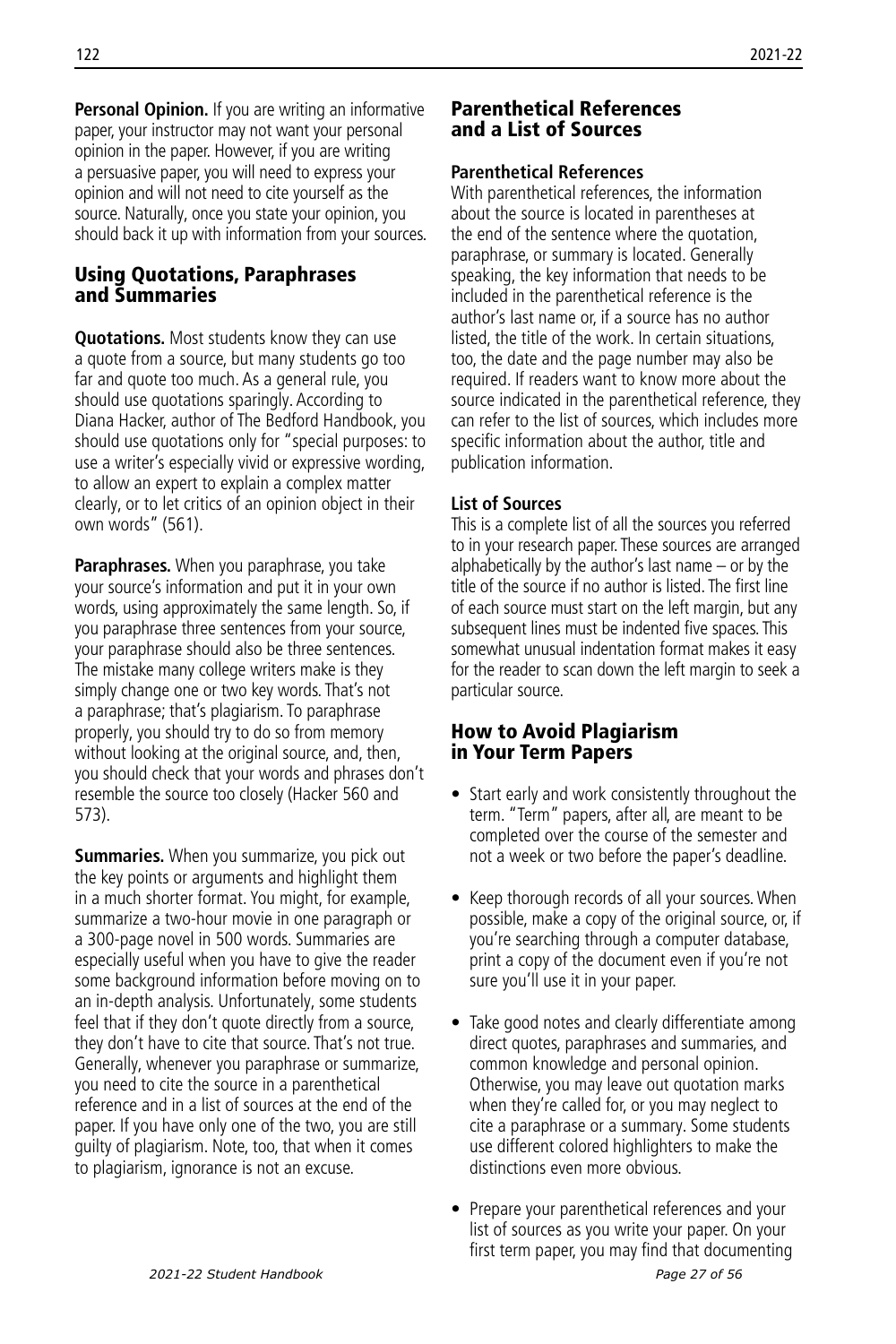<span id="page-28-0"></span>the in-text citations and compiling the final list of sources are the most difficult aspects of the whole paper. You can avoid this frustration and stress if you learn to document correctly as you write the paper. You're less likely to plagiarize if you're conscientious about documentation throughout the entire research process.

- Proofread everything thoroughly. Be meticulous about proofreading the text of your paper. If you misspell a few words or have some grammatical errors, you will probably lose only a few points. However, if you neglect to include necessary quotation marks, or if you fail to cite your sources properly, you could be found guilty of plagiarism and fail the assignment completely.
- Consult your Handbook. Everything you'll need to know about writing a research paper and avoiding plagiarism is included in the Handbook you'll use for your Composition courses.
- Get help. You can always ask your teachers for help or go to the Writing and Research Center located on the second floor of the Marvin Library Learning Commons.

## Online Assistance

#### **www.mla.org/style\_faq**

The style of the Modern Language Association (MLA) is used in most English courses and some humanities courses.

#### **www.apastyle.org/learn**

The style of the American Psychological Association (APA) is used in most social science courses.

#### **www.chicagomanualofstyle.org/tools\_ citationguide**

The style of the Chicago Manual (CM) is used in some humanities courses.

# JUDICIAL SYSTEM

Hudson Valley Community College's Judicial System governs academic due process; academic ethics; campus regulations for students, visitors, college personnel, and organizations; and computer use and ethics. These standards are established so that the college can maintain order on the campus and achieve its basic purpose and goals while, at the same time, allowing its students maximum freedom.

For questions about legal issues or the judicial system, contact Sandra McCarthy at (518) 629- 4816 or s.mccarthy@hvcc.edu. Her office hours are Monday-Joursday the bate 5:30 p.m. and Fridays 9 a.m. to noon.

## ARTICLE I. PREAMBLE

**1.1** Hudson Valley Community College ("College") is primarily concerned with academic achievement, the personal integrity of its Students and the wellness and safety of the members of its community. In addition, the College is committed to preserving peace, supporting a moral and just climate, maintaining a community where people are treated with courtesy and respect, meeting its contractual obligations, and protecting its property and that of its community members. The College, therefore, has established this Code of Conduct to communicate its expectations of Students, Visitors, College Personnel and Organizations.

## ARTICLE II. PURPOSE AND INTENT

**2.1** The purpose of the College having codes and adjudication procedures is to enforce standards of conduct and curtail inappropriate behavior, as well as to assist the individual in resolving problems in an institutionally acceptable manner. The adjudication procedure provides a framework for the review of the substance of any alleged violation of the Code of Conduct. The individual is not absolved of responsibility for his or her own behavior. Each individual is responsible for accepting the fact that rights come with concomitant responsibilities and that violations of the codes may result in discipline.

**2.2** The Student is charged with the responsibility of becoming familiar with the College's codes and regulations and the procedures for enforcing them and acting accordingly.

## ARTICLE III. DEFINITIONS

**3.1** "Campus Judicial Coordinator" means the Coordinator of the College Judicial System. This is the person appointed by the College who is charged with the responsibility of ensuring that the procedures provided herein are adhered to in the processing and adjudication of complaints under the Code of Conduct. Campus Judicial Coordinator may also mean a designee of that office. The Campus Judicial Coordinator may also act as an investigator in any case.

**3.2** "Code of Conduct" means the list of prohibited conduct established by the College, as more fully set forth in Article V and VII herein, which includes behavior that violates the College's Academic Ethics, Computer Ethics, and Campus Regulations, and also includes the procedures for enforcing the Code of Conduct.

**3.3** "College" means Hudson Valley Community 2021 stast ident Handbook and Fridays College, with its main campus jocated at 80 Vandenburgh Avenue in Troy, New York.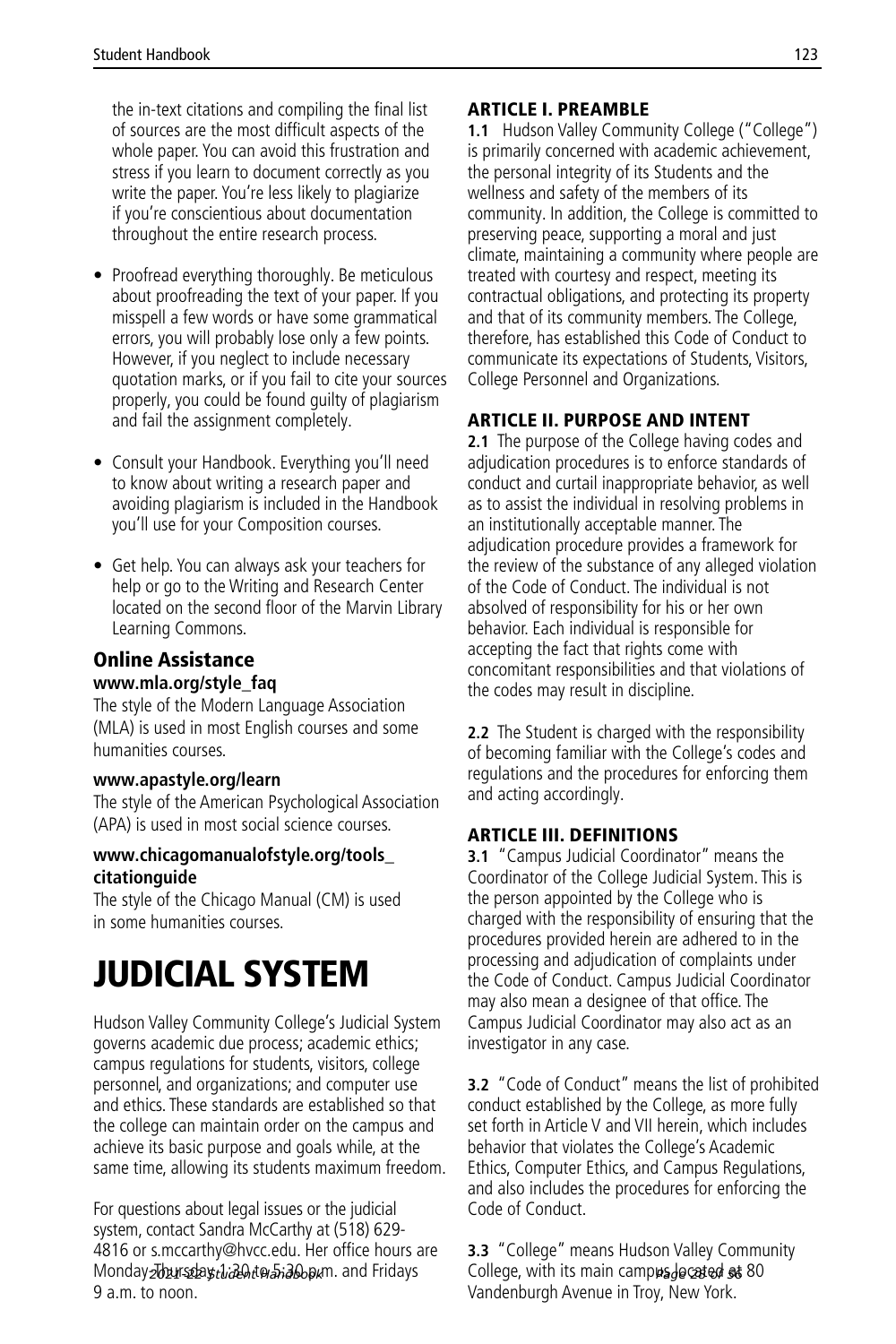**3.4** "College Premises" means all buildings or grounds owned, leased, operated, controlled or supervised by the College, including any buildings or grounds that are located off campus.

**3.5** "College-sponsored activity" means any activity, on or off campus, which is initiated, aided, authorized or supervised by the College.

**3.6** "College Official" means any full-time or part-time administrator, security guard or Public Safety officer.

**3.7** "College Personnel" means all employees of the College who work either on the campus or on other property used for educational purposes by the College.

**3.8** "Faculty Member" means any full-time or part-time Faculty Member.

**3.9** "Organization" means any group of individuals recognized or otherwise licensed by the College, which includes Student groups, Faculty groups or any group existing outside of the College community which seeks to utilize the College Premises for its own organizational purposes.

**3.10** "President" means the President of the College.

**3.11** "Vice President" or "Vice President for Student Affairs" means the Vice President for Student Affairs or their designee.

**3.12** "Student" means a person, including College Personnel, either enrolled in or auditing credit or non-credit courses at the College, on either a full-time or part-time basis.

**3.13** "Investigator" means the individual designated to investigate any allegation of a violation of this Code of Conduct.

**3.14** "Reporting Student" means a Student who is the alleged victim of an act of domestic violence, dating violence, stalking or sexual assault, regardless of how the incident was reported to the College.

**3.15** "Responding Student" means any Student who is accused of violating this Code of Conduct.

**3.16** "Respondent" means any Student for whom probable cause has been found that he or she violated this Code of Conduct.

*2021-22 Student Handbook*

**3.17** "Visitor" means any individual who is not a Student nor otherwise affiliated with the College, but who is on the College Premises for a legitimate purpose.

Reference to any "Time Limits": Days shall be defined as any day the College is open for business and shall EXCLUDE Saturdays and Sundays, any holiday the College has published as "College Closed," and emergency closings. Time limits may be waived for just cause under conditions that are set forth under the procedure affected.

#### **ARTICLE IV. JURISDICTION**

**4.1** Generally, College jurisdiction and discipline will be applied to conduct which occurs on College Premises, during off-campus activities related to the College, or which violates federal, state or local laws on or off the College Premises. Jurisdiction and discipline may also be applied at the discretion of the College to conduct which occurs off campus and which adversely affects the College, the College community or the interests and mission of the College, or when required by law. Students are responsible for, and may be subject to discipline for, the conduct of their guests. The college will, generally, only take jurisdiction over cases that occurred within the last calendar year

**4.2** College disciplinary proceedings may be instituted against a Student or an Organization charged with conduct that potentially violates both the criminal law and the College's Code of Conduct (that is, if both possible violations result from the same factual situation) without regard to the dependency of civil or criminal litigation or criminal arrest and prosecution. Proceedings under this Code of Conduct may be carried out prior to, simultaneously with, or following civil or criminal proceedings off campus. Temporary delays requested by external municipal entities while law enforcement gathers evidence may be granted, but temporary delays should not exceed 10 (ten) days, except when law enforcement specifically requests and justifies a longer delay. Determinations made or sanctions imposed under this Code of Conduct shall not be subject to change because criminal charges arising out of the same facts that indicated a violation of the College's Code of Conduct were dismissed, reduced, or resolved in favor of or against the criminal defendant. The College has the obligation to cooperate with all police authorities. When the protection of life and property and the regular, orderly operation of the College require it, the assistance of these agencies will be requested as a matter **obpolicy** of 56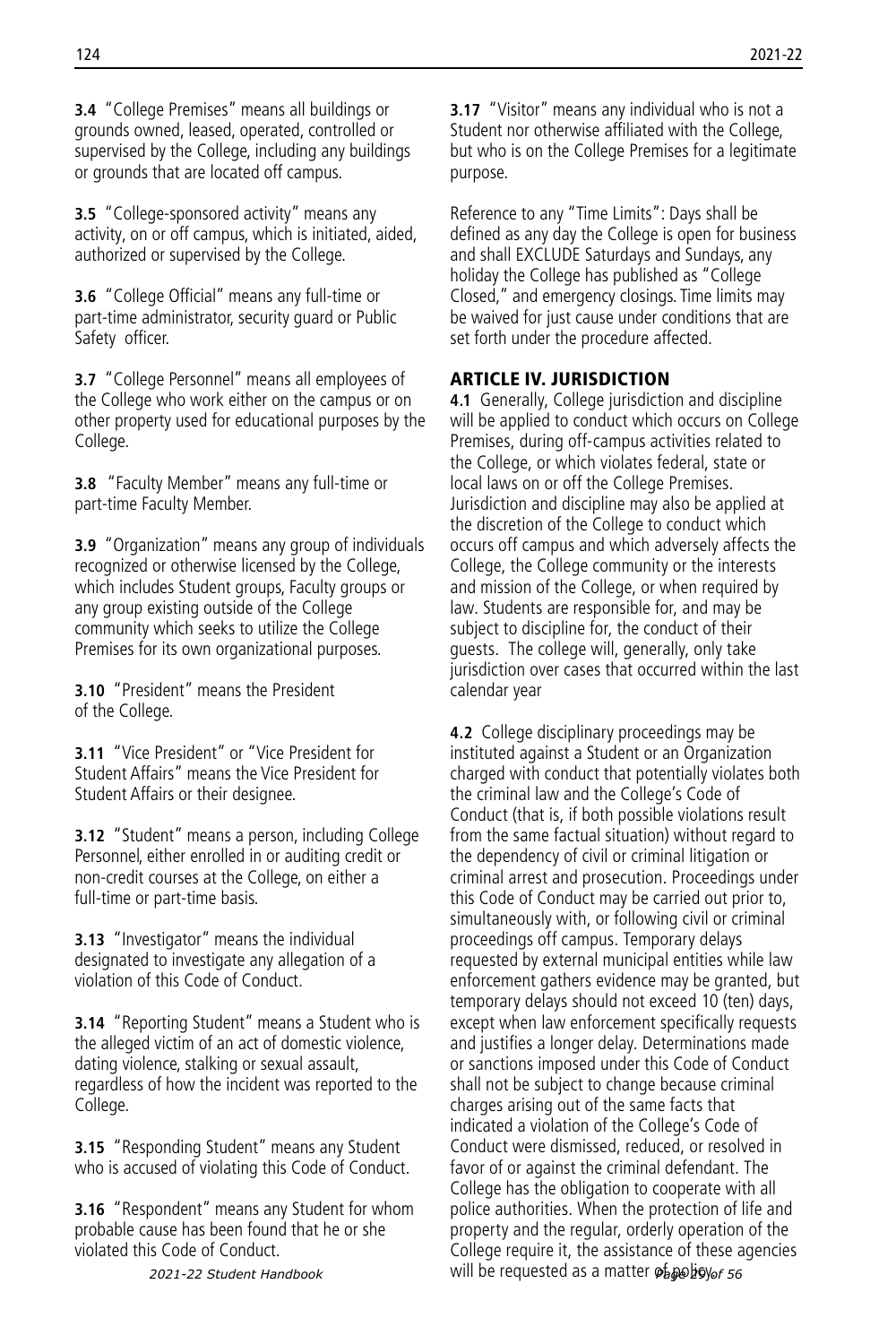**4.3** Conduct proceedings are governed by the procedures set forth herein as well as federal and New York State law, including the due process provisions of the United States and New York State Constitutions. The processes herein will not be conducted by individuals with a legal conflict of interest.

This policy will not apply if the allegation is deemed covered by the HVCC Title IX Grievance Policy pursuant to Federal Law.

#### ARTICLE V. CODE OF CONDUCT FOR CAMPUS REGULATIONS AND COMPUTER ETHICS

#### **5.0 Campus Regulations for Students, Visitors, College Personnel and Organizations**

The College is charged by its sponsoring agency and by the State University of New York to attain its stated objectives. To properly discharge these responsibilities and to ensure a desirable relationship with the community, as well as the protection of all Students, Visitors, guests, College Personnel, and Organizations, certain regulations have been established. Students enrolling in the College's education programs and Visitors, guests, College Personnel and Organizations that are associated with or use the College facilities do so subject to the Code of Conduct. In cases where there is an alleged violation of the Code of Conduct, it is the policy of the College to afford each Student and Organization associated with the College the right to adjudicate the allegation in accordance with the adjudication procedures as set forth in this Code of Conduct. However, in cases where the Campus Judicial Coordinator or their designee deems the conduct, condition, or infraction to be of such nature that the alleged violator poses a present or future threat to the health, safety and welfare of themselves or the College or its community, they may take immediate action to suspend the Student or disband any Organization associated with the College prior to the initiation of the formal adjudication procedures. Visitors, guests and organizations not affiliated with the College, while subject to these regulations, do not have rights to adjudicate any decision made which results in their removal from the College Premises. Any Student or Organization upon which temporary action has been taken has the right to have that action reviewed by the Campus Judicial Coordinator or the Vice President for Student Affairs at any time.

Any individual who believes they are victim of a crime, has the right to make a report to the College's Public Safety department, local law enforcement, and/or State Police, or choose not to report; to report the incident to the College; to be protected by the College from retaliation for reporting an incident; and to receive assistance and resources from the College.

Adjournments and delays in Hudson Valley Community College's Judicial System to resolve criminal or civil cases will not, generally, be entertained. Hudson Valley Community College does assist and participate with local law enforcement, and records kept by the College may be exchanged with law enforcement in accordance with applicable laws.

## PROHIBITED CONDUCT

#### **5.1 Bias Related Crimes**

General Policy: Many individuals become targets of hateful or harassing acts because others are unable to accept differences based on race, gender, sexual orientation, gender identity, religion, age, ethnicity, national origin or disability.

Hudson Valley Community College condemns such acts. At Hudson Valley Community College, a hateful incident directed at an individual or group. owing to their differences, is viewed as an attack on the entire College community, and such acts simply will not be tolerated.

Nature of Bias-Related Crimes/Incidents on College Campuses: While physical attacks and vandalism are rare on college campuses across the nation, demeaning, threatening or harassing comments, gestures, jokes, phone calls, electronic communications or e-mails are not uncommon. Some bias incidents that do not violate criminal law do violate the College's Code of Conduct prohibiting harassment and discrimination.

## **Definitions:**

Hate Crime: In general, a hate crime is a crime of violence, property damage, or threat that is motivated in whole or in part by an offender's bias regarding race, gender, sexual orientation, gender identity, religion, age, ethnicity, national origin or disability.

Hate or Bias Incidents: Hate or bias incidents involve behavior that is motivated by bias based on race, religion, ethnicity, national origin, gender, gender identity, disability, or sexual orientation.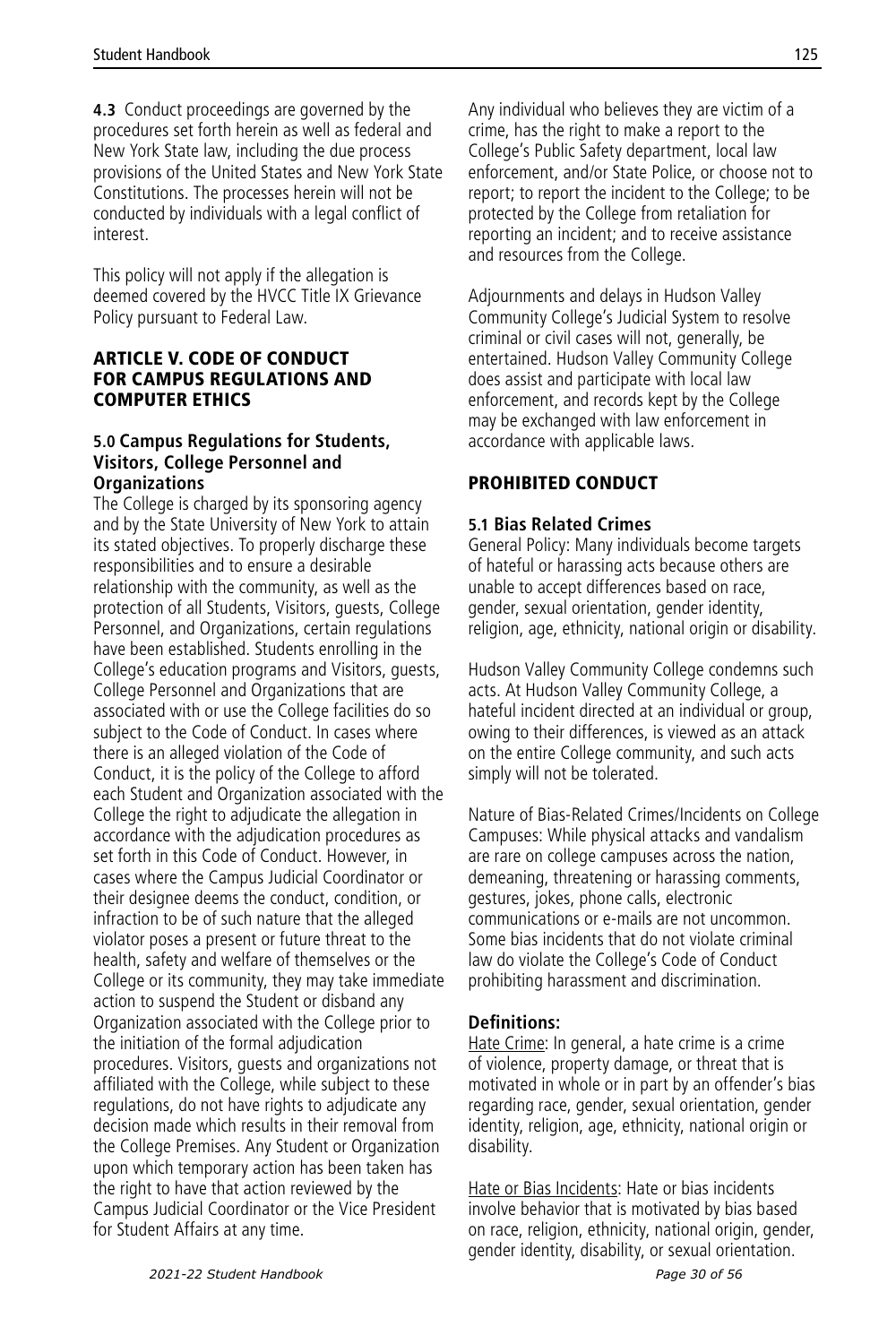Unlike hate crimes, these incidents do not involve criminal conduct such as assault, threat, or property damage. Degrading comments motivated by bias are often considered to be bias incidents. Hate or bias incidents may also be violations of other prohibited conduct set forth in this Code of Conduct, such as harassment, disorderly conduct or sexual harassment.

Any individual who believes they may be the victim of a bias-related crime or incident, or that they may be a victim of domestic violence, dating violence, stalking or sexual assault, is directed to refer to the College's Anti-Discrimination and Enough is Enough policies.

#### **5.2 Violence Against Women and Other Forms of Domestic Violence**

Hudson Valley Community College respects the freedom of all Students to learn in an environment free of harassment, intimidation or violence in any form. The College supports victims of sexual assault, stalking, dating violence and domestic violence by strictly enforcing its Code of Conduct against offenders, and by providing support services to victims. These incidents will not be tolerated on College Premises and must be investigated if they allegedly occur between one or more Students enrolled at the College while off campus as well. For a complete description of College Policy, please refer to the SaVE Provisions of the Violence Against Women Act in the following section of the catalog.

Domestic Violence is defined by Hudson Valley Community College as any act which would constitute a violation of the penal law, including, but not limited to: loud disruptive arguing; threats of violence; assaults; harassment, including through social media or electronic communication; any non-consensual sexual activity; damaging property; theft; unwanted physical activity of any kind; stalking; or any other unwanted or unwelcomed activity if the incident occurs between spouses, intimate partners, former spouses or former intimate partners.

Dating Violence is defined by Hudson Valley Community College as any act as articulated above that occurs between individuals who are or were engaged in a social relationship of a romantic or intimate nature.

Sexual Assault is defined by Hudson Valley Community College as physical sexual act or acts committed against another person without *2021-22 Student Handbook Page 31 of 56*

consent. Sexual assault is an extreme form of sexual harassment. Sexual assault includes what is commonly known as "rape" (including what is commonly called "date rape" and "acquaintance rape"); fondling; statutory rape; and incest. The age of consent in New York State is 17 years old; any consensual or non-consensual sexual contact with a minor under the age of 17 is considered statutory rape in New York State.

Stalking is defined by Hudson Valley Community College as intentionally engaging in a course of conduct, directed at a specific person, that is likely to cause a reasonable person to fear for his or her safety or the safety of others. Examples include, but are not limited to, repeatedly following such person(s); repeatedly committing acts that alarm, cause fear, or seriously annoy such other person(s), and that serve no legitimate purpose; and repeatedly communicating by any means, including electronic means, with such person in a manner likely to intimidate, annoy, or alarm them. Such acts may be considered stalking by the College at any time, but particularly when there has been clear communication that this contact is unwanted.

Affirmative Consent is defined by Hudson Valley Community College as a knowing, informed, voluntary and mutual decision among all participants to engage in sexual activity. Affirmative Consent can be given by words or actions, as long as those words or actions create clear permission regarding willingness to engage in sexual activity. Silence or lack of resistance, in and of itself, does not demonstrate Affirmative Consent. The definition of Affirmative Consent does not vary based upon a participant's sex, sexual orientation, gender identity or gender expression.

Affirmative Consent must be clear and unambiguous. Seeking and securing Affirmative Consent is the responsibility of the person(s) initiating each specific sexual act, regardless of whether the person initiating the act is under the influence of drugs and/or alcohol. Affirmative Consent to any sexual act or prior consensual sexual activity, between or with any party, does not constitute Affirmative Consent to any other sexual act. Affirmative Consent may be initially given, but withdrawn at any time. When Affirmative Consent is withdrawn or cannot be given, all sexual activity must stop. Affirmative Consent cannot be given when a person is incapacitated and thus cannot knowingly choose to participate in sexual activity. Incapacitation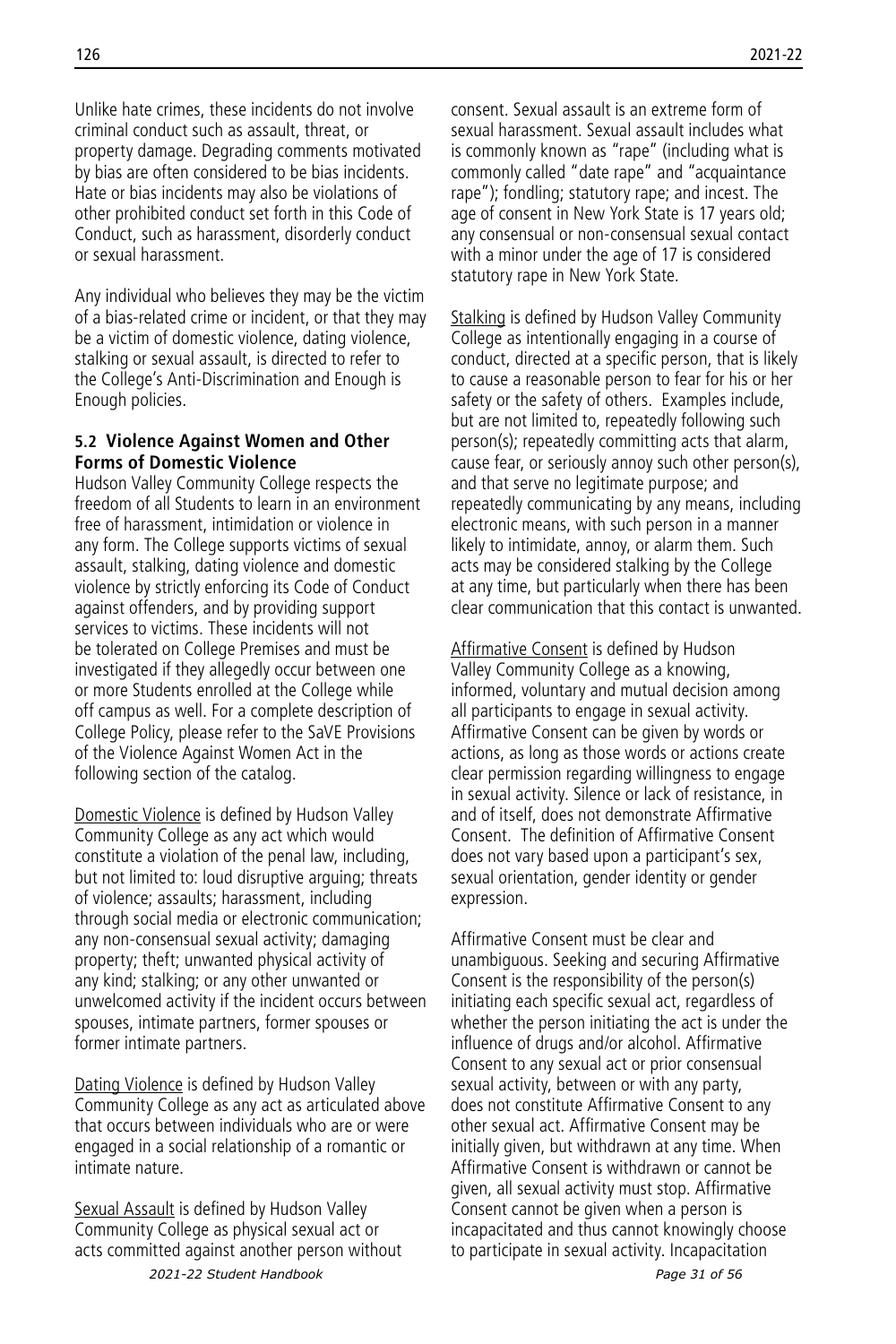occurs when an individual lacks the ability to fully and knowingly choose to participate in sexual activity. Incapacitation includes impairment due to drugs or alcohol (whether such use is voluntary or involuntary); lack of consciousness or being asleep; being involuntarily restrained; if any of the parties are under the age of 17; or if and individual otherwise cannot provide Affirmative Consent. Affirmative Consent cannot be given when it is the result of any coercion, intimidation, force, or threat of harm.

Sexual Activity is defined in 18 USC 2246 (2) and 18 USC 2246 (3).

Victims of Sexual Violence, Domestic Violence or Dating Violence should seek immediate assistance. Counseling and support services can be accessed by contacting the appropriate Campus Judicial Coordinator or Title IX Coordinator. Assistance and counseling services may also be obtained by contacting:

Department of Public Safety by dialing 911 from any campus phone or by calling (518) 620-7210 from any cell phone or off-campus phone.

College Health Services (518) 629-7468

College Wellness Center (518) 629-7320

Rensselaer County 24-Hour Rape Crisis Center at Samaritan Hospital, Troy, NY (518) 271-3257 or Sexual Assault and Crime Victim's Assistance at

Samaritan Hospital, Troy, NY (518) 271-3639

By contacting any local law enforcement agency or hospital emergency room.

An order of protection may be obtained through a local criminal court if a criminal charge is pending, or through family court if the incident occurred between family members or intimate partners. On-campus directives to stay away or limit contact may be obtained through the Campus Judicial Coordinator or their designee.

#### **5.3 Other Prohibited Conduct**

**5.3.1** The obstruction or disruption of any College function or activity, including the classroom instructional environment, administration of the parking program, or service functions and activities is prohibited. This includes obstruction of the free flow of pedestrian or vehicular traffic,

or the free access to, or exit from any part of the College Premises, as well as the unauthorized use or occupation of College buildings or College Premises.

**5.3.2** Harassment of a Student or Students, Faculty Member, other College Personnel, College Official, Visitor, or the College as an institution by Student or Students, or by a non-Student or non-Students, is prohibited. Harassment includes any threat, in any way expressed or implied, to a person or property, or any obstruction or attempted obstruction of any individual's authorized movement on the College Premises. Harassment may also include the persistent use of abusive or offensive language, or any language or action that may promote physical violence or physical or psychological intimidation

**5.3.3** The display of any inflammatory or incendiary signs, posters, or banners, or the distribution of literature which encourages or promotes any actions that are prohibited under these Campus Regulations or the College Code of Conduct.

**5.3.4** No firearms of any kind (including pellet guns, BB guns, handguns, and rifles), explosives (including firecrackers and fireworks), live ammunition of any kind, noxious bombs, or any other devices which are illegal under city, town, county, state or federal ordinance or law may be brought, possessed, or used on College Premises. Duly authorized peace officers or police officers are exempted.

**5.3.5** No cutting instruments, knives, or blades, nor any other weapon, is allowed on College Premises, except folding pocket knives two inches or under or those instruments needed for legitimate school purposes.

**5.3.6** Possession, transportation, and/or the use of any illegal drug on College Premises is prohibited.

No alcoholic beverage may be brought, possessed, or consumed on College Premises. The President of the College is the only person who can approve events at which alcoholic beverages can be consumed on campus. Information regarding alcohol or drug abuse or addiction treatment can be obtained through the Wellness Center.

No person who may appear to be intoxicated or affected by an illegal drug is allowed on the College Premises.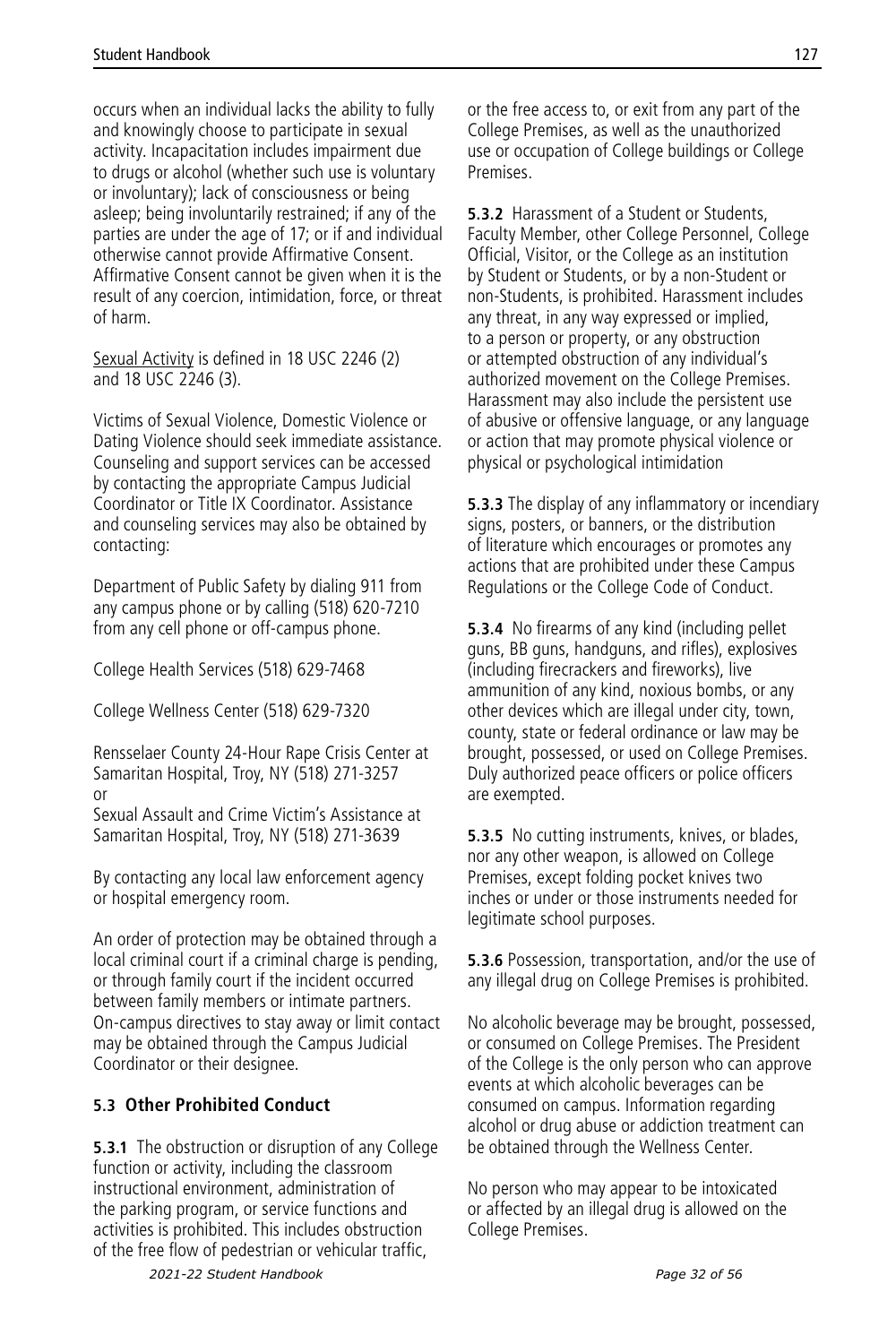#### **5.3.7** Gambling of any kind is prohibited.

**5.3.8** Unauthorized use of the College's duplicating or reproduction equipment, public address systems, buildings, grounds, offices, email or radio station is prohibited. Authorization for such use may be granted only by the College President or their designee.

**5.3.9** Any and all official information related to the College and its operation shall be transmitted to news media only through the College's Communications and Marketing Office. Arrangements for reporters and/or radio or television station representatives to report or televise events on College Premises shall be made only by the Communications and Marketing Office. Any other arrangements are unauthorized, and the College reserves the right to bar or remove unauthorized news media representatives from the College Premises.

**5.3.10** Defacing, damaging, or maliciously destroying the property of the College, or of any Faculty, other College Personnel, or Student, is prohibited.

**5.3.11** Student Identification: All Students and College Personnel are required to obtain and carry College identification cards at all times and to present them upon request to any College Official or Faculty Member. Other identification must be shown if such a request is made and the person questioned does not have an ID card in his/her possession. Loss of an ID card must be reported to the Department of Public Safety immediately.

**(a)** All Visitors must be on the College Premises for a legitimate purpose. Visitors should request temporary Visitor Identification Cards and temporary parking permits at the Department of Public Safety. The College reserves the right to determine whether the purpose of the visit is legitimate. If it is not, Visitors will be asked to leave and those individuals or organizations that invited unapproved Visitors may be sanctioned.

**(b)** Visitors are required to park in designated lots and show identification when requested to do so by the Department of Public Safety, security or administrative officers. Failure to do so or to leave when requested will result in such Visitors being considered as trespassers subject to arrest.

**5.3.12** Disorderly or unlawful behavior is prohibited and may be prosecuted by the College *2021-22 Student Handbook*

under this procedure, whether or not such behavior is the subject of prosecution in any civil or criminal court.

**5.3.13** Reckless or intentional actions which endanger the mental or physical health of Students, Faculty or other College Personnel are prohibited. The forced consumption of liquor or drugs for the purpose of initiation into or affiliation with any organization is prohibited.

**5.3.14** Threats of harm to the safety or security of the College or the College community are prohibited whether made in person, online, via social media or in any way that causes alarm to any member of the College community. Inciting others toward acts of violence is prohibited.

**5.3.15** Hudson Valley Community College is a smoke-free campus. Chewing tobacco or using any product or similar product or device, such as pipes, cigars or cigarettes, or personal vaporizers, is prohibited on College Premises and in vehicles on College Premises, and in buildings, grounds or vehicles owned, leased, operated, controlled or supervised by the College, including any buildings or grounds located off campus. The use or possession of marijuana on College Premises is strictly prohibited.

**5.3.16** False alarms, bomb scares, or any form of false reporting submitted to any law enforcement or College agency involving alleged incidents or occurrences on College Premises is prohibited.

**5.3.17** Unlawful behavior that is motivated in the selection of the victim or commission of an offense by a perception regarding race, color, national origin, ancestry, gender, religion, religious practice, age, disability, sexual identity, or sexual orientation is prohibited and may result in the imposition of more severe penalties.

**5.3.18** Certain violations of the Academic Code of Ethics at the discretion of the Vice President for Student Affairs can be pursued as violations of Campus Regulations and the College Code of Conduct.

**5.3.19** Willfully failing to comply with the directives of College Personnel is prohibited. Students must comply with any and all directives to meet with Investigators and must comply with the directives of Public Safety officers at all times.

**5.3.20** Intentionally furnishing the College with false information is prohibited<sub>Page</sub> 33 of 56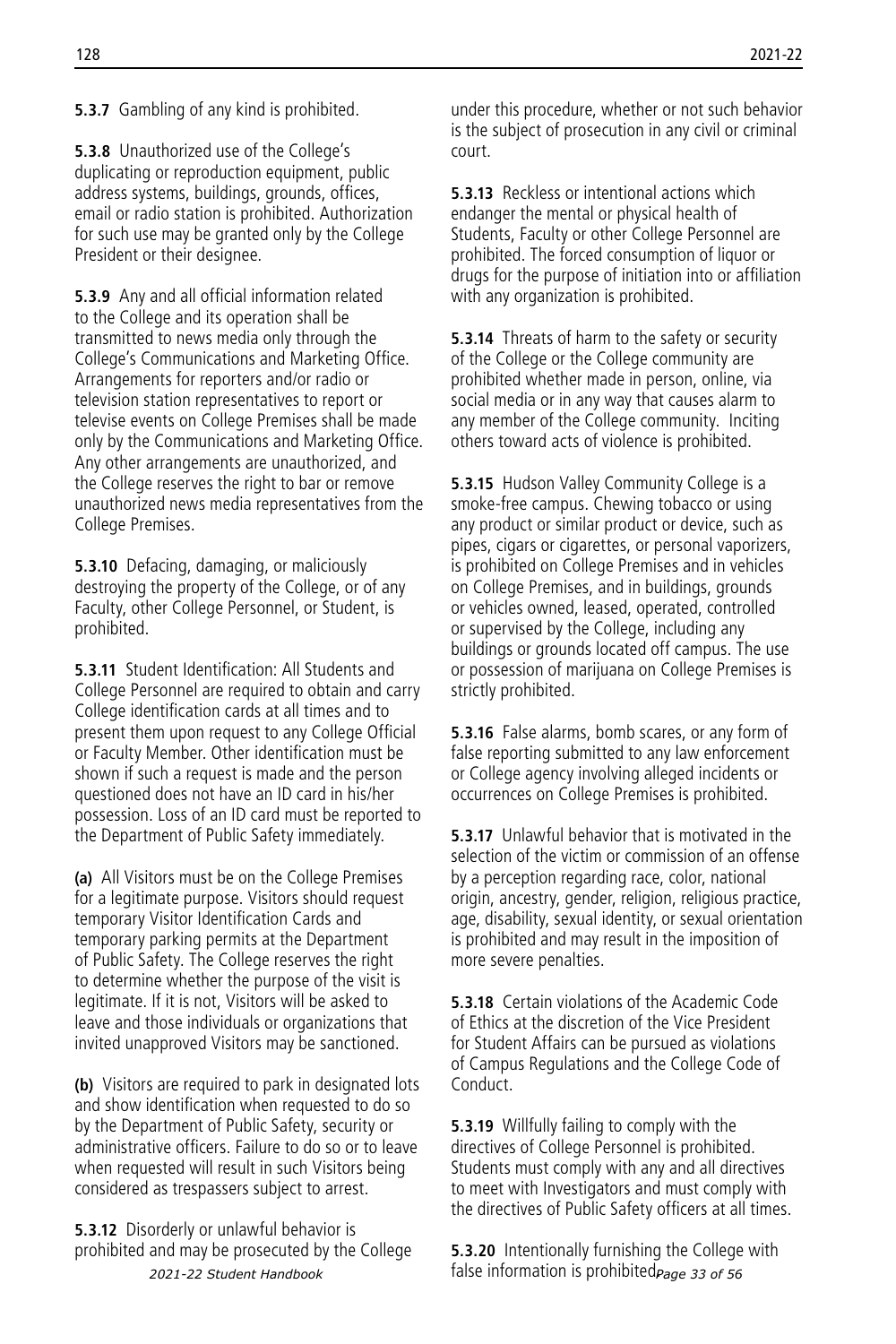**5.3.21** Any activity that would be a violation of any federal, state or local statute is prohibited on College Premises.

**5.3.22** Self-propelled vehicles on Campus: Skateboarding, roller skating, rollerblading, or the use of foot-operated recreational scooters is prohibited on College Premises. Bicycles are permitted on College roadways and in College parking areas but must be walked on College walkways and sidewalks. The College reserves the right to determine the use of other devices or selfpropelled vehicles on College Premises.

**5.3.23** Students are prohibited from operating or using unmanned aerial devices (including, but not limited to drones) or hover boards on campus. Instructors who make use of unmanned aerial devices on campus shall register the information with public safety. Students seeking exceptions for the use of such devices for curricular purposes, other than when the use is required by the course or instructor, must apply to the Vice President for Academic Affairs. Students seeking exceptions for co-curricular use must apply to the Vice President for Enrollment Management and Student Development. Visitors must seek approval from the Director of Public Safety.

**5.3.24** Violation of published College policies or regulations is prohibited, including, without limitation, violation of the following:

- **(a)** Parking and traffic regulations
- **(b)** Smoke-free policy
- **(c)** Alcohol and drug policy

**(d)** Any other published College policies, rules and regulations, including those related to the entry into and/or use of College rooms, buildings, grounds, and facilities.

Any retaliatory action of any kind taken against a person seeking redress under these procedures is prohibited and shall be regarded as a separate and distinct cause for complaint under these procedures.

#### **Good Samaritan Policy:**

The health and safety of every Student at Hudson Valley Community College is of utmost importance. Hudson Valley Community College recognizes that Students who have been drinking and/ or using drugs (whether such use is voluntary

or involuntary) at the time that violence occurs, including but not limited to domestic violence, dating violence, stalking, or sexual assault, may be hesitant to report such incidents due to fear of potential consequences for their own conduct. The College strongly encourages Students to report any act of violence, including domestic violence, dating violence, stalking, or sexual assault, to College Officials. A bystander acting in good faith or a reporting individual acting in good faith who discloses any incident of violence, domestic violence, dating violence, stalking or sexual assault to College Officials or law enforcement will not be subject to College Code of Conduct disciplinary action for violations of alcohol and/ or drug use policies occurring at or near the time of the commission of the act of violence, domestic violence, dating violence, stalking or sexual assault.

Hudson Valley Community College supports Students who reach out for assistance in the case of a medical emergency and supports the Student who is helped. Therefore, a Student or Student Organization will not be subject to disciplinary sanctions related to their own violation of College Code of Conduct alcohol and/or drug use or possession policies, on or off campus, when seeking medical treatment for:

#### Themselves or;

Any other Student who is in immediate medical need or;

Any Student who is the recipient of the emergency medical help, particularly if the Student is seeking medical help for any Student who is the victim of a crime.

The College strongly encourages bystanders to respond to potentially dangerous situations by reporting the incident promptly, without fear of reprisal. However, if the circumstances dictate, the College reserves the right to notify parents of Students under the age of 21, or to encourage counseling for Students at any time if the wellbeing of the Student is at risk.

#### **5.4** Computer Ethics Policy

Hudson Valley Community College seeks to provide computer users with state-of-the-art computing facilities and to keep the number of restrictions on individuals to a minimum, while maintaining excellent service for all users, Students in pursuit of their academic goals, Faculty, and other College Personnel to conduct assigned work activity. To assist the College in achieving these objectives,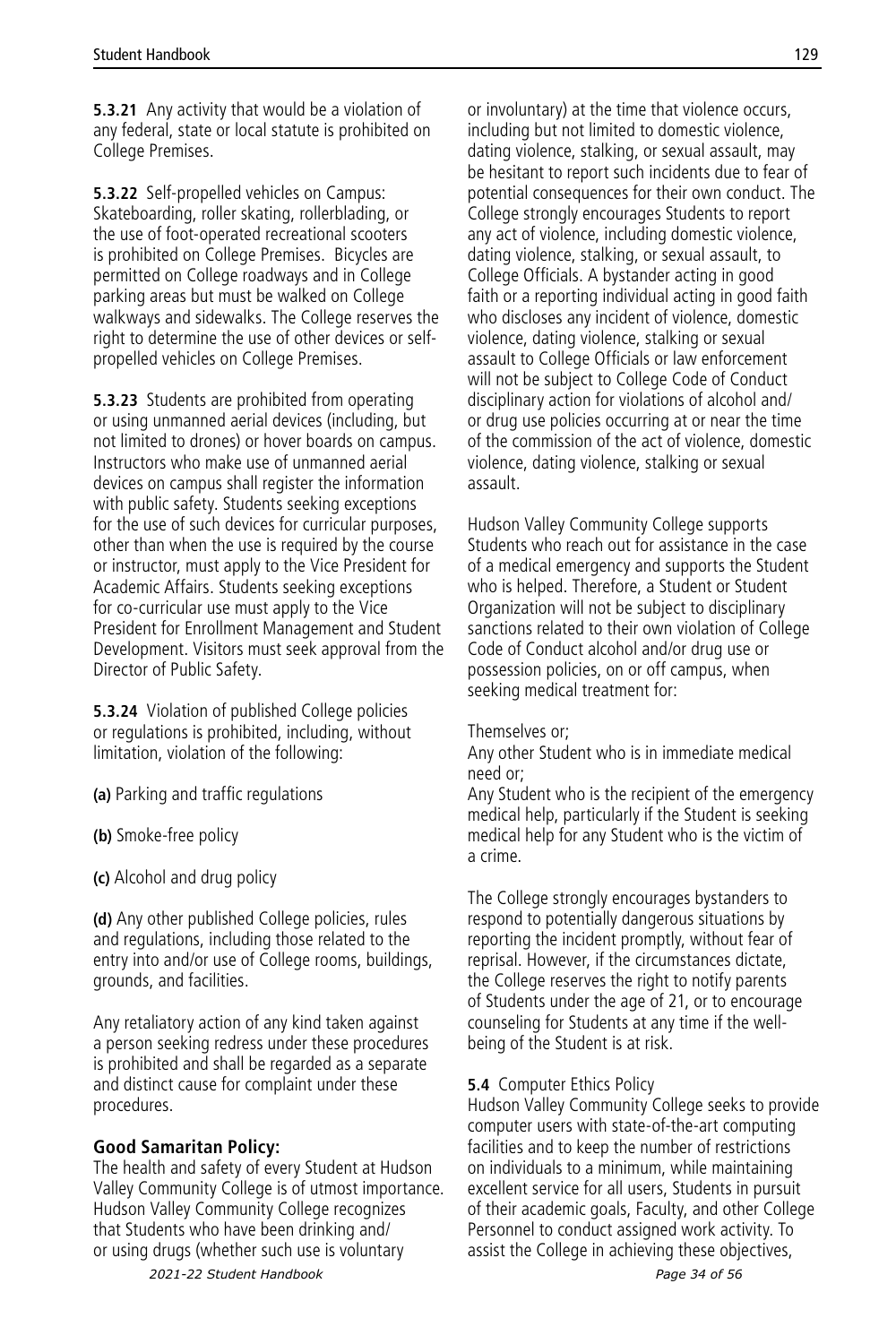users themselves must observe reasonable standards of behavior in the use of these facilities and maintain an atmosphere of civility, mutual respect and high ethical standards.

## **PROHIBITED CONDUCT**

**5.4.1** No attempt will be made to modify or destroy system software components such as operating systems, compilers, utilities, applications or other software residing on any College computer, except the user's own files.

**5.4.2** No attempt will be made to electronically transmit or post any material which is sexually explicit, hateful, harassing or deemed prohibited.

**5.4.3** No attempt will be made to access, read, modify or destroy files belonging to another user without complete authorization from that user to do so.

**5.4.4** No attempt will be made to connect to or use College computers with a user ID which was not assigned to the user by the College. Use of another person's user ID or password is prohibited. Allowing another individual to use one's user ID or password is prohibited.

**5.4.5** No attempt will be made to gain access to a password belonging to another person or place a password other than the user's own in a file on a College computer. In addition, no attempt will be made to install, run or place software designed for this purpose on any College computer.

**5.4.6** No attempt will be made to bypass or otherwise defeat system security to gain access to programs, files or other computer data or to install, run or place software designed for this purpose on any College computer.

**5.4.7** No attempt will be made to copy, store, post or distribute computer software, files or any other material in violation of trademark, copyright or confidentiality laws or when the user does not have a legal right to do so.

**5.4.8** No attempt will be made to interfere with proper operation of a computer or interfere with another person's use of a computer, including for example, the electronic transmission or posting of files or programs containing viruses, or any other content intended to interfere with proper operation of a computer.

**5.4.9** No attempt will be made to impersonate any person, including other Students, Faculty or other College Personnel. No attempt will be made to disguise the origin of any electronically transmitted or posted material. No attempt will be made to make unauthorized use of someone else's electronic signature.

**5.4.10** No unauthorized attempt will be made to use, modify, connect or disconnect computer equipment, peripherals, communication equipment and cables.

**5.4.11** No unauthorized attempt will be made to use any College computer to electronically transmit chain letters, junk mail, pyramid schemes or any other unsolicited mass mailings to multiple recipients with the exception of Faculty and other College Personnel conducting College business and Students completing required College course assignments.

**5.4.12** No unauthorized attempt will be made to connect to and/or gain access to information being transported by computer networks, or to install, run or place software designed for this purpose on any College computer. Installation or use of any network communication software not approved by the College is prohibited.

**5.4.13** No user will make their password known to anyone other than an employee of the College authorized to assist College Personnel or Students with computer-related problems.

**5.4.14** No food or drink is permitted in any computer classroom or computer learning center, with the exception of the Computer Cafe.

**5.4.15** Users of College computers will comply with all local, state, federal and international laws relating to the use of computers and any other electronic communication services provided by the College.

**5.4.16** Use of College computers for commercial, business purposes or personal profit is prohibited without specific authorization from the College for such use. Commercial or business purposes includes advertising the sale of goods and services not directly related to Hudson Valley Community College or College-based Organizations.

**5.4.17** Use of College computers to falsify or modify documents in a manner which is unauthorized, is a violation of the rights of owners,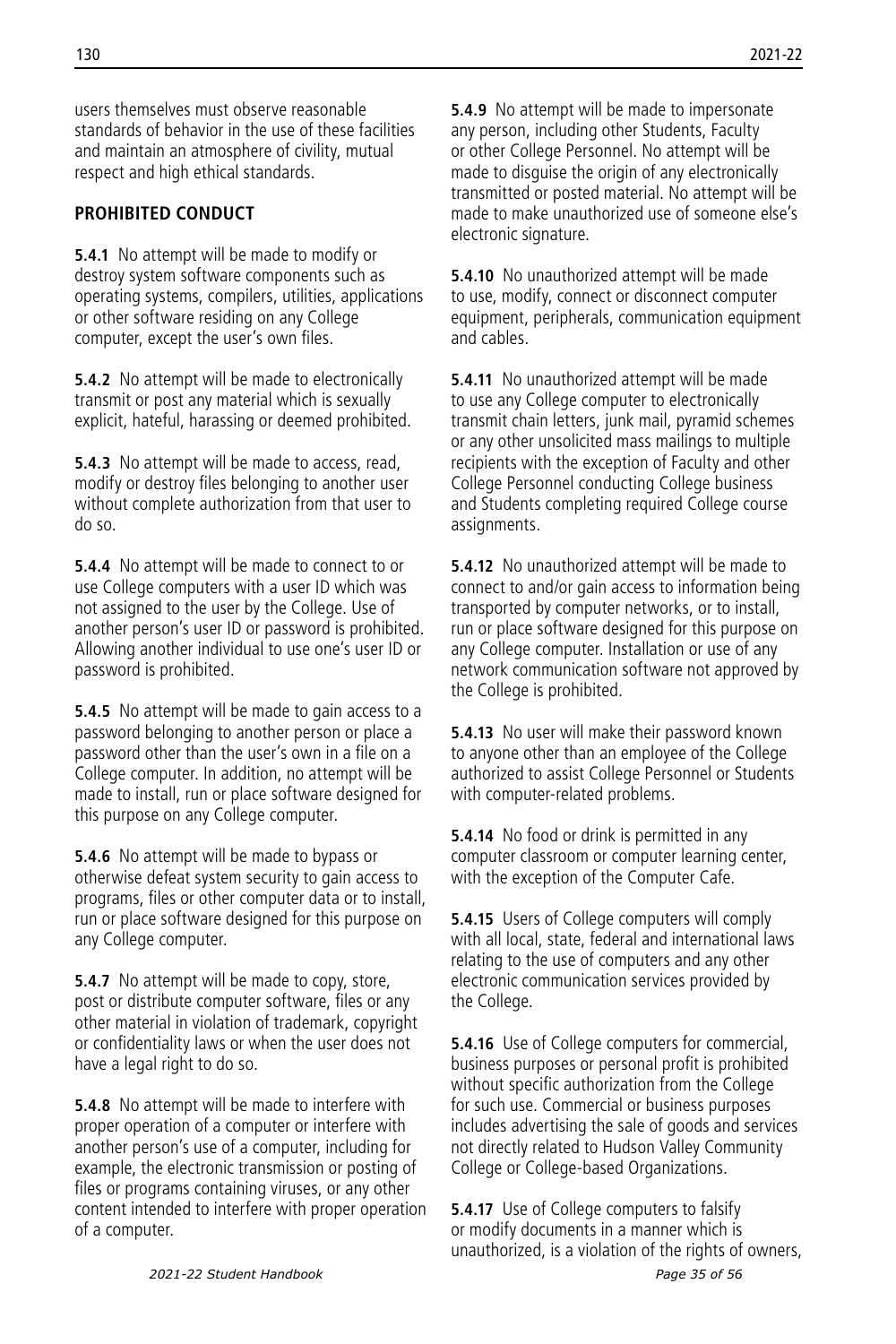is a violation of copyright laws, or is not properly attributed is prohibited.

**5.4.18** Use of College computers and network services for local or remote game playing is prohibited unless specifically required as part of a course in which a Student is currently registered or a Faculty Member is currently teaching. In addition, the installation, uploading, downloading or storage of any game software on College computers is prohibited.

**5.4.19** Use of College computers and network services for IRC (Internet Relay Chat) or any other form of interactive chat communication is prohibited except for use by College Personnel in counseling, scheduling or admissions, or where specifically required for communication as part of a course in which a Student is currently registered or a Faculty Member is currently teaching.

**5.4.20** Web site services for the entire College community are provided on a centralized server by the Information Technology Services office. Use of any other College computer for the purpose of serving a website is prohibited.

#### ARTICLE VI. PROCEDURE FOR PROCESSING COMPLAINTS INVOLVING ALLEGED VIOLATIONS OF CAMPUS REGULATIONS AND COMPUTER ETHICS.

**6.1** If a Student is disruptive in class or on the College Premises or is believed to be in violation of any College Regulation or the College Code of Conduct, Faculty or other College Personnel may remove the Student from class or from the location of the disruption. The Faculty Member or other College Personnel may either direct the Student to see the Department Chair or another appropriate member of the College community, or to meet with the Faculty Member or other College Personnel, the Campus Judicial Coordinator, or the Department of Public Safety before returning to class or the location, or allow the Student to return the following day, at the discretion of the Faculty Member or other College Personnel who witnessed the incident or oversees the department

**6.2** Campus Regulations for Students, Visitors, and Organizations - In cases of alleged violations of Computer Ethics and/or Campus Regulations, any Faculty, other College Personnel or Student shall notify the College's Department of Public Safety or the Campus Judicial Coordinator and the complaint shall be processed consistent with the procedu**res set forth in Article** S6U. The contract of the page 36 of 56

**6.3** All formal charges must be submitted in writing.

**6.4** It is strongly recommended that any party exercising their rights under this system or any party accused of violating any of the College Codes of Conduct consult with the Campus Judicial Coordinator as soon as possible so rights, remedies and procedures can be explained.

**6.5** The Reporting Student shall meet with the Campus Judicial Coordinator or other appointed Investigator within five (5) days of receiving notice of an investigation.

**6.6** The Campus Judicial Coordinator or other appointed Investigator will conduct an investigation. They may also meet with the Reporting Student, Public Safety officers and/or any witnesses on or off campus, review and collect evidence, and perform other duties they may deem necessary to complete the investigation at their discretion.

**6.7** In any case where there has been an allegation of domestic violence, dating violence, stalking or sexual assault, the case will be responded to promptly and it will be investigated and adjudicated in an impartial and thorough manner by individuals who receive annual training in sexual assault, domestic violence, dating violence and stalking. Both the Reporting and Responding Students are entitled to be accompanied by advisors in keeping with the parameters of §9.2 at every stage of the proceeding.

**6.8** If, at the conclusion of the investigation, it is determined that cause exists to believe the accused individual did violate one or more provisions of the Campus Regulations and/or Computer Ethics, or the College Code of Conduct, the Campus Judicial Coordinator may impose one or a combination of the following sanctions:

**6.8.1** Letter of Warning.

**6.8.2** Letter of Warning to be placed in an individual's permanent record file for a stated period of time.

- **6.8.3** Restitution.
- **6.8.4** Community Service.
- **6.8.5** Counseling Services provided by the College.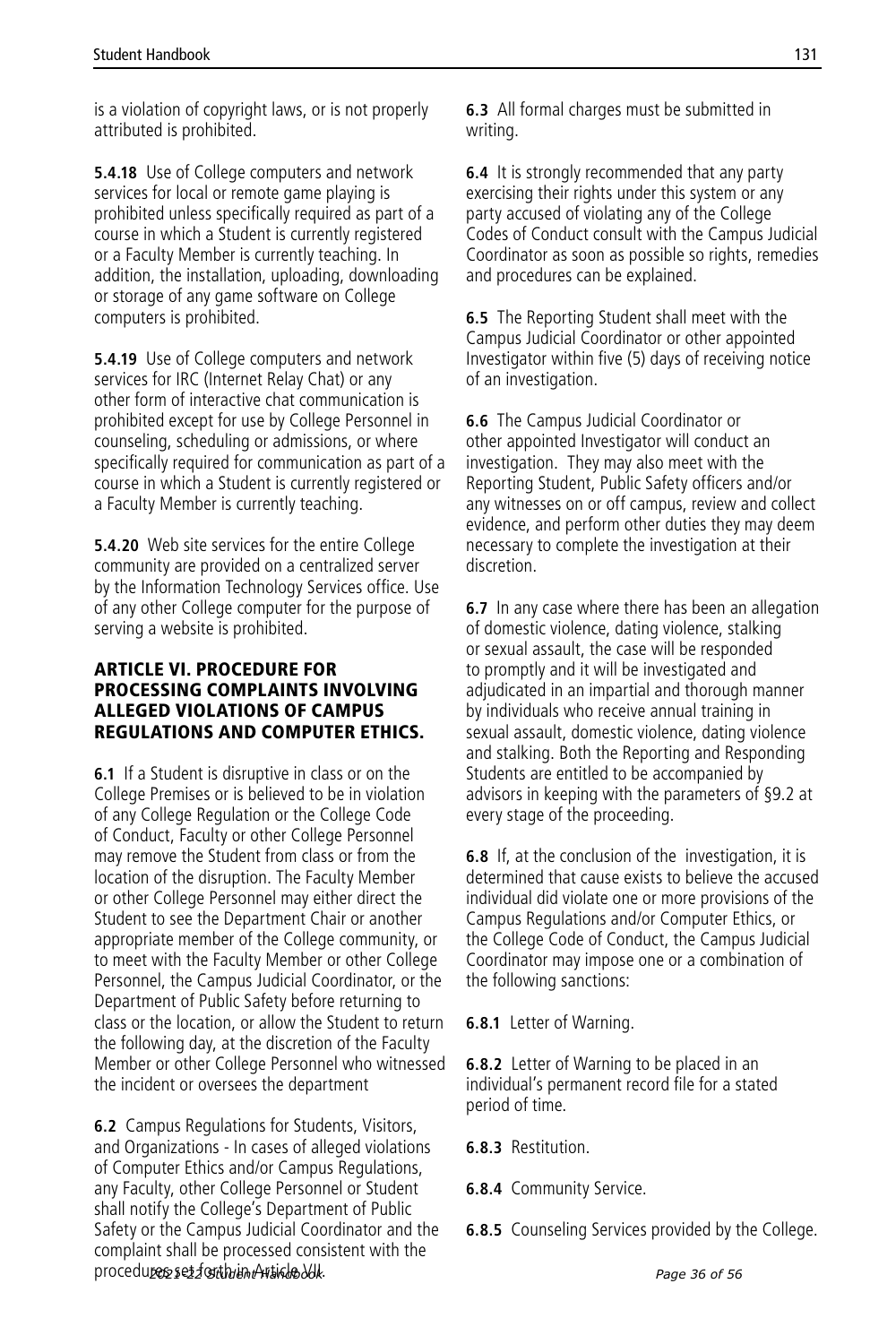**6.8.6** Mandatory Course requirements (in civility, human relations, anger management, race or gender relations or a similar course designed to raise consciousness or awareness).

**6.8.7** Disciplinary Removal from a Curriculum.

**6.8.8** Disciplinary Probation.

**6.8.9** Disciplinary Suspension (Current or deferred, subject to conditions).

**6.8.10** Disciplinary Dismissal.

**6.8.11** Disciplinary Expulsion – Termination of Student status without the possibility of readmission.

**6.8.12** Restricted Access to classrooms or buildings.

**6.8.13** Restricted Access to or loss of Computer Accounts.

**6.8.14** Transcript Notation: Pursuant to statute, Hudson Valley Community College must note the transcript of any individual found to have committed any act of Homicide, Sexual Offenses, Robbery, Aggravated Assault, Burglary, Motor Vehicle Thefts, Arson, Possession or Use of Weapons, Drug Abuse violations or Liquor Law violations, as well as any act of larceny, simple assault, intimidation, destruction or vandalism of property that is designated at as Hate Crime. Definitions used for these acts can be found in the FBI Uniform Crime Reporting Handbook. If a Student is suspended for any of the aforementioned acts, the transcript will be noted, "Suspended after a finding of responsibility for a Code of Conduct violation" and shall remain noted for a minimum of one (1) year after the conclusion of the suspension. If a Student is expelled for any of the aforementioned acts, the transcript will be noted, "Expelled after a finding of responsibility for a Code of Conduct violation" and that notation cannot be removed. If a Student withdraws from classes during the disciplinary process, the transcript will be noted, "Withdrew with Code of Conduct charges pending."

**6.8.15** Any other sanction uniquely designed for the particular infraction.

**6.9** The sanction imposed shall constitute a final resolution of the matter unless the Respondent submits a request for a Hearing through the office *2021-22 Student Handbook Page 37 of 56*

of the Campus Judicial Coordinator as set forth in Article IX within five  $(5)$  days from the date the sanction was imposed. The Campus Judicial Coordinator may also defer the imposition of any sanction and refer any matter directly to a Review Board pursuant to Article IX.

**6.10** During the pendency of any proceeding under the Code of Conduct, whether a sanction was imposed or whether the sanction was deferred for a Review Board, the Campus Judicial Coordinator may impose an interim sanction or accommodation or have the Respondent removed from the College Premises and enforce the restraint of the Respondent's access to the College Premises in whole or in part, until their presence is required for the adjudication of the case if they view the violation as jeopardizing property of the College or another person, or the individual's safety or welfare, or the physical or emotional safety or welfare of others, or the orderly operation of the College. Temporary sanctions, removals or accommodations or the lack thereof may be reviewed by the Vice President of Student Affairs. Either the Responding Student or the Reporting Student may request a review and may submit evidence on behalf of their position.

**6.11** Disciplinary suspension, dismissal, or expulsion from the College will most likely be imposed for, among others, the following:

**(1)** Bias or Hate-related incidents

- **(2)** Sexual Assault
- **(3)** permitting or engaging in hazing

**(4)** setting fires or intentionally causing

a false fire alarm **(5)** possession of or threats involving weapons or explosives (including knives and firearms)

**(6)** possession or sale of illegal drugs **(7)** physical abuse, violence, or threats directed toward anyone on the College Premises or any member of the College community, on or off College Premises

**(8)** serious forms of computer misconduct **(9)** repeated violations of the College Code of Conduct. (see page 146).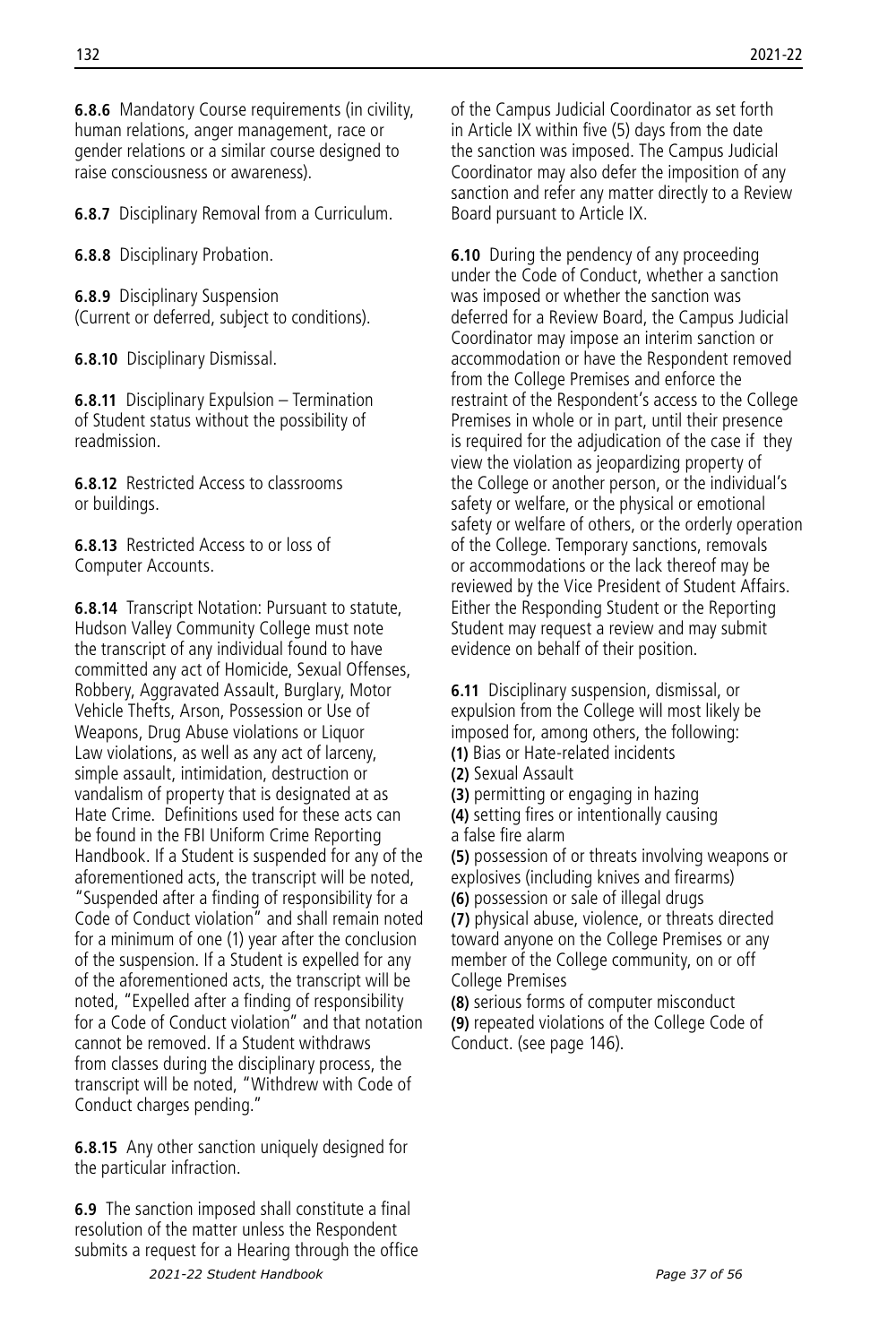#### ARTICLE VII. CODE OF CONDUCT FOR ACADEMIC ETHICS **Academic Ethics**

Hudson Valley Community College expects all members of the College community to conduct themselves in a manner befitting the tradition of scholarship, honor and integrity. They are expected to assist the College by reporting suspected violations of academic integrity to appropriate Faculty and/or other College Personnel. These guidelines define a context of values for individual and institutional decisions concerning academic integrity. It is every Student's responsibility to become familiar with the standards of academic ethics at the College. Claims of ignorance, unintentional error, or academic or personal pressures do not excuse violations.

#### **PROHIBITED CONDUCT**

The following is a list of the types of behavior that breach the College Code of Conduct for Academic Ethics quidelines and are therefore unacceptable. Commission of such acts, or attempts to commit them, fall under the term Academic Dishonesty and each is considered a serious offense, which carries severe penalties ranging from a warning to expulsion from the College. No set of guidelines can, of course, define all possible types or degrees of Academic Dishonesty; thus, the following descriptions should be understood as examples of infractions rather than an exhaustive list. Individual Faculty Members and the College Committee on Ethics and Conduct will continue to judge each case according to its particular circumstance. While Faculty Members are encouraged to distinguish between a Student's unintentional failure to follow the Code of Conduct for Academic Ethics and an intentional violation of that Code, particularly in cases of suspected plagiarism, the responsibility for the integrity of work ultimately lies with the Student.

#### **7.1 Plagiarism**

A Student is guilty of plagiarism any time they attempt to obtain academic credit by presenting someone else's ideas as their own without appropriately documenting the original source. Appropriate documentation requires credit to the original source in a current manuscript style (e.g., MLA or APA) that is appropriate to the assignment and the discipline. While Faculty Members are encouraged to distinguish between a Student's unintentional failure to follow the current conventions of the appropriate manuscript style and a blatant act of plagiarism, the responsibility

for the integrity of work ultimately lies with the Student. Examples of someone else's ideas may include the following:

Language, words, phrases, symbols

Style (written, oral or graphic presentation)

Data, statistics, including laboratory assignments

Evidence, research

Computer programs, creative projects, artwork

Intellectual ideas such as theories and lectures

Web sites, digital forms of communication such as email, chat room, and instant messaging

Photographs, video, audio

#### **7.2 Cheating on Examinations**

A Student is guilty of cheating any time they attempt to give or receive unauthorized help before, during, or after any type of examination. Examples of unauthorized help include the following:

Collaboration of any sort during an examination (unless specifically approved by the instructor)

Collaboration before an examination (when such collaboration is specifically forbidden by the instructor)

The use of notes, books, or other aids (e.g., cell phones, computers or other electronic devices) during an examination (unless permitted by the instructor)

Arranging for another person to take an examination in one's place

Looking on someone else's examination during the examination period

The unauthorized discussion of test items during the examination period

The passing of any examination information to Students who have not yet taken the examination

There should be no conversation while any type of examination is in progress unless specifically authorized by the instructor.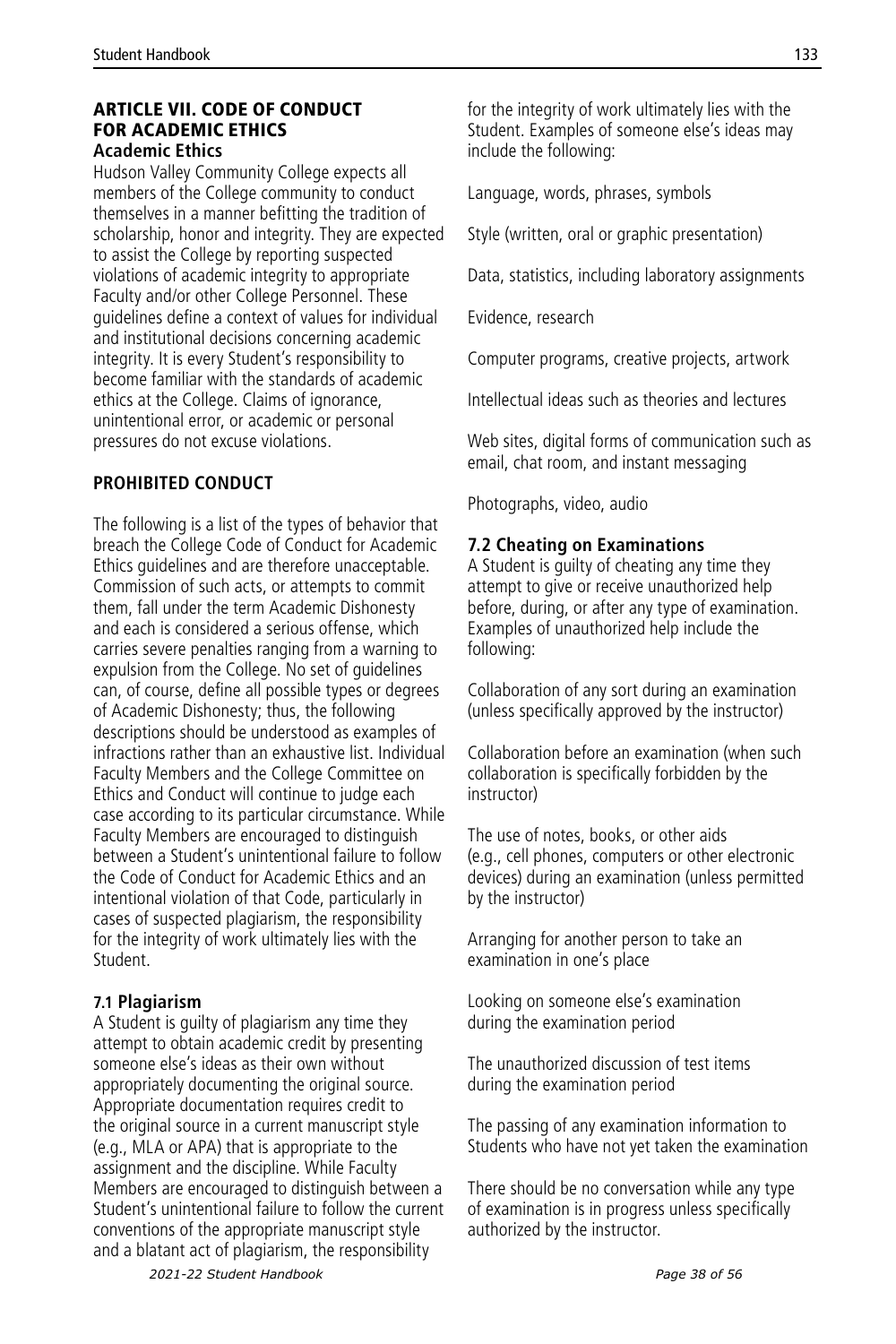#### **7.3 Multiple Submission**

Submitting all or some portion of the same work for credit more than once, without the prior explicit consent of the instructor to whom the material is being (or has in the past been) submitted.

#### **7.4 Forgery**

Imitating another person's signature or mark on academic or other official documents (e.g., the signing of a Faculty Member's name to a College document).

#### **7.5 Impersonation**

Assuming someone else's identity and/or pretending to be someone else for the purpose of gaining academic credit.

## **7.6 Sabotage**

Destroying, damaging, or stealing of another's work or working materials (e.g., lab experiments, computer programs, term papers, or projects). Sabotage also includes logging into another's computer account to revise or delete any file or folder.

## **7.7 Unauthorized Collaboration**

Collaborating on projects, papers, or other academic exercises deemed inappropriate by the instructor(s). Although the usual Faculty assumption is that work submitted for credit is entirely one's own, standards on appropriate and inappropriate collaboration vary widely among individual Faculty. Faculty Members are expected, therefore, to establish explicit expectations and standards. Students who want to confer or collaborate with one another on work receiving academic credit should make certain of the instructor's expectations and standards.

## **7.8 Falsification**

Misrepresenting materials or fabricating information in an academic exercise or assignment, including laboratory assignments (e.g., the false or misleading citation of sources, the falsification of experiments or computer data, etc.). Falsification also includes falsely claiming to have completed work during an internship or apprenticeship.

#### **7.9 Misuse of Library or Computer Resources**

Removing uncharged materials from the Library Building, defacing or damaging materials, intentionally displacing or hoarding materials within the Library Building for one's unauthorized private use, or other abuse of reserve-book privileges. Or, without authorization, using the

College's or another person's computer accounts, codes, passwords, or facilities; damaging computer equipment; or interfering with the operation of the computer system of the College. The College and Information Technology Services have established specific rules governing the use of computing facilities, which appear under Computer Ethics.

#### ARTICLE VIII. INFORMAL PROCEDURES FOR PROCESSING VIOLATIONS OF THE CODE OF ACADEMIC ETHICS **8.1 Academic Ethics**

A Student shall inform the Faculty Member responsible for the course or program when they acquire knowledge of violations of the Academic Ethics Code. Any College Official or Faculty Member of a course or program for which they are responsible who has information that a Student may have violated the Academic Ethics Code may follow the procedures established in this Article VIII. The Chair of the Department responsible for the course may act on behalf of a Faculty Member.

## **8.2 Single Violation**

When a Faculty Member suspects that a violation of the Academic Ethics Code has occurred, the Faculty Member shall take appropriate action. If the Faculty Member is not the instructor for the course involved, the appropriate Faculty Member should be notified immediately. Prior to imposing a sanction, the appropriate Faculty Member shall notify the Student as soon as possible regarding the alleged violation and proposed sanction. If the Student wishes to dispute either the allegation or the sanction, they shall immediately contact the Faculty Member to discuss the matter. If the Faculty Member finds probable cause that the Student did violate one or more of the provisions of the Academic Ethics Code, the Faculty Member may impose one (1) or a combination of the following sanctions:

**8.2.1** Warning without further penalty

**8.2.2** Retaking a test/examination; redoing a written assignment or laboratory assignment

**8.2.3** Lowering a grade on a project, written assignment, laboratory assignment, or test/ examination

**8.2.4** Issuing a failing grade on a project, written assignment, laboratory assignment, or test/ examination

**8.2.5** Lowering a final course grade *2021-22 Student Handbook Page 39 of 56*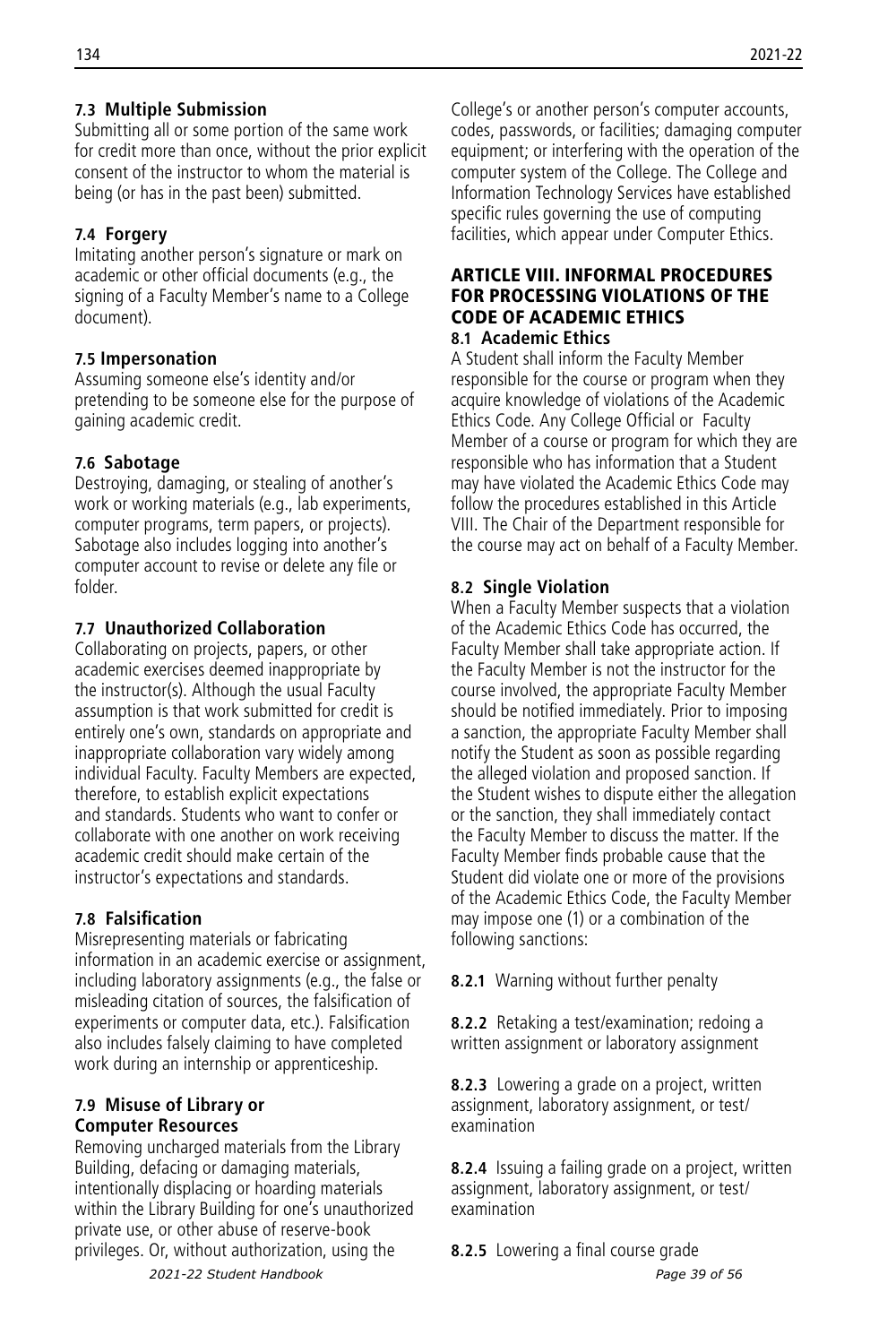**8.2.6** Issuing a failing grade for the course (may not be used in cases of unintentional plagiarism)

**8.2.7** Removal from a course (Academic Withdrawal), course of study, major or program, with the approval of the Department Chair

**8.2.8** Imposing a penalty uniquely designed for the particular infraction.

If, after the imposition of the sanction, the Student wishes to further dispute either the violation or the sanction, the Student may submit a request for a Hearing through the office of the Campus Judicial Coordinator as set forth in Article IX within ten (10) days from the date the Faculty Member informed the Student of the violation and sanction. The Faculty Member is expected to inform the Student of the right to a hearing through the office of the Campus Judicial Coordinator if the sanction is unacceptable or if the Student insists they are not responsible.

#### **8.3 Reporting**

Whenever a Faculty Member sanctions a Student for a violation of the Academic Ethics Code, the Faculty Member is expected to notify the Campus Judicial Coordinator, copying in the Department Chair, of the course and the Student's program, advising that office of the Student's name, violation, and the sanction imposed.

#### **8.4 Multiple Violations**

In the event a Student violates the Academic Ethics Code more than once, either within a single course or across multiple courses, the Vice President for Student Affairs or the Campus Judicial Coordinator may initiate proceedings under Article VII to impose additional disciplinary sanctions, including removal from degree or certificate Program, suspension or expulsion from the College, or any other sanction available under Article VI and under the process therein. The provisions of this article do not preclude a Faculty Member or the Department Chair from pursuing additional sanctions under Article VIII against Students who have committed multiple violations, including removal from a course (Administrative Withdrawal), course of study, major or program, with the approval of the Department Chair.

#### ARTICLE IX. HEARING PROCEDURES UNDER THE CODE OF CONDUCT

**9.1** In the event the Respondent timely files a written request for a Review Board hearing ("Hearing"), ten (10) days after receiving notice of any sanction or finding of a violation of the Academic Ethics Code or five (5) days after receiving notice of any sanction or finding of the Campus Regulations Code, or if the matter is immediately referred for a Review Board hearing by the Campus Judicial Coordinator, the procedure set forth in this Article IX shall apply to any alleged violation of the Code of Conduct.

**9.2** Use of and Responsibility for Obtaining and Compensating an Advisor

During the Hearing, an advisor may be allowed, but such advisor must be individually obtained and compensated by the person(s) involved. An advisor may be a parent or child of the Responding Student, a spouse or partner, a member of the College community, or any individual of the Student's choosing.

Reporting Students of sexual assault, domestic violence, stalking or dating violence are also entitled to an advisor. In these situations, advisors may participate in the process on behalf of both the Responding Student and the Reporting Student at every stage of the proceeding, including initial meetings with the Department of Public Safety, any Investigator, the Campus Judicial Coordinator, and any on-campus service provider.

Advisors and individuals entitled to advisors may remain during the entire hearing. However, advisors may only act in an advisory capacity. No advisor represents a Student or any party at a disciplinary hearing. The advisor can pass notes to or speak quietly to the Student but cannot speak directly to the review board or give evidence or testimony to be taken into the record unless otherwise mandated by law.

**9.3** The Campus Judicial Coordinator, once advised by a Respondent that a Hearing has been requested, shall immediately notify the Committee on Ethics and Conduct and an impartial Review Board will be convened.

**9.4** Within twenty (20) days of the notification, a Hearing shall be held. Reasonable requests for adjournments will be entertained and schedules will be accommodated to the extent possible.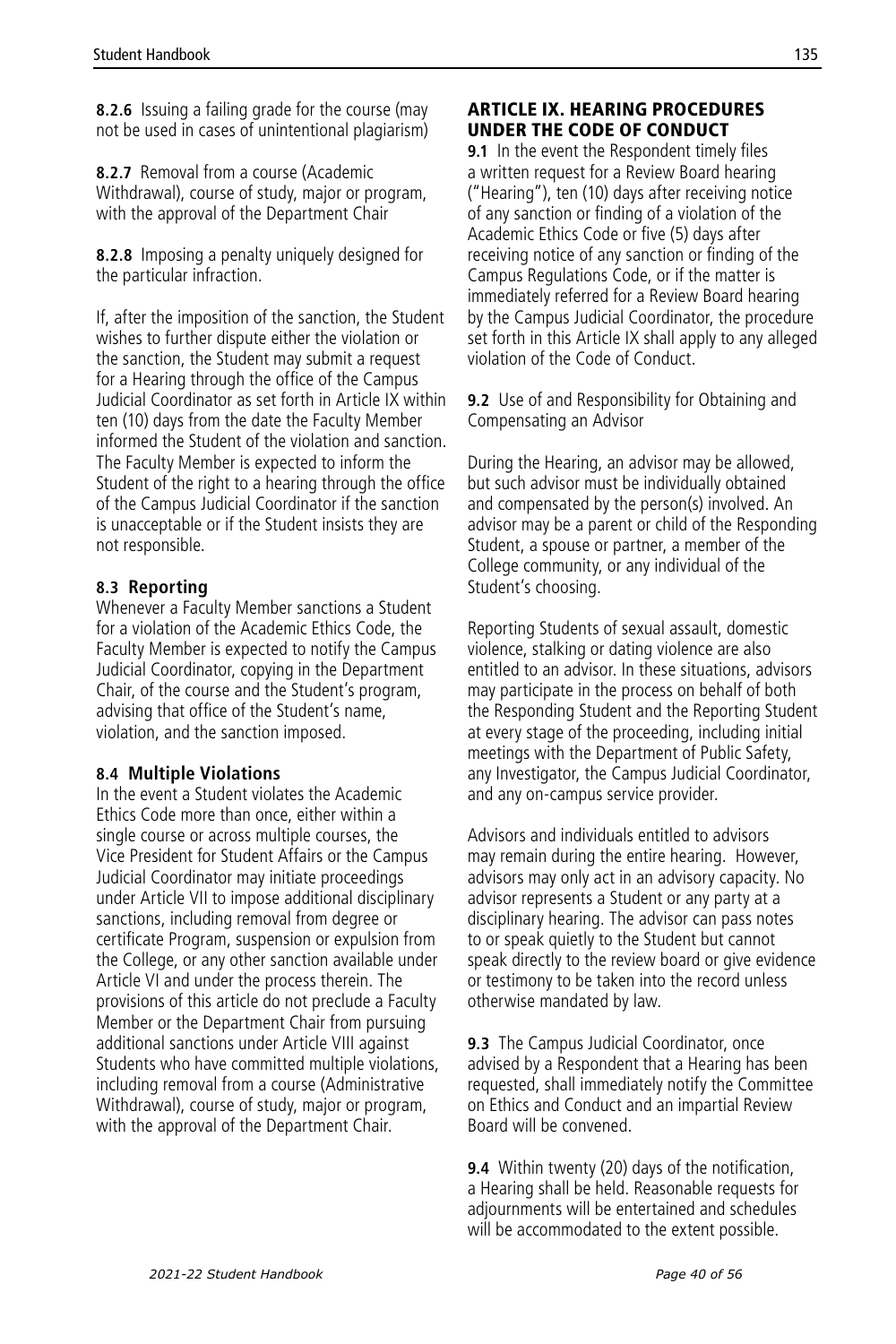**9.5** The Review Board will be comprised of three members of the Ethics and Conduct Committee. It shall not contain more than one (1) College Administrator, one (1) Faculty Member, one (1) Non-Teaching Professional or one (1) Union member and shall always contain one (1) Student. If the dispute arose from a particular department, no individual from that department is permitted to sit on the Review Board.

**9.6** One of the members of the Review Board shall be designated as Chairperson and shall have the responsibility of reporting the decision of the Review Board to the appropriate College Official in writing.

**9.7** The Respondent, the Reporting Student, any Faculty Member who has imposed a sanction, and any Investigator shall be notified of the time, date and location of the hearing and shall have access to the case file for review. If any of the parties listed above would like to have other witnesses come on their behalf, that party should notify those witnesses of the time, date and location of the hearing. If the Respondent does not appear for the Review Board Hearing and was properly notified of its date, time and place, the Respondent shall be deemed to have forfeited their right to a Hearing and the sanction imposed by the Campus Judicial Coordinator or Faculty Member shall be automatically upheld unless the sanction would warrant a mandated transcript notation. In that event, the Hearing will be conducted without the presence of the Respondent, who will be deemed to have waived their appearance.

**9.8** The Review Board shall not be bound by the technical rules of evidence, but may hear and receive any reports, documents, testimony, evidence or other information which is relevant and material to the issues; however, an individual's prior sexual conduct with other persons or prior mental health history is always irrelevant in the case of an allegation of sexual assault. Prior disciplinary records or prior criminal records of the Respondent may be admitted as to the sanction, if they are relevant to the facts at hand. The weight to be given to any evidence shall be determined solely by the Review Board.

**9.9** The Review Board adjudication shall be transcribed or taped and those witnesses appearing before the Review Board shall be sworn.

**9.10** Only the primary parties in interest, Reporting Students (and their advisors, if any), *2021-22 Student Handbook Page 41 of 56*

the transcriber, the members of the Review Board, an Investigator, if any, and the Campus Judicial Coordinator shall be present throughout the Hearing. The Hearing shall be conducted in private. The College reserves the right to ask any participant in the Review Board Process to be removed from a hearing if they cannot maintain order and respect for the proceedings and procedures herein.

**9.11** Conduct of the Hearing

**9.11.1** The Campus Judicial Coordinator or any party may provide to the Review Board and to the accused copies of documents to be considered by the Review Board in advance of the Hearing to the extent possible, but no party shall be limited to such documents. A Reporting Student shall also be entitled to those documents if they are introduced into evidence.

**9.11.2** The Chairperson will read the accusation and the sanction.

**9.11.3** Each party may make an opening statement, beginning with the individual bringing the charge.

**9.11.4** The Investigator, whether it be (a) a Faculty Member or (b) a College Official who has found cause of a violation of the Code of Academic Ethics, or the Campus Judicial Coordinator, or another Investigator who has found cause that a Student or Organization has violated Campus Regulations or the College Code of Conduct, will read, summarize, or identify all of the material information which has been submitted. They may testify to their findings or present further information and present witnesses. A Reporting Student may testify by alternative means available to ensure their safety and confidentiality.

**9.11.5** The presenting party, the Respondent and any Reporting Student, as well as the members of the Review Board, may ask questions of any witness. Alternative means for the asking of questions may be arranged in accordance with relevant state and federal law, College policy, or practicality. After the submitted materials and evidence have been read, the Respondent will have the opportunity to refute or explain the materials or evidence or add information. The Respondent may choose to remain silent and not make any statements or participate in the discussion. The Respondent may call witnesses.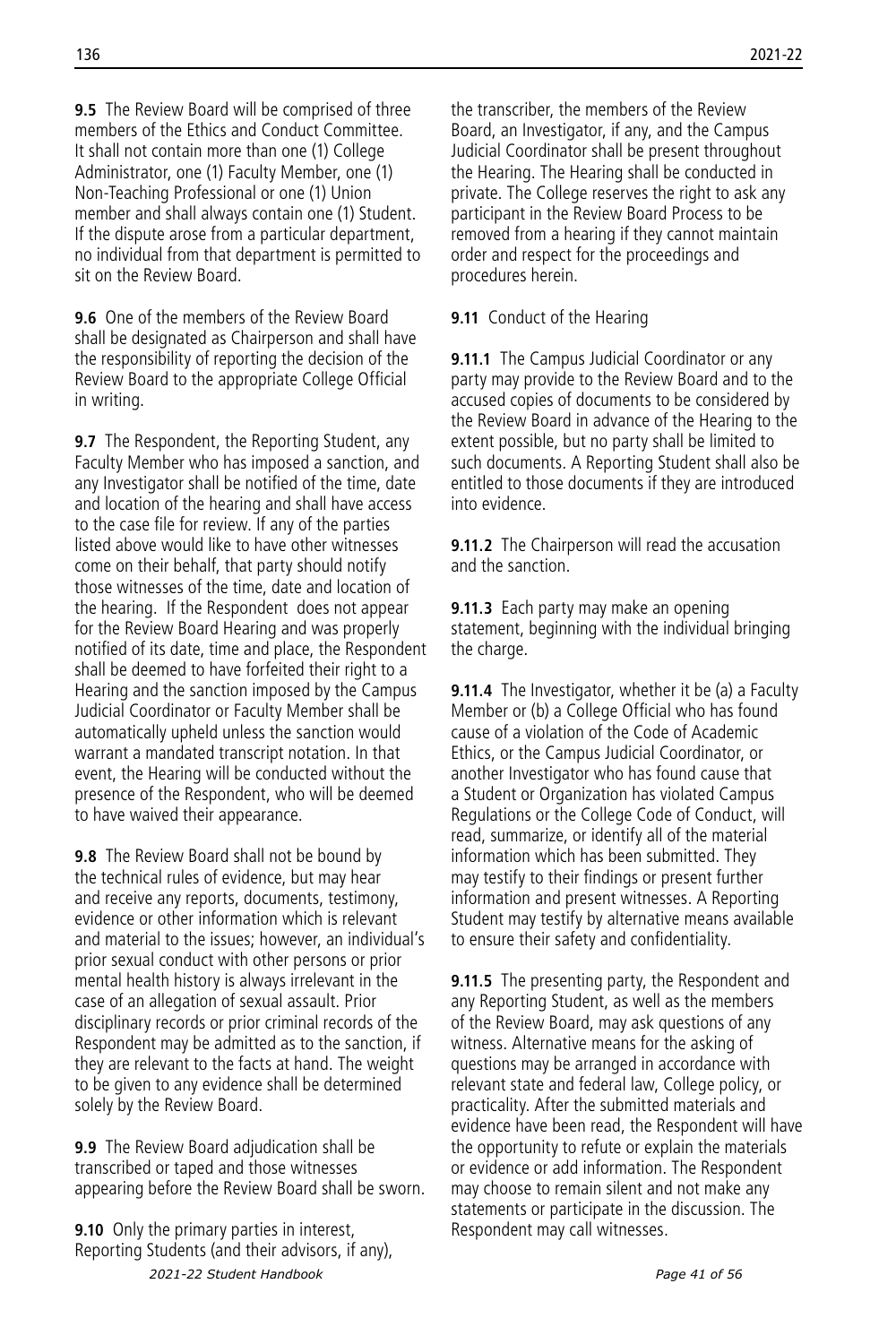**9.11.6** The presenting party, the Respondent, and the Reporting Student may make a final statement.

**9.11.7** The Chairperson will conclude the Hearing when he or she is satisfied that all information has been submitted.

**9.11.8** The Review Board will then convene in closed session and consider only information presented at the Hearing. If necessary, the Review Board may adjourn and reconvene, ask for further documentation, or call or recall witnesses with the assistance of the Campus Judicial Coordinator, if required.

**9.11.9** If the Review Board finds that a preponderance of the evidence confirms the infraction did occur, it shall state so in its written opinion.

**9.11.10** If the Review Board finds the preponderance of the evidence shows the infraction did occur, the sanction imposed must be upheld unless clear and convincing evidence shows that it is arbitrary or capricious. If the sanction is found to be arbitrary or capricious, the new sanction imposed must be based on substantial evidence in the record, and the rationale shall be included in their opinion.

**9.11.11** The decision of the Review Board as to whether a preponderance of the evidence showed the alleged infraction occurred and whether the sanction imposed is valid shall be made based on the information presented at the Hearing. The decision shall be in writing and delivered to the Campus Judicial Coordinator, who will forward it to the presenting party, the Responding party and the Reporting Student either personally or through their advisor.

#### ARTICLE X. APPEALS

**10.1** Within seven (7) days of the delivery of the decision of the Review Board, the presenting party, the Responding Student or the Reporting Student may appeal the decision, in writing, and submit the appeal to the Campus Judicial Coordinator. An appeal may be taken from either the finding or from the sanction imposed.

Grounds for Appeal are limited to: An appeal may be made on any of the following grounds:

**1.** A procedural error occurred which affected the outcome of the case.

**2.** Newly discovered evidence has materialized that would have affected the outcome of the case. **3.** The finding of the Review Board was arbitrary or capricious.

**10.2** They will forward the appeal to the other party or parties and any Reporting Student, any of whom may submit a written response which must be received within three (3) days of the receipt of the appeal. The opposing party is under no obligation to respond to an appeal.

**10.3** Within seven (7) days of receiving the appeal, the Campus Coordinator will present it to an Appellate Board which will be comprised of three members of the Ethics and Conduct Committee. No member of the Appellate Board may have any conflict of interest in hearing the appeal. No member of the original Review Board may sit on the Appellate Board.

**10.4** The Appellate Board, after receipt of such appeal, shall make a final adjudication and determination in the matter based solely on the record and the written appeal and responses. The Appellate Board may either amend the decision of the Review Board if they find their decision to have been arbitrary or capricious, or they may return the matter to the Review Board if they have found that newly-discovered evidence should be considered or if they have found a procedural error that must be corrected.

**10.5** The Responding individual, the presenting Faculty Member or College Official, as well as any Reporting Student, shall be notified of the final decision as permitted by law. There shall be no further appeals.

Applicable Laws and Criminal Penalties for Bias and Hate Related Crimes. The federal government and more than 40 states, including New York, have hate crime statutes.

#### **1) Federal Laws**

**a)** 10 USC 245 Hate Crimes Prevention Act of 1999-This act prohibits persons from interfering with and individual's federal right (e.g. voting or employment) by violence or threat of violence due to his or her race, color, religion, or national origin. This act allows for more authority for the federal government to investigate and prosecute hate crime offenders who committed their crime because of perceived sexual orientation, gender identity, gender or disability of the victim. It also permits the federal government to prosecute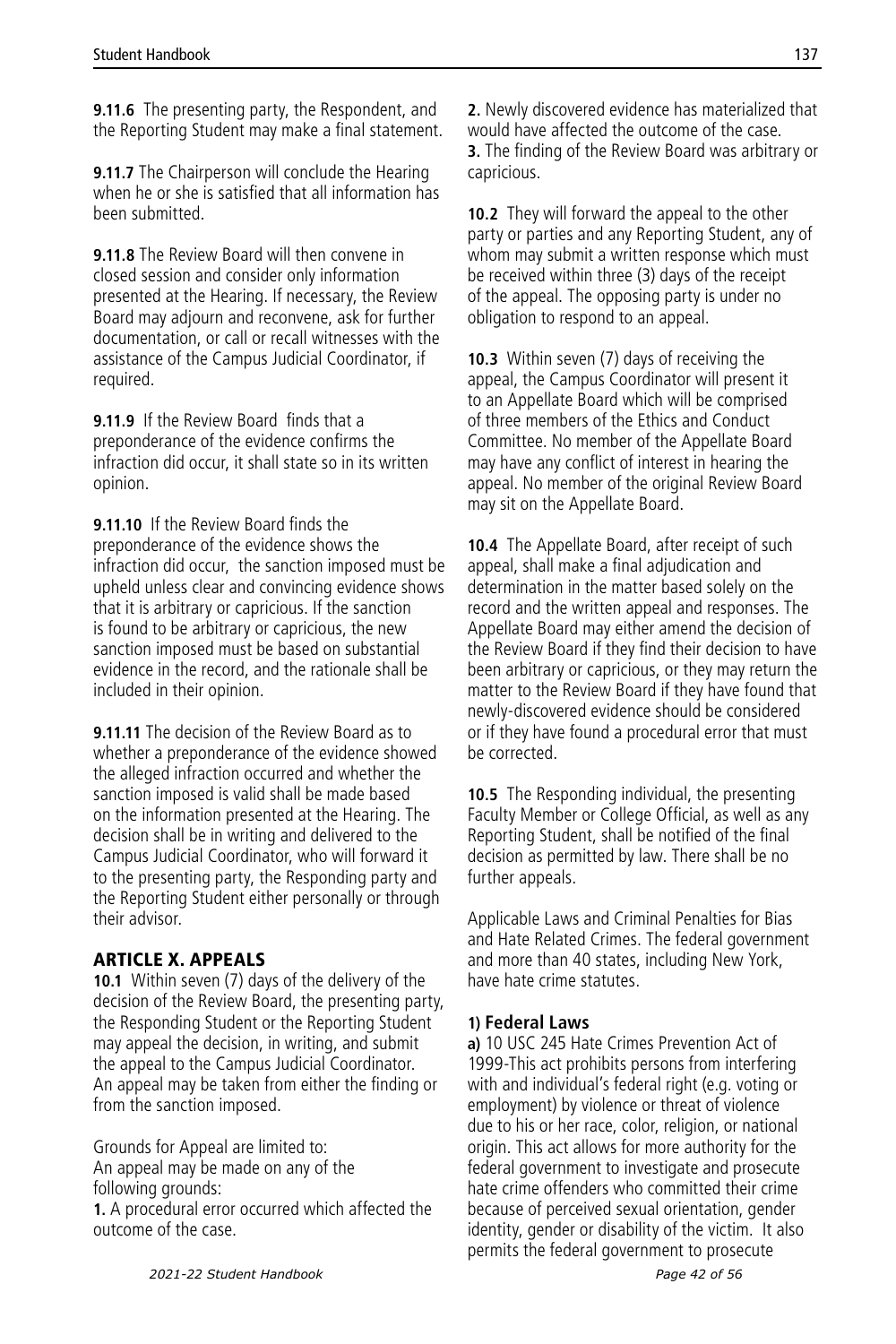<span id="page-43-0"></span>without having to prove that the victim was attacked because he or she was performing a federally protected activity.

**b)** Violent Crime Control and Law Enforcement Act of 1994-A part of the 1994 Crime Act, the Hate Crime Sentencing Enhancement Act provides for longer sentences where the offense is determined to be a hate crime. A longer sentence may be imposed if it is proven that a crime against a person or property was motivated by "race, color, religion, national origin, ethnicity, gender, disability, or sexual orientation."

**c)** 28 USC 534 Crime Statistics act of 1990-this act requires the Department of Justice to collect data on hate crimes. Hate crimes are defined as "manifest prejudice based on race, religion, sexual orientation or ethnicity." These statistics are compiled by the FBI using the Uniform Crime Reporting system. The Crime Act of 1994 also requires the FBI to collect data on hate crimes based on disability.

#### **2) New York State Law**

**a)** Hate Crimes act of 2000, Penal Law Art 485- This law enhances criminal penalties for a long list of enumerated crimes when perpetrators intentionally select a target based on the victim's actual or perceived race, color, national origin, ancestry, gender, religion, religious practice, age, disability or sexual orientation. The law also requires the state to collect, analyze and annually report on data regarding hate crimes throughout the state.

**b)** NY Civil Rights Law § 40-c-Prohibits discrimination or harassment based on race, creed, color, national origin, sex, or disability. Violation of this provision shall constitute a Class A misdemeanor and subjects the perpetrator to a civil action brought by the victim for damages. **c)** New York Penal Law § 240.30- Covers aggravated harassment against a person "because of a belief or perception regarding a person's race, color, national origin, ancestry, gender, religion, religious practice, age sexual orientation, regardless of whether the perception is correct." **d)** NYS Penal Law § 240.31- Enhances penalty for aggravated harassment.

# Public Safety Department

The Public Safety Department's mission is to provide a safe, secure atmosphere at Hudson Valley Community College; one that is conducive to freedom of expression and movement for people and their property within the constraints of federal, state and local laws and ordinances.

The actions of all students, college personnel and visitors are governed by a code of conduct, which can be found on the inside front cover of this handbook. Any sanctions that may be imposed for violations of these campus regulations also can be found in the College Catalog (www.hvcc.edu/ catalog).

The Public Safety Department is located in the Siek Campus Center Room 170, and is open 24 hours a day, seven days a week, 365 days of the year.

To contact the Public Safety Department, call 911 from any campus or emergency phone or call (518) 629-7210 from any non-campus or cell phone.

Emergency telephones directly linked to Public Safety and the College Health Services are located on each floor, each hallway and each elevator of each building on campus.

Additional emergency telephones, identified by a blue light, are strategically located across the campus, in parking lots and walkways. Public safety encourages the reporting of all criminal or unusual incidents, no matter how minor they may seem.

A copy of Hudson Valley Community College's campus crime statistics as reported annually to the U.S. Department of Education will be provided upon request. Please direct all such requests to the Public Safety Department at (518) 629-7210.

Information also can be obtained from the U.S. Department of Education website at **ope.ed.gov/security** or the college's website at **www.hvcc.edu/publicsafety/securityreport.pdf**

The college has a Campus Personal Safety subcommittee, which is comprised of equal numbers of faculty, staff and students in compliance with statutory provisions. Although the committee's primary responsibility is to inform and enlighten the college community about sexual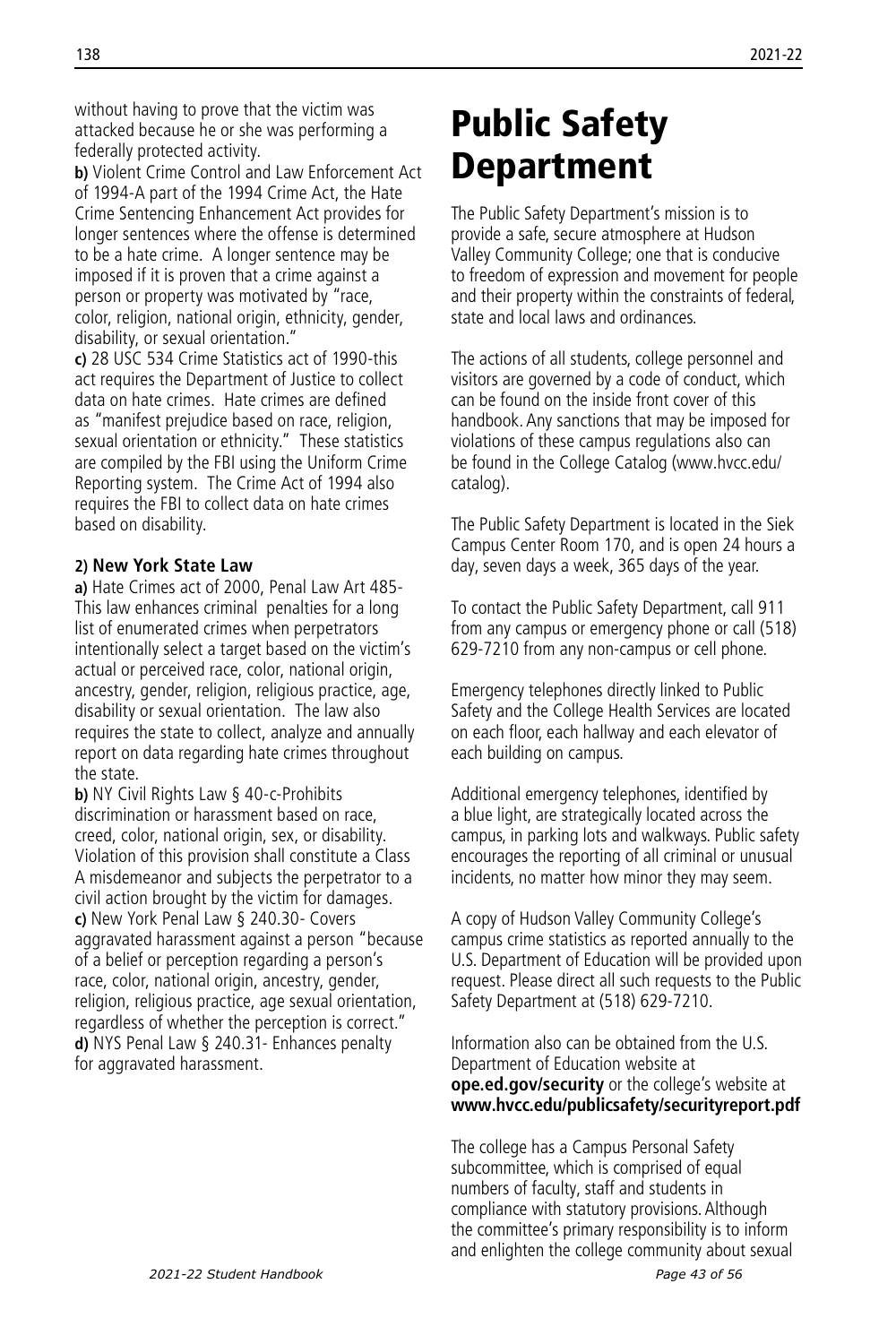assault prevention, it has evolved into a forum on all matters that pertain to personal safety, crime prevention and victim counseling on campus.

## Keeping Safe

Here are some suggestions you can consider to enhance your own safety on campus:

- When parking on campus in the evening, try to park in a well-lit area near buildings
- If you arrive on campus early in the day and have to park a considerable distance from an evening class, go out before dark and move your vehicle to a spot near the building your class is in.
- Try to leave your classes or buildings with others. Be aware of your surroundings. If it appears that someone is following or observing you, call Public Safety immediately and/or go to an area where other people are present.
- Report suspicious activities. If something doesn't seem right (for example, if someone is sitting in a vehicle and watching you), report it,
- If you are a victim of a crime, or if you witness one, report it to Public Safety immediately. Hudson Valley also offers many forms of support, including the College Health Services and counseling services

## NY Alert

Students should sign up for the NY Alert system once they log on to WIReD. Please include a cell phone number for texting and other numbers, so you can receive emergency notifications via the NY Alert system.

Public Safety is on Twitter. Messages for Hudson Valley students and the community about safety, parking and other-important events are regularly sent via Twitter. Follow us at @hvpublicsafety.

## Reporting Criminal Incidents and Other Emergencies

Any crime reported to Public Safety that meets the requirements of New York State Penal Law, Section 70.02 "Violent Felony Crimes," will be reported to the appropriate law enforcement agency.

Upon receipt of a report of a crime or serious incident, Public Safety or emergency personnel will be dispatched to the scene. All matters reported to the Public Safety are entered in the security log; a

thorough investigation is conducted, investigative reports are completed and appropriate action is taken.

## Campus Facility Access and Security Policies

Hudson Valley provides 24-hour-a-day vehicle and foot patrol protection to campus personnel, visitors and properties.

Security on campus is maintained with a key control system whereby only authorized persons have access to their particular area. In addition, college buildings are monitored through electronic security and fire alarms connected to Public Safety. At night and during times when the campus is officially closed, campus buildings are locked. Persons wishing access when the buildings are locked must report to Public Safety.

In addition, campus buildings and grounds are inspected daily by security officers and monthly by a Public Safety officer. Any problems discovered during inspections are immediately submitted to the Physical Plant for corrective action.

## Enforcement Authority of Campus Security Officers

Hudson Valley Community College employs peace officers as well as other officers and guards. As per section 2.10-78 and 2.20 of the New York Criminal Procedure Law, campus peace officers may make arrests and possess other enforcement powers. In matters where Hudson Valley security officers lack authority or where a police report is necessary, the services of the Troy Police Department, North Greenbush Police Department, Rensselaer County Sheriff's Department or the New York State Police are requested. The Public Safety Office enjoys a good working relationship with area law enforcement agencies through the mutual sharing of information and investigations, personal contacts and the patrol of our roadways by area police agencies.

#### Policies Regarding Alcohol, Drugs, and Drug/Alcohol Education Programs

Students and staff are regularly educated on the risks associated with alcohol and other drug use through brochures, orientation programs, class presentations, the student newspaper and special awareness activities scheduled throughout the year. The college's referral/intervention specialist, a credentialed addictions counselor, provides counseling for students experiencing problems

*2021-22 Student Handbook Page 44 of 56*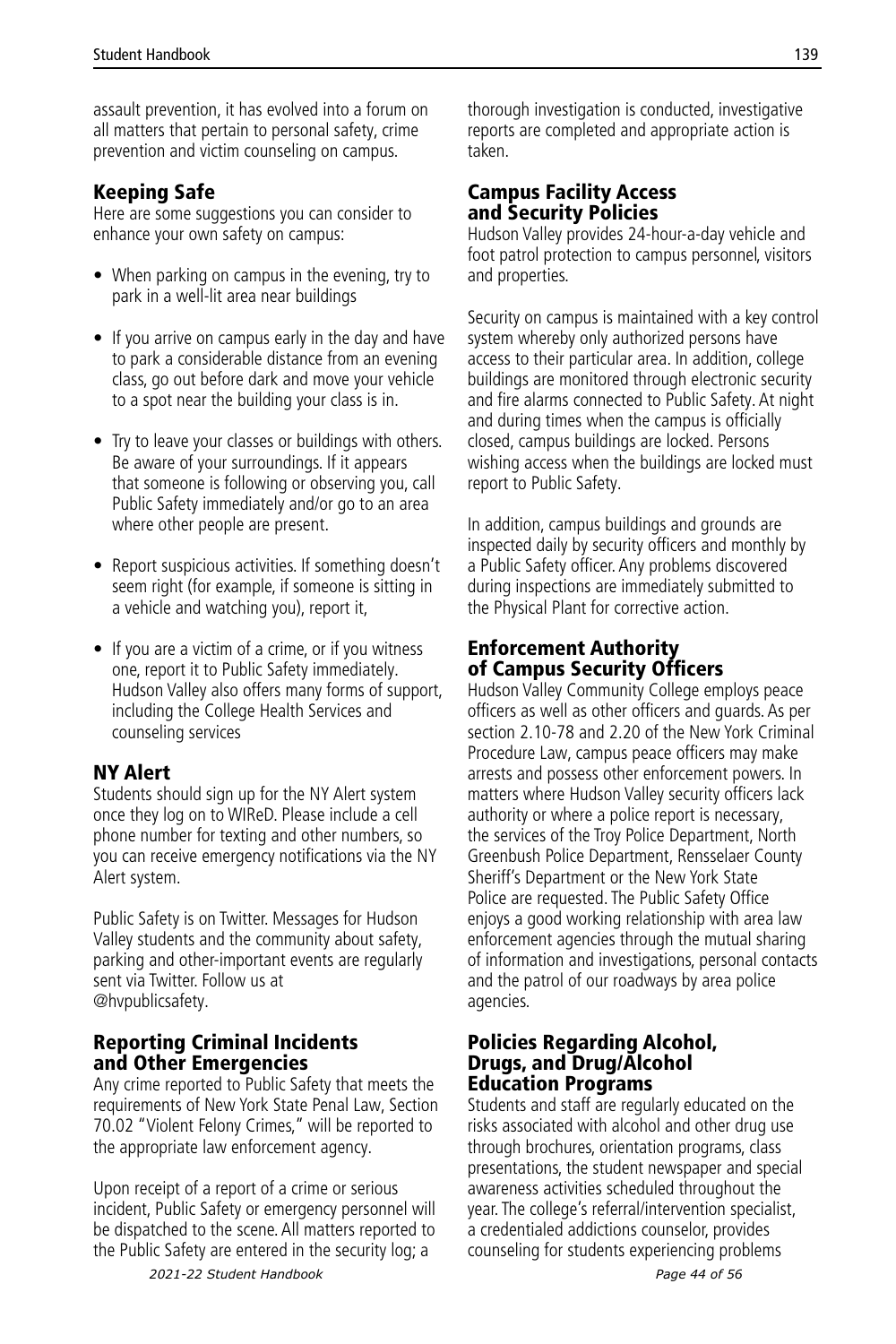from their own or someone else's drinking or drug use. Information on various treatment programs and self-help groups is available in the Center for Counseling in the Siek Campus Center, (518) 629-7320.

Hudson Valley also provides an Employee Assistance Program where counseling can be obtained free of charge. For more information, call (518) 462-6531.

## Crime Prevention and Security Awareness Program

Protection of life and property is the ultimate goal of the Public Safety Department. To achieve this goal, Public Safety concentrates considerable energy on crime prevention and security awareness.

The college's electronic alarm system, the key control system, security patrols, emergency telephones and closed-circuit cameras focus on crime prevention. Timely notice of serious crimes on campus is made by means of e-mail, crime alert posters, campus security personnel, the campus newspaper, Web posting and Hudson Valley Campus Chronicle, the e-newsletter for employees.

## Escort Service

Public Safety provides a 24-hour-a-day escort service for students and staff anywhere on campus.

## Vehicle Lock-out and Jump-Start Service

Public Safety will assist students, faculty, staff and visitors if they lock their keys in their vehicles or need a jump-start because their vehicle battery is dead.

## Missing Students

A missing student means any student of an institution who resides in a facility owned or operated by such institution and who is reported to such institution as missing from his or her residence.

Hudson Valley Community College does not own or operate resident facilities. In the event a missing student is reported to the Public Safety Department, the following procedures will be followed:

• All information will be obtained as to the identity of the student, the person reporting the incident and the relationship of the person reporting, as well as the circumstances that caused the reporting person to file the report.

- A case report will be initiated and the report will be investigated and information documented.
- The reporting person will be advised that missing person reports must be filed with the law enforcement agency having jurisdiction where the student resides.
- Information sharing with police on missing persons will follow guidelines established under the federal Family Educational Rights and Privacy Act.

#### Timely Warning Policy for Certain Crimes Considered to be a Threat to the Campus Community

Hudson Valley Community College will prepare and issue a timely warning to students, faculty and staff whenever a report is received of a serious crime that represents a continuing threat to the campus community. The types of serious crimes that may warrant a timely warning include:

- Murder
- Sex offenses, forcible and non-forcible
- Robbery
- Aggravated assault
- Burglary
- Motor vehicle theft
- Manslaughter
- Arson

• Arrests or person referred for campus disciplinary action for liquor law violations, drug-related violations and weapons possession.

The College will make the decision whether to issue a timely warning on a case-by-case basis considering the facts surrounding a crime, including factors such as the nature of the crime, the continuing danger to the campus community and the possible risk of compromising law enforcement efforts. Information for timely warnings may come from reports made to the campus security or from local law enforcement agencies. Timely warnings may be issued to the campus community as soon as pertinent information about the crime is available.

Timely warnings of serious crimes and the publication of the college's security procedures are made by means of the campus electronic email, "security alert" posters, campus security officers, the campus newspaper, the employee newsletter and any other means of communication chosen by the college to communicate any security-related information.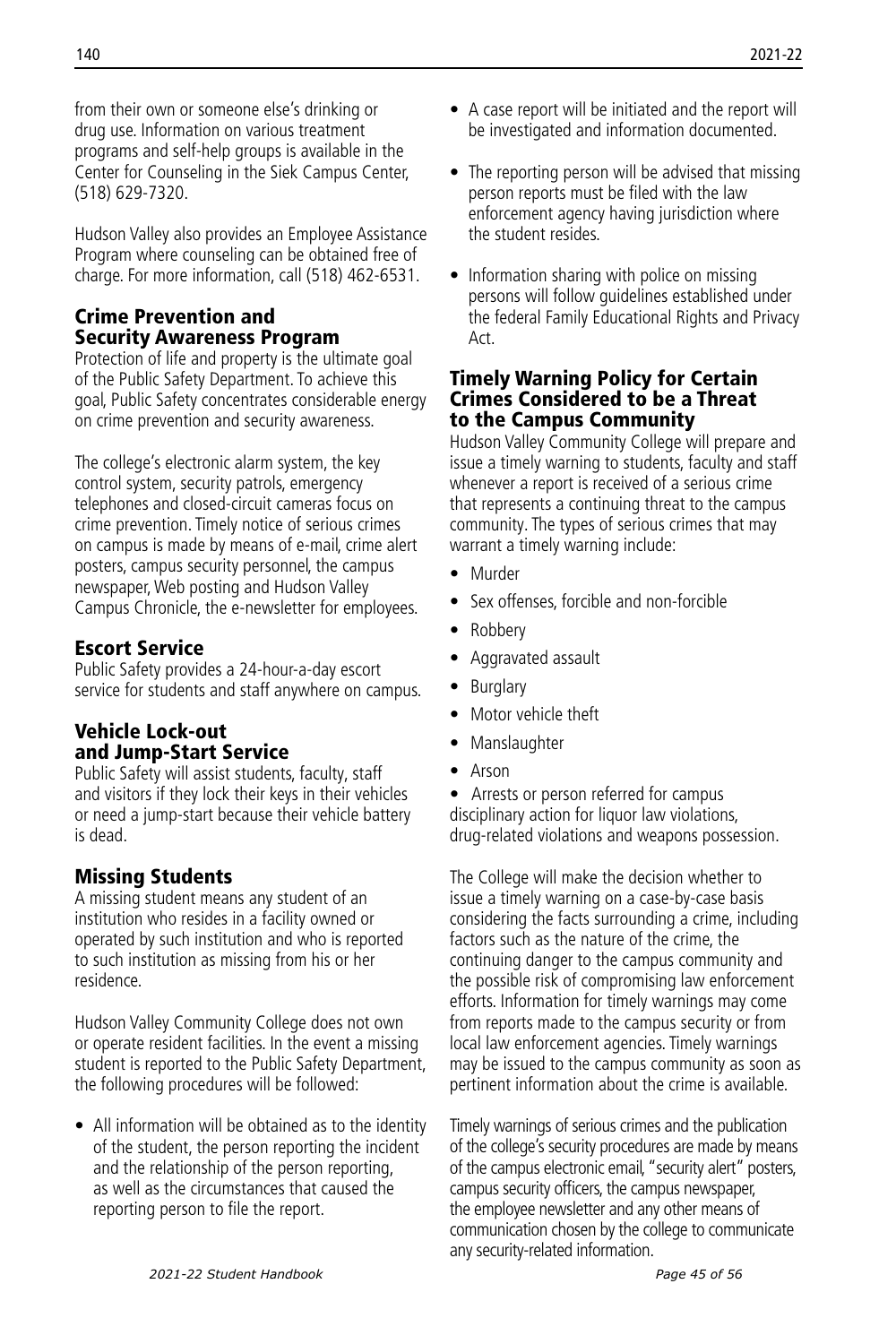## Counseling

Members of the college community should be aware that if they are the victim of sexual assault, hate crime or bias related incidents or any other crime, that many counseling services are available. Assistance can be obtained through Health Services and the Center for Counseling at the college. To ensure that the victims of crime in Rensselaer County are appropriately served, the Rensselaer County District Attorney's Office provides a Crime Victim Assistance Program.

Additionally, if you are the victim of a sexual assault, assistance may be sought from the Sexual Assault and Crime Victims Assistance Program at Samaritan Hospital. Public Safety personnel will assist in explaining options available to the victim of a crime.

## Motor Vehicle and Parking Regulations

**1) All Hudson Valley Community College students, faculty and staff using the college's parking facilities must register each vehicle and accept the responsibilities for observing campus traffic regulations as set forth here.** 

#### **2) Vehicle Registration**

**A.** Every student who operates a motor vehicle on the Hudson Valley campus must register that vehicle in the Parking Portal. More information can be found at **www.hvcc.edu/publicsafety/parking.html**

**B.** A vehicle registration fee will be assessed per semester as follows:

- **1.** Full-time student \$86.50 (12 credit hours or more)
- **2.** Part-time student \$7.25 (less than 12 credit hours)

**C.** Multiple Vehicles – If a student should have an occasion to park different vehicle(s) on campus, that student must complete a parking registration form for each additional vehicle (at no additional charge, limit 2 plus the original vehicle).

#### **3) Traffic Regulations**

**A.** All New York State Motor Vehicle regulations will be applicable on campus.

- **B.** No vehicle shall be operated:
- **1.** At a speed in excess of 15 mph or in a reckless *2021-22 Student Handbook Page 46 of 56*

or careless manner or at a speed that is not reasonable and prudent under the conditions and have regard to the actual and potential hazards then existing

- **2.** With disregard to any traffic sign, signal and/or pavement marking
- **3.** On any sidewalk, pedestrian walkway or lawn
- **C.** It is prohibited to park:
- **1.** Without a valid parking permit.
- **2.** In No Parking areas
- **3.** In handicap areas without a handicap permit

**4.** Blocking fire lanes or fire hydrants, on grass areas\*, sidewalks, crosswalks or parking lot driveways

- **5.** On or over painted lines in parking areas
- **6.** In faculty/staff parking areas

\*Parking on grass areas is permitted when authorized by Public Safety

**D.** Disabled students needing parking on campus are required to submit an application to the Center for Access and Assistive Technology located in the Siek Campus Center. Temporary disabled parking authorization will be issued by Health Services.

Use of a NY State Disabled Parking Permit without registering at the Center for Access and Assistive Technology may be cause for enforcement action. You must register for disabled parking on campus. Due to the limited number of spaces for individuals with disabilities, this registration requirement is necessary to ensure safety and fairness for all students.

**E.** Students and staff who are on trips, away for athletic events or who abandon a vehicle, especially due to hazardous driving or vehicle breakdown, must contact Public Safety for parking instructions. Failure to do so could result in the vehicle being removed from the campus at the owner's expense.

Vehicles not displaying a valid Hudson Valley Community College parking permit will be ticketed.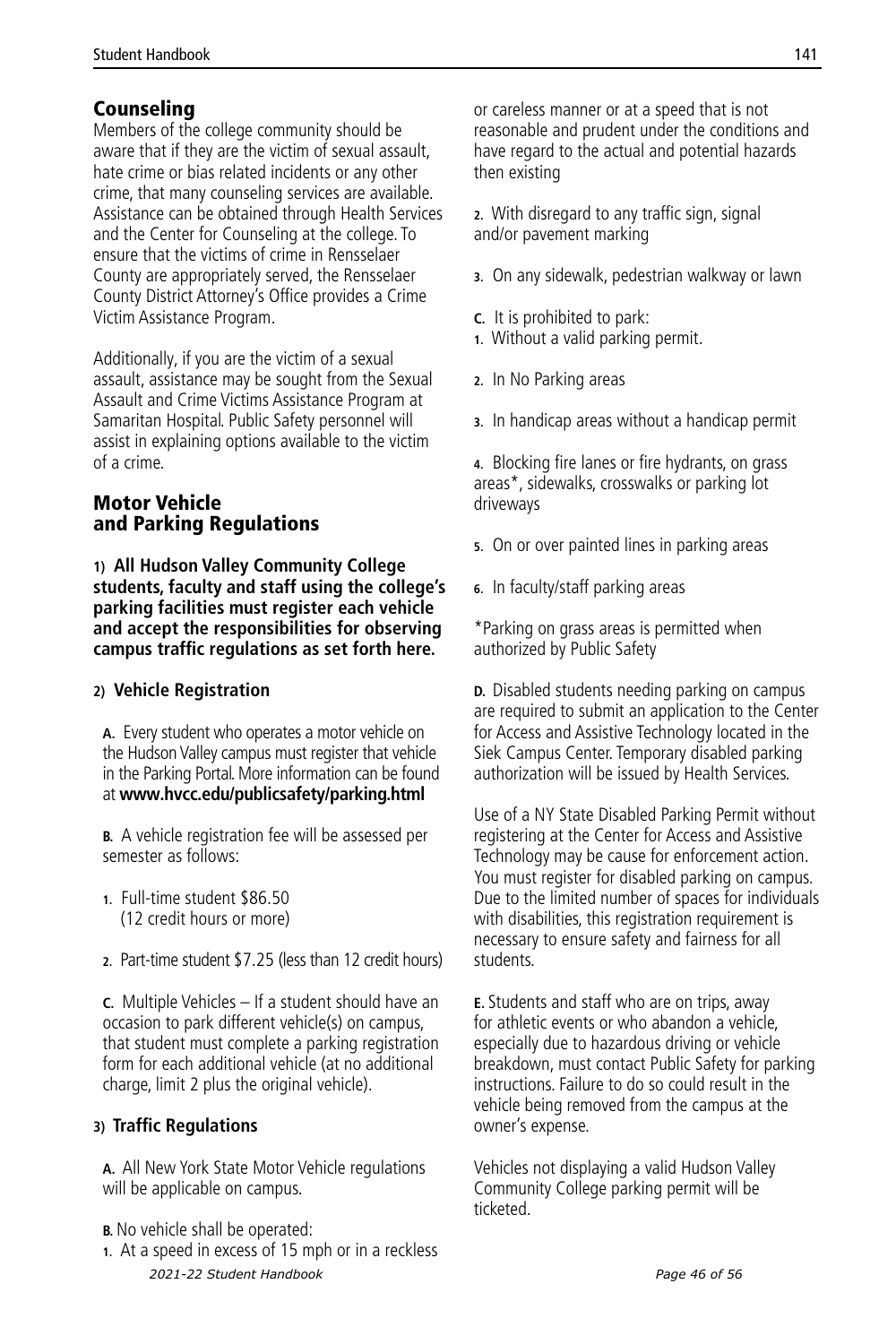#### **4) Emergency Procedures**

 **A.** In case of motor vehicle accidents, loss by theft or vehicle breakdown, call or visit Public Safety.

**B.** All accidents and thefts must be reported to Public Safety.

**C.** The Public Safety Department will provide emergency notification on campus, when necessary.

**D.** The Public Safety Department is authorized to immobilize or remove vehicles from college property under the following circumstances

- **1.** Vehicles in violation of fire lanes or fire hydrants
- **2.** Abandoned vehicles
- **3.** For safety reasons, including snow removal
- **4.** Scofflaw violators

**E.** Violations of these regulations may result in additional charges being brought against a violator under the "Campus Regulations for Students, Visitors and College Personnel and Organizations," as published in the College Catalog.

**F. Payment of Fines** – Fines are payable within five (5) calendar days of issuance of the ticket through the Parking Portal or at the Cashier's Office located in the Guenther Enrollment Services Center, first floor. Fines may be paid by mail, addressed to:

 Hudson Valley Community College 80 Vandenburgh Avenue Troy, NY 12180 Attention: Cashier's office

Failure to pay will result in the withholding of final grades, transcripts, graduation diploma and future registrations.

**G.** Appeals for violations must be made in writing within 72 hours of issuance. Appeal forms may be obtained from Public Safety. Appeals will be presented to the Traffic Appeals Board; those submitting appeals will be notified by mail of their decision.

#### **5) Driver Responsibility**

**A.** Finding authorized space – Drivers are responsible for finding an authorized parking *2021-22 Student Handbook Page 47 of 56*

space. Mechanical problems, inclement weather or tardiness do not justify parking violations.

**B.** Space availability – A parking permit does not guarantee the holder a parking space, but only an opportunity to park within a specified area or areas.

**C.** Permit Ownership – A parking permit signifies that an individual has been granted the privilege of parking on campus property. Ownership of parking permit remains with the college.

**D.** Special permits for visitors attending one-day classes may be obtained from Public Safety and should be displayed on the dashboard of the vehicle.

**E.** Public Safety is authorized to restrict use of parking spaces on a temporary basis to accommodate special meetings, activities or construction.

**F.** Hudson Valley Community College is in no way liable for personal injury, damage or loss of parts or contents of any vehicle parked on our campus.

Traffic regulations for Hudson Valley Community College have been approved by the president in accordance with the Board of Trustees resolution adopted on January 22, 1998.

#### **6) Restricted Parking Areas**

- **1.** Visitor Lot: F-lot, southwest, front of campus.
- **2.** BTC/Holliday Drive Handicapped
- **3.** Behind Siek Campus Center Employees only
- **4.** South side of Williams Hall:
	- **a.** 1st Lot: Employees only
	- **b.** Handicapped students when applicable.

Work-study students are not considered employees and will not be issued employee parking permits. **Protect your valuables – lock your car!** The college cannot be responsible for your personal property. Conceal all books, supplies, etc., in the car when possible. All valuable articles should be locked in the trunk. All serial-numbered items, for example, tape players, record players, calculators, should have numbers recorded and carried with you.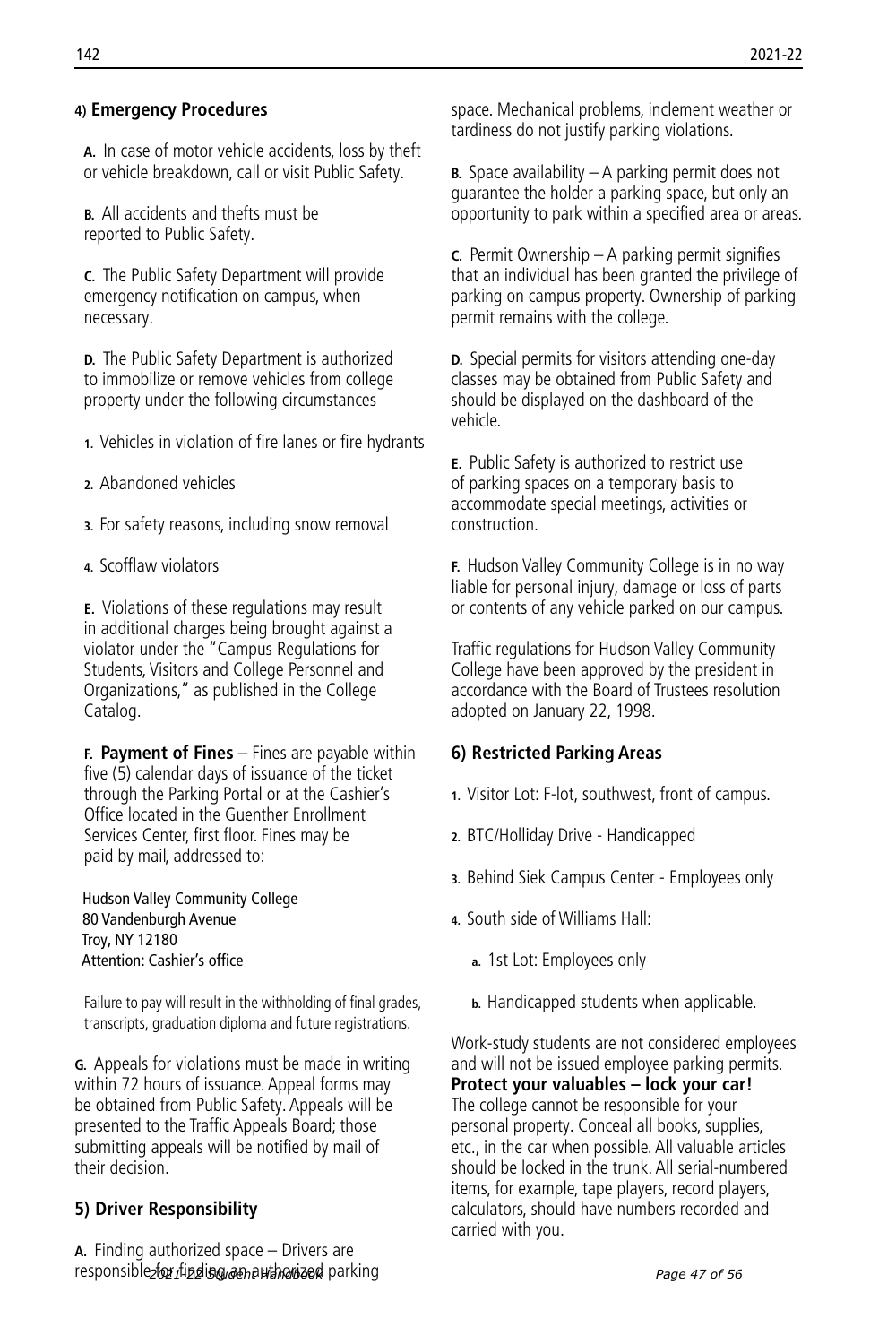## <span id="page-48-0"></span>Parking

Student parking is available at major locations across campus. The map on the back of this guide details all student parking areas on campus.

Public Safety personnel will be strategically located around campus to assist with parking; please do not hesitate to ask for assistance in locating available parking. If you have any questions regarding the college's parking policies, please contact the Public Safety Department at (518) 629-7210.

#### **Parking on grass areas and driving over curbs or on sidewalks is prohibited unless directed by Public Safety personnel.**

## **EMERGENCY** INFORMATION

**To call for assistance during ANY emergency: Dial 911 from a campus phone or (518) 629-7210 from a cell phone** 

You will be connected with the College's Department of Public Safety. Explain the nature of the emergency and stay on the line for further instruction. Do not call County 911 from your cell phone. This will delay the response time as the call is redirected to the College Department of Public Safety.

#### **COMMUNICATING EMERGENCIES TO THE CAMPUS COMMUNITY:**

Hudson Valley Community College has instituted the SUNY NY-Alert system to warn students and college employees of an impending or ongoing emergency, and provide timely emergency information to the same groups to protect lives and minimize campus disruption. Participants need to "opt in" to receive the alerts. Messages can be received via cell phone (text and/or voice), telephone, e-mail or fax. All students, faculty or staff members are encouraged to sign up for the SUNY NY-Alert notification service. Students should sign up for the NY Alert system once they log on to WIReD. Please include a cell number for texting and other numbers, so that you can receive emergency notifications via the NY Alert system. The college sees the SUNY NY-Alert system as an additional way to notify the campus community of any emergency situation. In addition to the SUNY NY-Alert system, whose messages will only go to those who opt-in to the service, the college will broadcast emergency messages using:

- The college e-mail system to send out mass e-mails to college-assigned faculty, staff and student e-mail accounts
- The homepage of the college, www.hvcc.edu to post emergency information
- Other media outlets. Find out more at: www.hvcc.edu/closing

## **FIRE EMERGENCIES**

- **A.** When the fire alarm is sounded: **Everyone must** leave the building. Even in a drill, it is a clear policy violation to disregard alarms and such conduct may be pursued as a **disciplinary matter. Do not re-enter the building in alarm** until the all-clear signal is given by response officials.
- **B.** If you observe fire or smoke: Go to the nearest fire alarm pull station located in hallways and pull the handle to activate the building alarm. Public Safety will notify the Fire Department and dispatch an officer to the building. Report any information pertaining to the emergency to Public Safety or the FD as soon as possible.
- **C.** Fire Extinguishers are available in all buildings. Only attempt to extinguish a fire if you know how to and it is safe to do so. You are not required to perform this task.
- **D.** Fire Drills are held three times per year, as required by State law. Everyone must evacuate during all alarms, whether it is a drill or not. Each building has a number of floor marshals who will assist in the evacuation. Please follow their instructions.

## **E.** Mobility-impaired persons:

If you can, please assist mobility-impaired persons evacuate. Keep in mind that elevators cannot be used in a fire emergency. People can safely exit by going to an adjoining building and using that elevator or exit. Also, Public Safety has "evac chairs" available if a person needs to be carried down the stairs. If waiting for assistance, go to a location furthest from the fire and call Public Safety and report your exact location and nature of the emergency.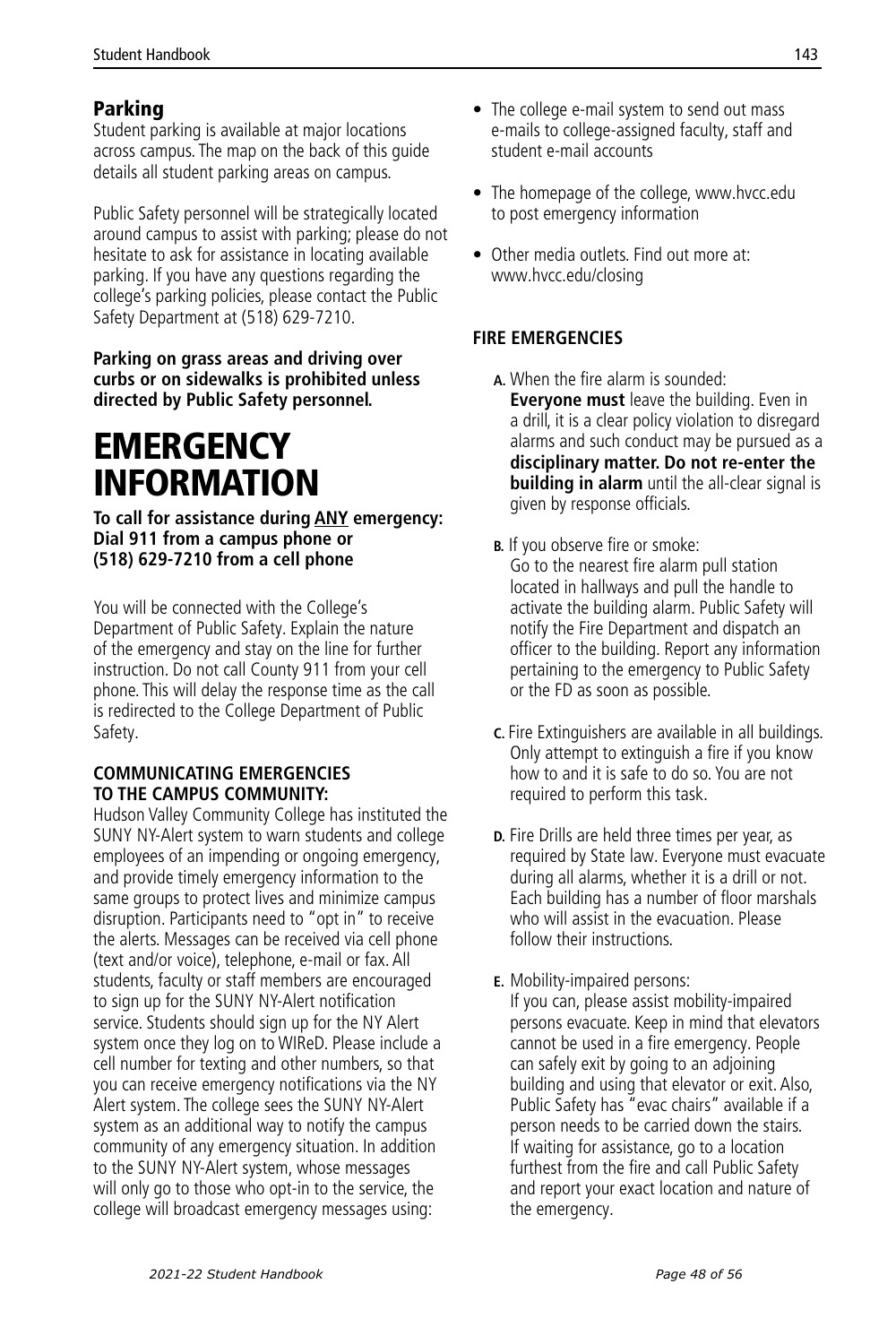#### **PROCEDURES FOR MEDICAL EMERGENCIES CALL THE COLLEGE PUBLIC SAFETY OFFICE**

- **A.** Dial 911 from a campus phone
- **B.** Dial (518) 629-7210 from a cell phone
- **C.** Use the red emergency phones located in campus buildings
- **D.** Use an outdoor emergency phone identified by the blue light. If possible, have someone else stay with the patient if you need to go to a phone. Give Public Safety as much information as you can about the nature of the emergency. Public Safety will dispatch an officer to the scene and will also connect your call to the Rensselaer County 911 by conference call. You will receive instructions on what to do until the Fire Department and EMTs arrive. Data suggests that the average response time by the Troy Fire Department and EMTs to emergency calls on campus has been in the range of 3 to 4 minutes. Every effort will be made to keep this response time as short as possible.

#### **AEDs (Automatic External Defibrillators)**

AEDs are emergency medical units that may be used in cardiac emergencies to restore heart beat. Two such devices are publicly accessible on campus: one in the McDonough Sports Complex, main lobby, near the ticket office and one in Williams Hall copy room, across from Room 123. In addition, Public Safety has two AEDs which it transports to areas of need, and both College Health Services and the Dental Clinic have their own units.

If you suspect a patient is in cardiac arrest, report this to Public Safety when calling. A Public Safety officer will respond with an AED.

See page 150 for a list of Automatic External Defibrillator (AED) locations on Campus.

#### **WORK RELATED ACCIDENTS AND INJURIES**

If an injury or illness occurs on campus, go to the College Health Services in Fitzgibbons Room 146 for medical attention. An incident report will be completed while at the College Health Services. No claim for worker's compensation may be processed without such an incident report which must, by law, be filed within 30 days of the incident. In the case of a medical emergency where an ambulance is called, report to the College Health Office upon return to work.

#### **EMPLOYEE RETURN FROM ILLNESS/INJURY HOSPITALIZATION/SURGERY**

When returning from any protracted illness or injury, all employees must report first to the College Health Services to submit a physician's clearance to resume job duties. In some cases, the college physician or health service director may wish to discuss or examine the condition. This process is necessary to protect both the college and the employee. In general, "light duty" is not allowed.

#### **REPORTING A THEFT OR ASSAULT**

During an emergency, if a theft or assault is in progress, please call 911. After the incident has occurred, please call (518) 629-7210 so that a Public Safety staff member can be dispatched to take a report. In either case, please be certain to report details such as descriptions of property and of suspects: e.g.,: clothing, height/weight, hair color, eye color, etc.

#### **REPORTING A MOTOR VEHICLE ACCIDENT**

Minor property damage car crashes/accidents, can be reported directly to Public Safety by calling (518) 629-7210. Injury accidents and more serious property damage accidents can be initially reported to Public Safety. However, we will then contact the appropriate police agency to take the report and investigate further.

#### **EMPLOYEE RIGHTS AND RESPONSIBILITIES UNDER STATE OSHA LAW**

As an employee of the college, you have the right to ask questions related to potential safety & health conditions in your work area. Such issues should be directed to the Department of Environmental Health and Safety (629-7163 or 7787). Or, you can report the issue to the College Safety Committee through our web page:

www.hvcc.edu/ehs/safetycommittee

At a minimum, all college employees must have safety orientation training provided by the Department of Environmental Health and Safety. Additional environmental health and safety training may be required based on your job responsibilities and will be provided by your department or Environmental Health & Safety.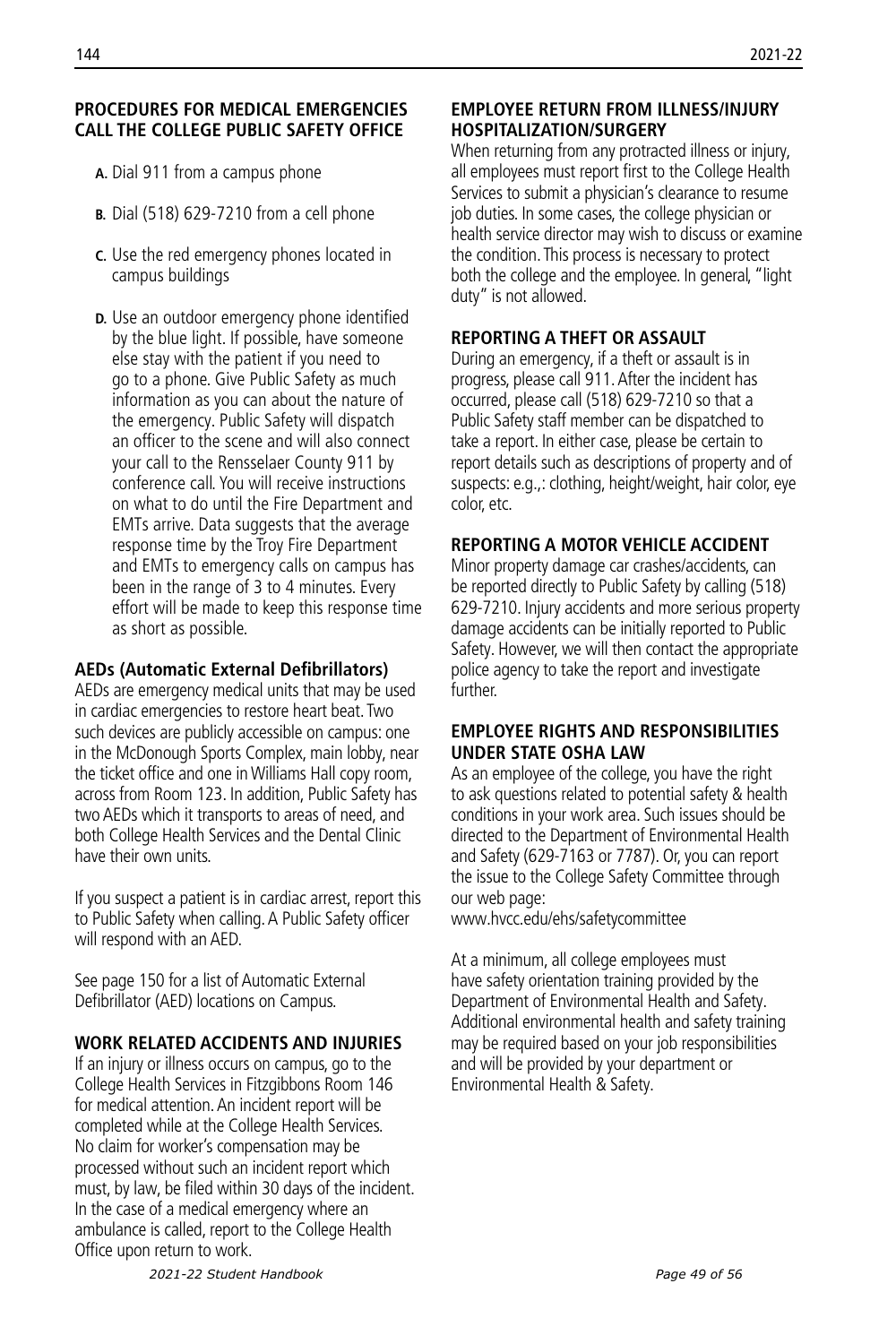#### **SAFETY AND HEALTH RESOURCES**

The following College departments can provide you with safety and health assistance:

#### **A.** Department of Public Safety **www.hvcc.edu/publicsafety**

Located in the south end of the Campus Center, Public Safety's mission is to provide a safe and secure atmosphere, 24 hours a day. Contact Public Safety for all emergencies by dialing 911 from a campus phone or (518) 629-7210 from a cell phone.

#### **B.** College Health Services **www.hvcc.edu/healthservices**

Provides staff and students with health information and medical attention. For assistance, report to the Health Office in Siek Campus Center, Suite 270.

#### **C.** Department of Environmental Health & Safety **www.hvcc.edu/ehs/health**

Provides guidance and training on all occupational safety and environmental health issues. Contact the department at (518) 629-7163 or (518) 629-7787.

#### **D.** College Safety Committee **www.hvcc.edu/ehs/safetycommittee**

With representatives from across campus, the committee is responsible for promoting and strengthening all aspects of safety and health on the campus. To contact the committee, click on the "Report a Safety Issue" link on the web page.

#### **College Health Service**

The College Health Service staff provides health information and medical attention to students, faculty and staff. Appointments are not necessary. There is no charge for care given in the College Health Service office, but there may be charges for X-rays and lab procedures performed outside the college facility. If you are injured on campus, you must report the injury to the College Health Service staff. Your treatment records are confidential and are released only with written consent. Exceptions are made in cases where students or the community face potential danger. Location: Siek Campus Center, Suite 270.

#### **Immunization Requirements**

Matriculated students and non-matriculated students taking more than five credit hours must have proof of immunity to measles, mumps and rubella, and a signed meningitis form on file in the College Health Service office. This information should be on file at least one month prior to registration.

If you need assistance in meeting this requirement or have questions or concerns, contact the College Health Service staff.

#### **Health Services**

Location: Siek Campus Center, Suite 270 Phone: (518) 629-7468 Email: healthservice@hvcc.edu Phone: (518) 629-7468 Fax: (518) 629-7471

#### **Hours:**

8 a.m. - 5 p.m., Monday-Thursday 8 a.m. - 4 p.m., Friday

#### **Summer Hours:**

8 a.m. - 4 p.m., Monday-Friday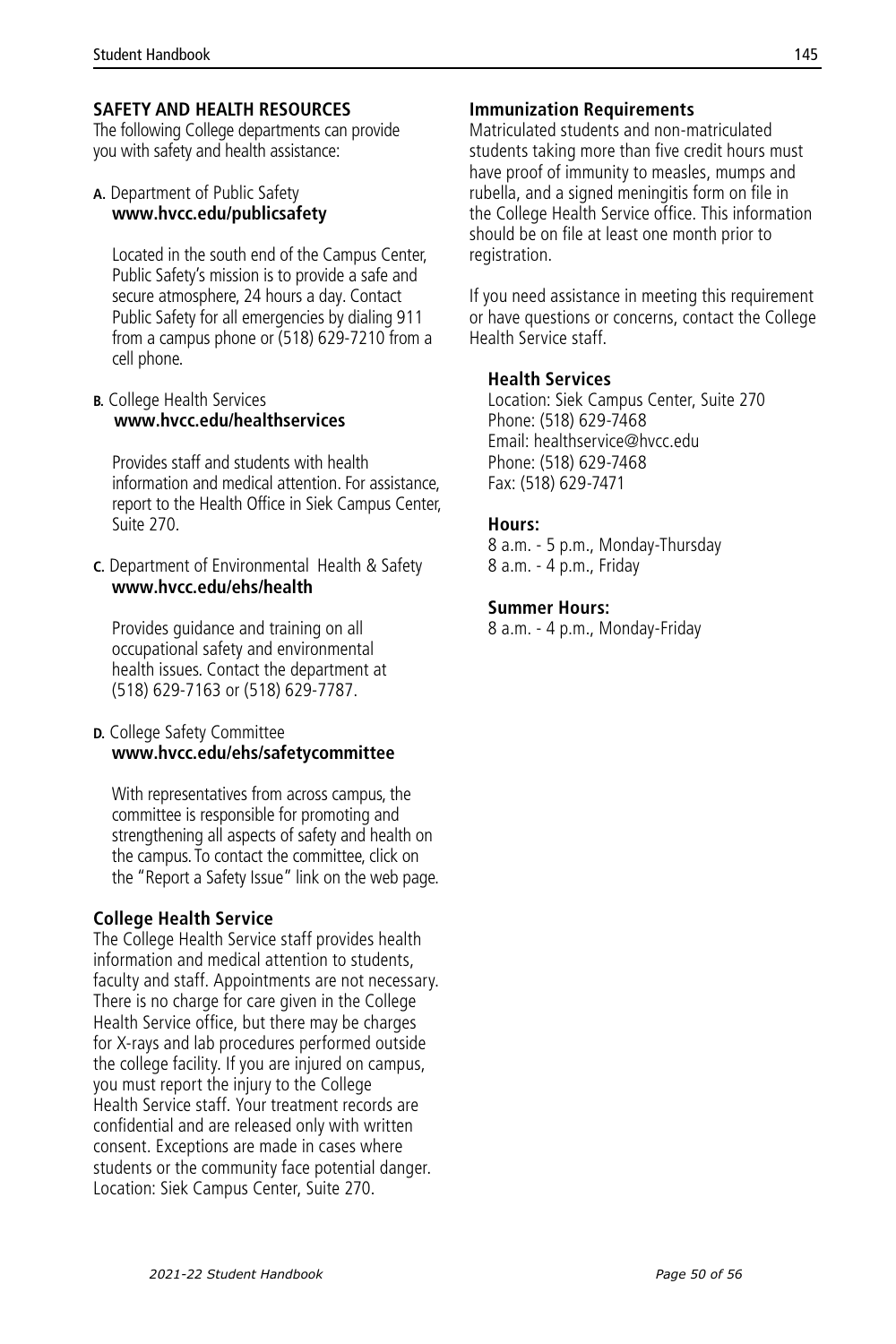## <span id="page-51-0"></span>Hudson Valley Community College Student Code of Conduct and Campus Regulations

In an effort to maintain an atmosphere of civility and high ethical standards, where all members of the college community are treated with courtesy and respect, students enrolled at Hudson Valley Community College are expected to adhere to the Student Code of Conduct, Computer Use Policy, Academic Ethics Policy and Campus Regulations:

- All students are required to have their current, college-issued, student identification with them at all times, and to present their identification at the request of an identified college employee.
- Possession, transportation and/or use of any illegal drugs on campus are not allowed.
- No alcoholic beverages may be brought to, possessed or consumed on campus. No person who appears intoxicated is allowed on campus.
- Gambling, of any kind, is not allowed.
- Any illicit behavior which appears motivated by a victim's race, gender, sexual orientation, religion, age, ethnicity or disability is not allowed.
- Smoking and other tobacco use is prohibited on all Hudson Valley Community College grounds, college-owned or leased properties.
- Disruption (fighting) or interference with the operation of the college is not allowed.
- Harassment of student(s) or employee(s) is not allowed.
- No display of inflammatory or incendiary signs, posters or banners.
- No firearms (guns, firecrackers, fireworks, etc.) of any kind are allowed.
- No cutting instruments (knives or blades) except pocket knives two inches or less in length are allowed.
- Unauthorized use of the college's duplicating or reproduction equipment, public address system, radio station or computer systems is not allowed.
- Defacing, damaging or maliciously destroying any college, faculty or student property is prohibited.
- Any violation of a local, state or federal law on campus is prohibited.
- Students are expected to adhere to the Code of Academic Ethics.
- Students are expected to adhere to the college's Computer Learning Center's policy that prohibits inappropriate behavior that interferes with the rights of other individuals to benefit from the college's programs and activities, or behavior that creates an offensive or hostile academic or work environment.

Students who violate any campus regulations, including the Computer Learning Center policy, may be suspended or expelled from classes, the Computer Learning Center, and/or receive indefinite suspension of computer accounts. For more information on the Student Code of Conduct, Academic Ethics, Computer Use Policy and Campus Regulations, please refer to the College Catalog.

To report a **czozpus vistation, please con**tact the Public Safety Office (518) 629-7210. *Page 51 of 56*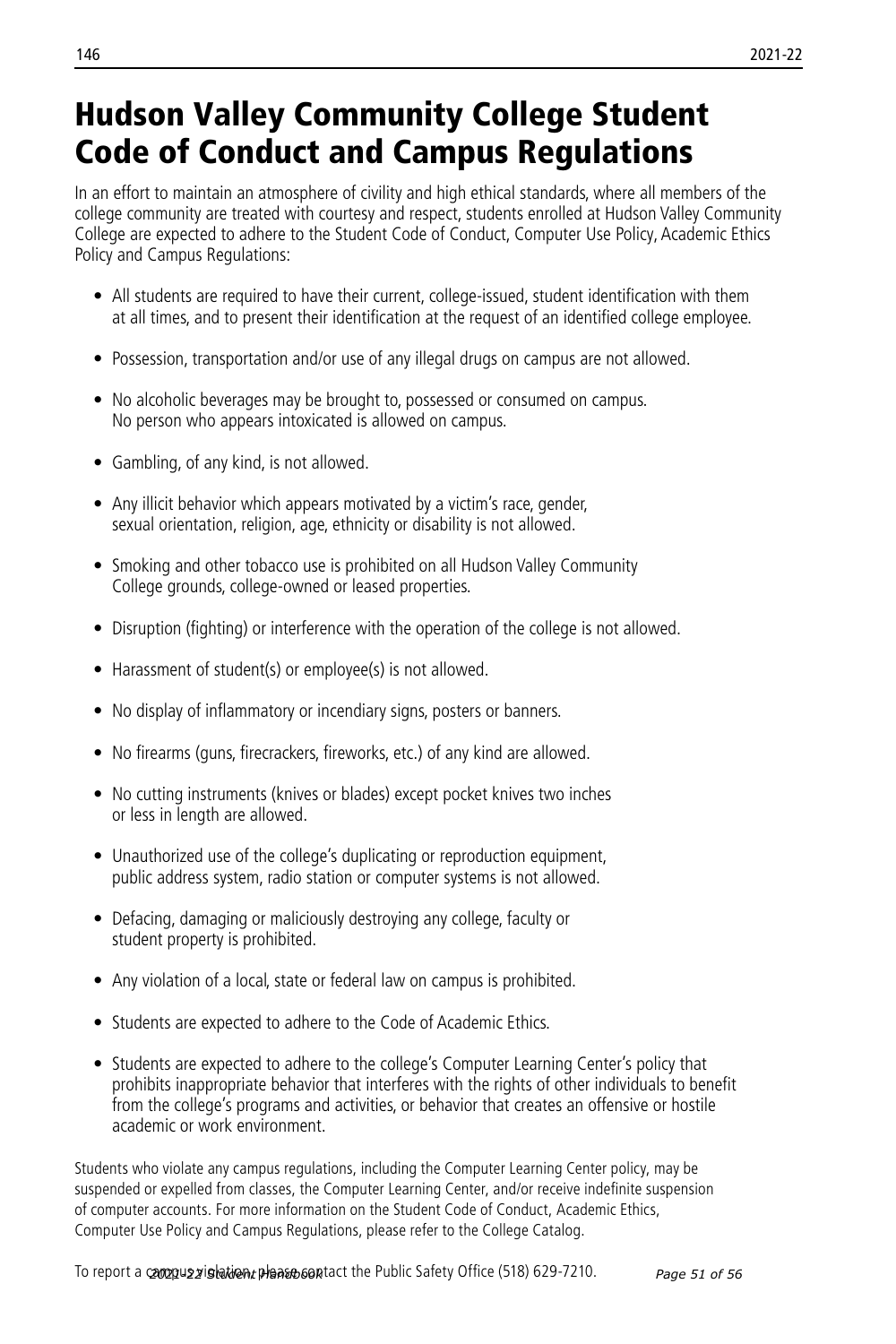# <span id="page-52-0"></span>SCHOOL OF BUSINESS AND LIBERAL ARTS

| <b>ACADEMIC DEPARTMENTS</b>                                                | <b>ACADEMIC PROGRAMS</b>                                                                                                                                                                                                                                                                                                                                                                                                                                                                                                                                          | CONTACT INFO.                                                                        |
|----------------------------------------------------------------------------|-------------------------------------------------------------------------------------------------------------------------------------------------------------------------------------------------------------------------------------------------------------------------------------------------------------------------------------------------------------------------------------------------------------------------------------------------------------------------------------------------------------------------------------------------------------------|--------------------------------------------------------------------------------------|
| <b>Business, Computer</b><br><b>Science and</b><br><b>Criminal Justice</b> | Accounting<br>Entrepreneurship<br>Marketing<br><b>Business Administration</b><br><b>Business-Business Administration</b><br>Administrative Information Management<br>and Technology<br><b>Computer Information Systems</b><br><b>Computer Information Systems:</b><br>System and Network Administration<br><b>Computer Information Systems:</b><br>Web Design and WWW Programming<br>Health Information Management and Technology<br>IT Help Desk Support<br>Criminal Justice<br>Cyberscurity<br>Forensic Science Studies<br><b>Public Administration Studies</b> | Brahan Hall (BRN)<br>Room 219<br>(518) 629-7349                                      |
| <b>English, Foreign Languages</b><br>and English as a Second<br>Language   |                                                                                                                                                                                                                                                                                                                                                                                                                                                                                                                                                                   | Brahan Hall (BRN)<br><b>Room 035</b><br>(518) 629-7121                               |
| <b>Fine Arts, Theatre Arts</b><br>and Digital Media                        | Digital Media<br>Fine Arts<br>Theatre Arts                                                                                                                                                                                                                                                                                                                                                                                                                                                                                                                        | Brahan Hall (BRN)<br>Room 124<br>(518) 629-7347                                      |
| <b>Human Services and</b><br><b>Chemical Dependency</b><br>Counseling      | Chemical Dependency Counseling<br><b>Human Services</b>                                                                                                                                                                                                                                                                                                                                                                                                                                                                                                           | Brahan Hall (BRN)<br>Room 008<br>(518) 629-7341                                      |
| <b>Liberal Arts and</b><br><b>General Studies</b>                          | <b>Health Sciences</b><br>Individual Studies<br>Liberal Arts and Science:<br>Humanities and Social Science                                                                                                                                                                                                                                                                                                                                                                                                                                                        | Fitzgibbons Health<br>Technologies Center (FTZ)<br><b>Room 319</b><br>(518) 629-7219 |
| <b>Education and</b><br><b>Social Sciences</b><br>2021-22 Student Handbook | Early Childhood<br>Early Childhood Administration<br>Liberal Arts and Sciences: Adolescent Education<br><b>Teaching Assistant</b><br>Special Education Assistant                                                                                                                                                                                                                                                                                                                                                                                                  | Higbee Hall (HGB)<br>Room 109<br>(518) 629-7250<br>Page 52 of 56                     |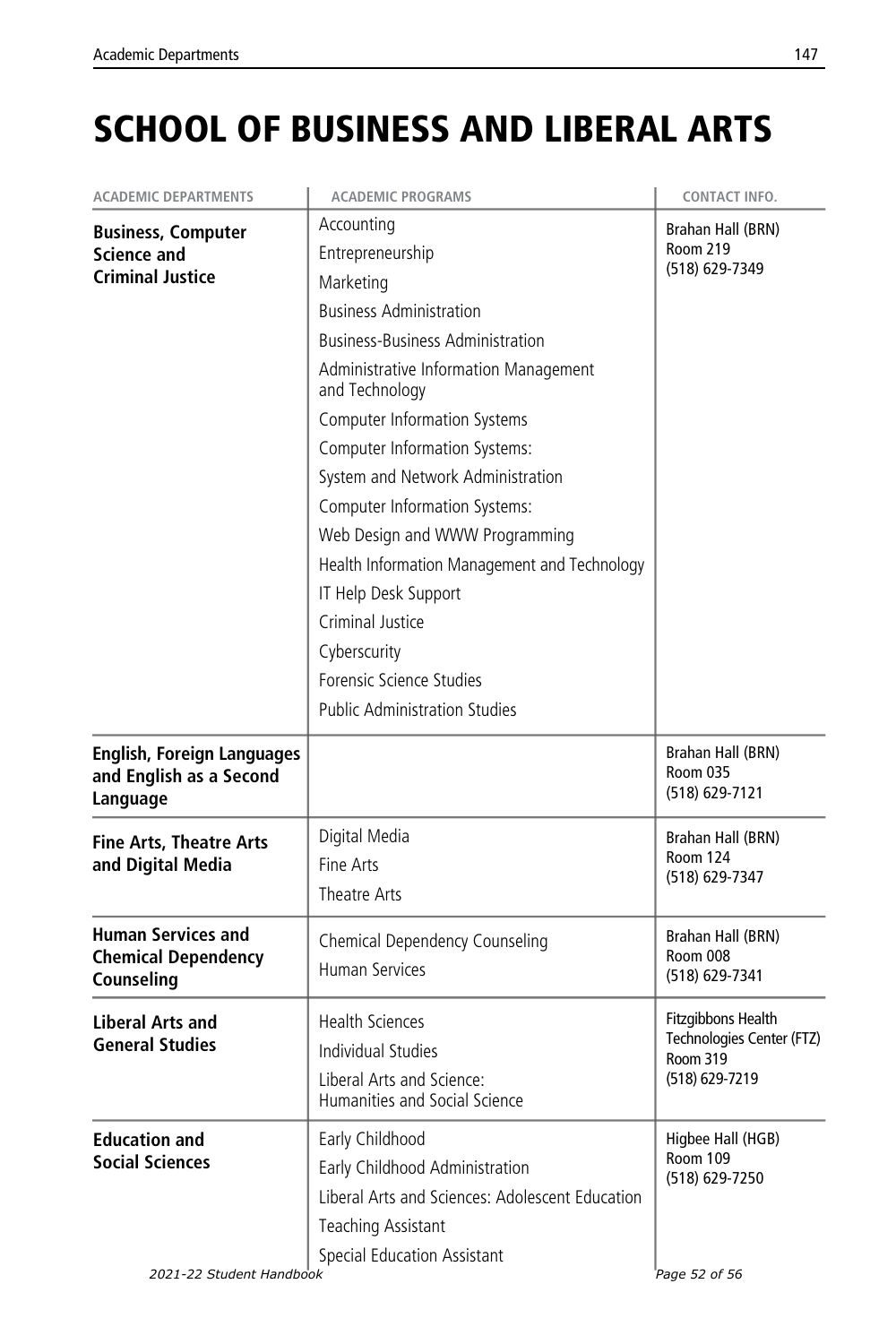# SCHOOL OF HEALTH SCIENCES

| <b>ACADEMIC DEPARTMENTS</b>                                                | <b>ACADEMIC PROGRAMS</b>                                                                                                                                                 | CONTACT INFO.                                                                                                                                                 |
|----------------------------------------------------------------------------|--------------------------------------------------------------------------------------------------------------------------------------------------------------------------|---------------------------------------------------------------------------------------------------------------------------------------------------------------|
| Cardiorespiratory<br>and Emergency<br><b>Medicine</b>                      | Community and Public Health<br>Invasive Cardiovascular Technology<br>Paramedic<br>Polysomnography<br>Respiratory Care                                                    | 400 Jordan Rd.,<br>Suite B (second floor)<br>(518) 629-7454<br>(note that this office is located<br>off the main campus at the<br>Rensselaer Technology Park) |
| <b>Dental Hygiene</b>                                                      | Dental Assisting<br>Dental Hygiene                                                                                                                                       | Fitzgibbons Health<br>Technologies Center (FTZ)<br><b>Room 157</b><br>(518) 629-7442                                                                          |
| <b>Health, Physical</b><br><b>Education and</b><br><b>Exercise Studies</b> | Coaching<br><b>Exercise Science</b><br><b>Fitness Specialist</b><br><b>Health and Wellness Studies</b><br><b>Physical Education Studies</b><br>Worksite Health Promotion | <b>McDonough Sports</b><br>Complex, Room 206<br>(518) 629-7372                                                                                                |
| <b>Medical Imaging</b>                                                     | Diagnostic Cardiac Sonography<br>Diagnostic Medical Sonography<br>Radiologic Technology                                                                                  | Brahan Hall (BRN)<br>Room 026<br>(518) 629-7123                                                                                                               |
| <b>Mortuary Science</b>                                                    | Mortuary Science                                                                                                                                                         | Fitzgibbons Health<br>Technologies Center (FTZ)<br>Room 011<br>(518) 629-7334                                                                                 |
| <b>Nursing</b>                                                             | Nursing                                                                                                                                                                  | <b>Fitzgibbons Health</b><br>Technologies Center (FTZ)<br>Room 204<br>(518) 629-7469                                                                          |
| <b>Surgical Technology</b>                                                 | Surgical Technology                                                                                                                                                      | <b>Fitzgibbons Health</b><br>Technologies Center (FTZ)<br>Room 216<br>(518) 629-8179                                                                          |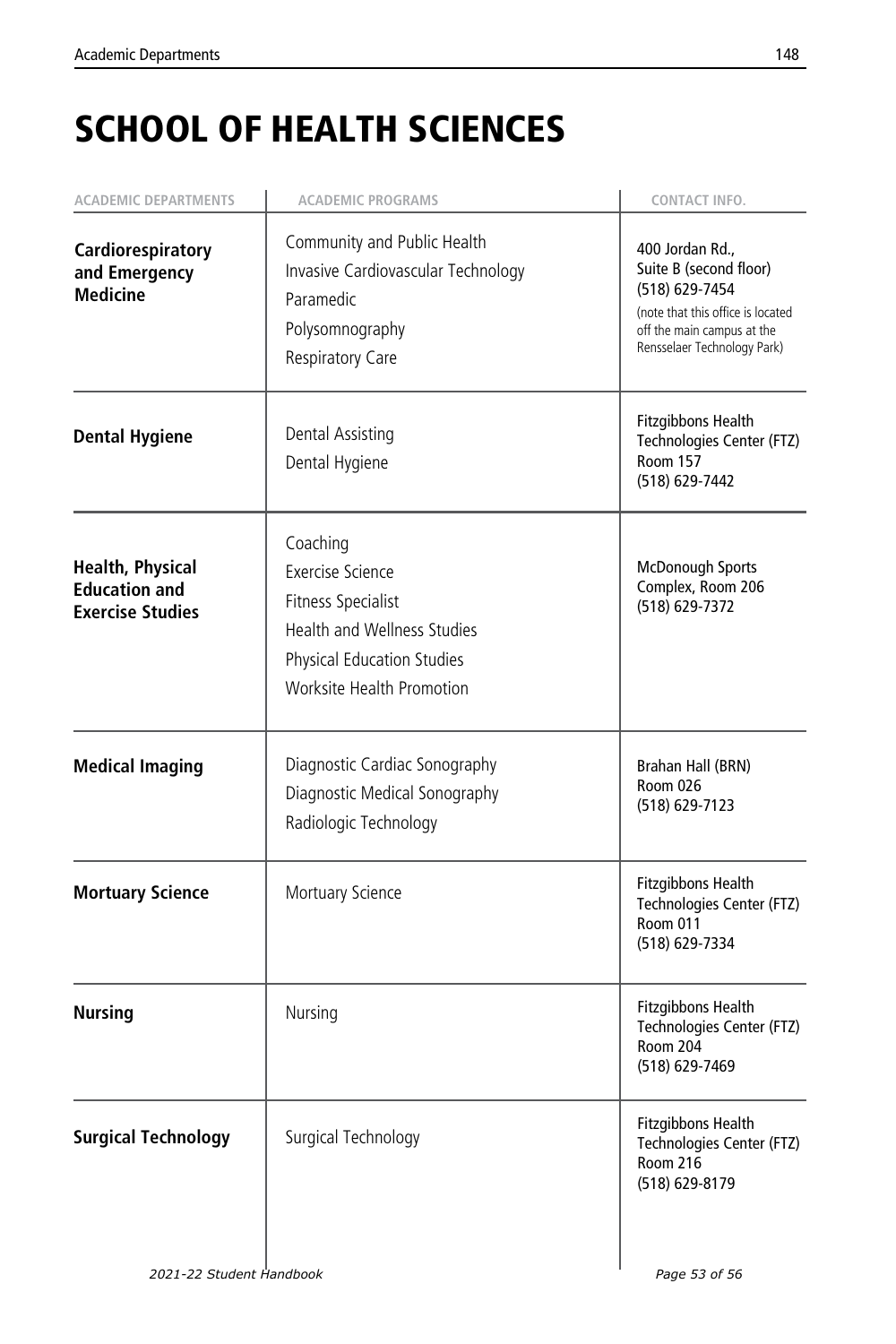# SCHOOL OF SCIENCE, TECHNOLOGY, ENGINEERING AND MATH (STEM)

| <b>ACADEMIC DEPARTMENTS</b>                                                 | <b>ACADEMIC PROGRAMS</b>                                                                                                                                                                                                                                                                                                                                                                                           | CONTACT INFO.                                            |
|-----------------------------------------------------------------------------|--------------------------------------------------------------------------------------------------------------------------------------------------------------------------------------------------------------------------------------------------------------------------------------------------------------------------------------------------------------------------------------------------------------------|----------------------------------------------------------|
| <b>Applied</b><br><b>Technologies</b>                                       | Advanced Manufacturing Technology<br>Automotive Management<br><b>Automotive Technical Services</b><br>Automotive Technical Services-Autobody Repair<br><b>Computer Aided Drafting</b><br><b>Electric and Autonomous Vehicles</b><br>Electrical Engineering Technology-Electronics<br>Electrical Technology:<br>Semiconductor Manufacturing Technology<br>Semiconductor Technology<br>Welding and Fabrication       | Williams Hall (WIL)<br><b>Room 133</b><br>(518) 629-7372 |
| <b>Biology, Chemistry</b><br>and Physics                                    | <b>Biological Sciences</b><br>Biotechnology<br><b>Environmental Science</b><br>Physical Sciences                                                                                                                                                                                                                                                                                                                   | Science Center (SCI)<br>Suite 329<br>(518) 629-7453      |
| Engineering,<br>Architecture,<br>Construction,<br>and<br><b>Mathematics</b> | Architectural Technology<br>Civil Engineering Technology<br>Clean Energy Management<br>Construction<br>Construction Technology<br>Electrical Construction and Maintenance<br><b>Engineering Science</b><br>Heating/Air Conditioning/Refrigeration<br><b>Technical Services</b><br>Liberal Arts and Science: Math and Science<br>Mechatronics<br>Mechanical Engineering Technology<br>Overhead Electric Line Worker | Hudson Hall (HUD)<br>Room 129<br>(518) 629-7355          |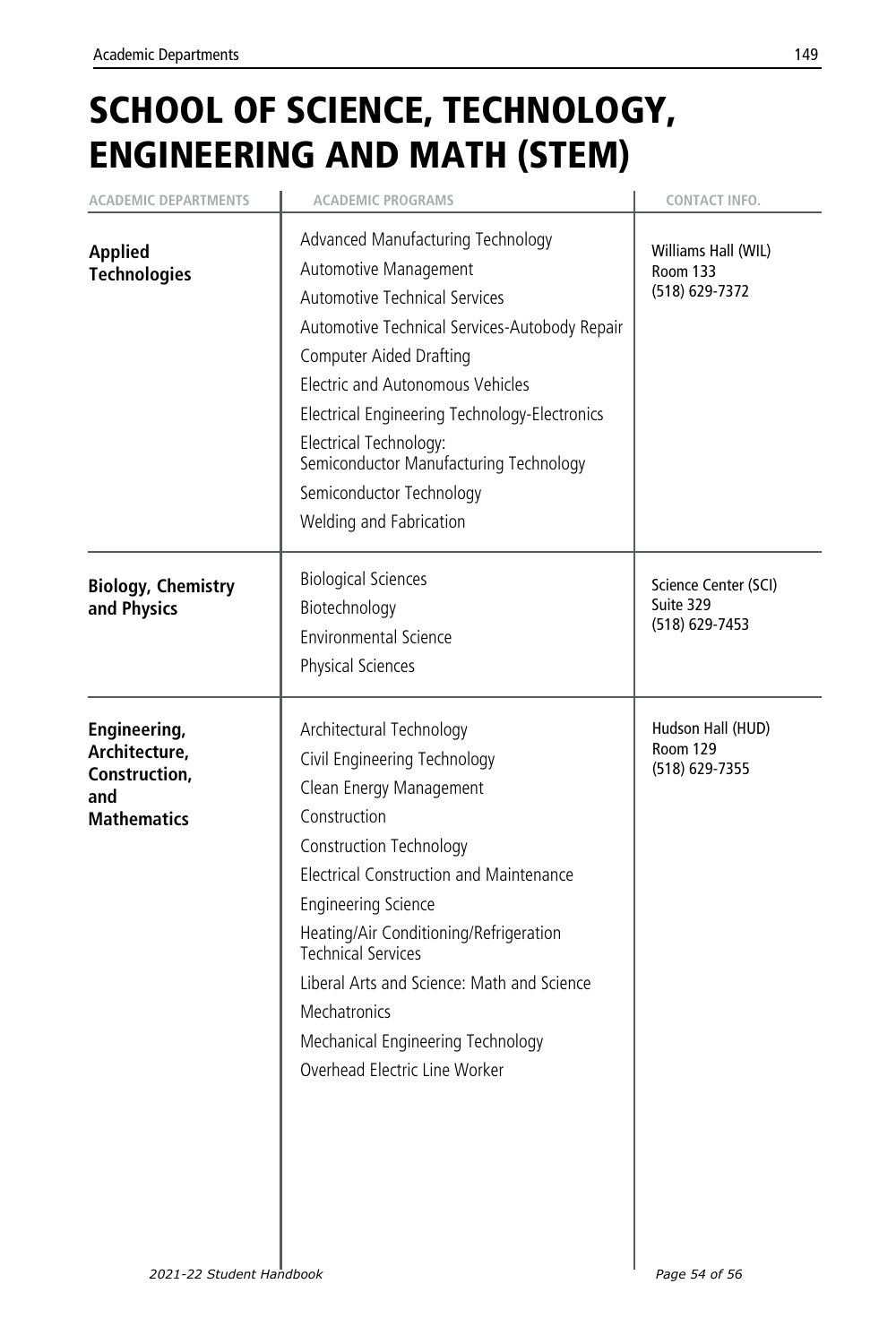# <span id="page-55-0"></span>Location of Automatic External Defibrillators (AED) on Campus

These devices are publicly accessible on campus:

- ▶ 400 Jordon Road, second floor lobby, suite B
- Bulmer Telecommunications Center, main lobby, near elevator
- College Health Services, Fitzgibbons Rm 146
- Day Care Center, second floor, near room 134
- Fitzgibbons Health Technologies Center Dental Clinic, center of room 113 and room 127
- Guenther Enrollment Services Center, main lobby, near elevator
- Hudson Hall, main hall, near restrooms
- LaPan Services Building, main hallway near restrooms
- Marvin Library Learning Commons, behind circulation desk
- McDonough Sports Complex, main lobby, near the ticket office
- Stadium Classroom Building, south wall of room 107
- Williams Hall copy room, across from room 123

In addition, Public Safety has two units which it can transport to areas of need.



## **REGISTRATION CALENDAR**

Registration dates, including parts of term dates, add/drop dates, withdrawal deadlines, refund schedules and tuition due dates can be found for the upcoming terms on the WIReD homepage, **www.hvcc.edu/wired**.



## **ATHLETIC CALENDAR**

Hoping to check out an upcoming home game for one of our intercollegiate teams? The schedule of athletic events is generated and updated on the Athletics home page, **www.hvcc.edu/athletics**.



## **CULTURAL AFFAIRS CALENDAR**

Cultural Affairs programming at the college encompasses a wide range of events, including concerts, theater and dance performances, visual arts exhibitions and more. Most Cultural Affairs events take place during the day in the Siek Campus Center or Bulmer Telecommunications Center auditorium. Check out the upcoming schedule of events on the college's main Calendar of Events or at